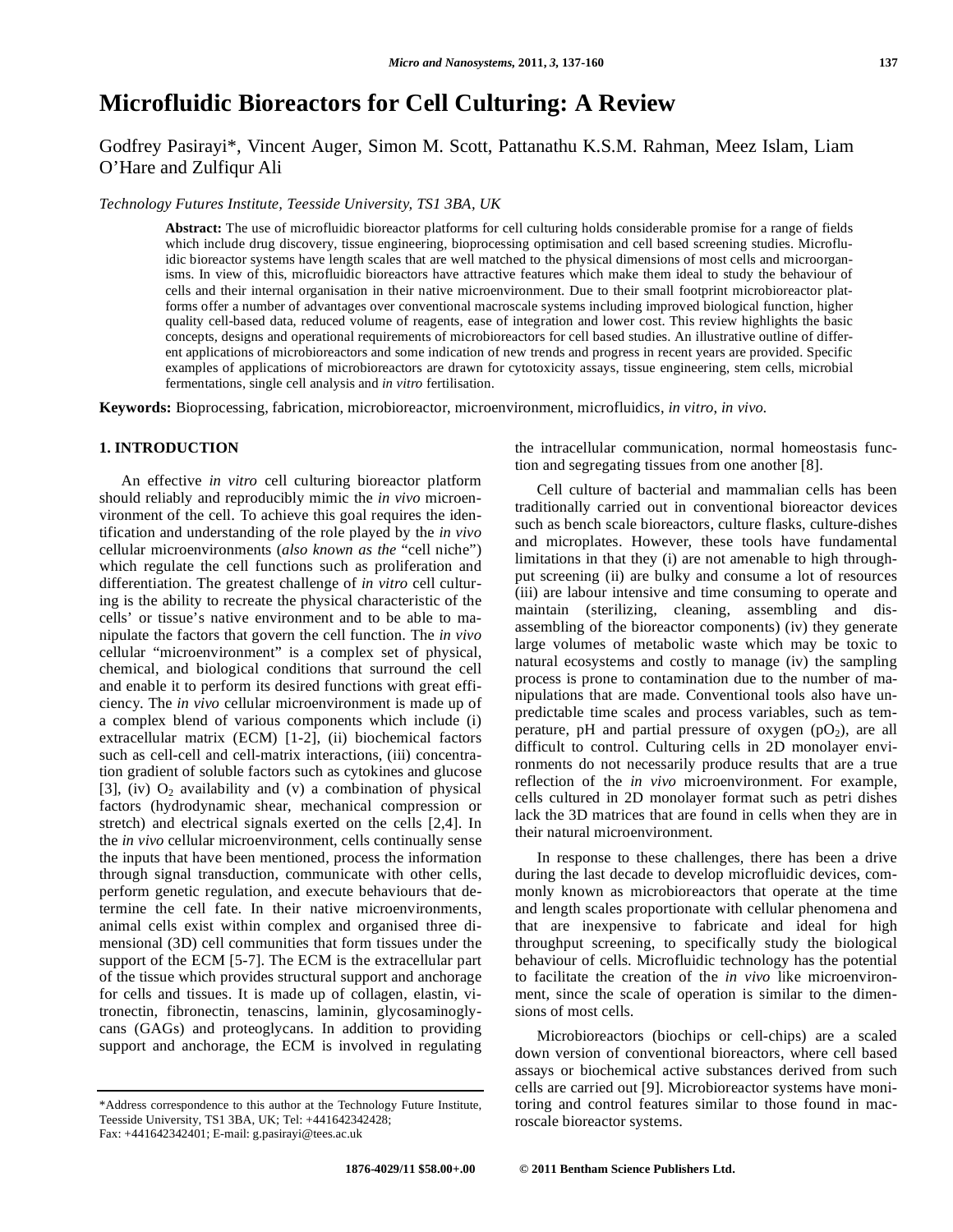Microbioreactor platforms enable low cost highthroughput screening in contrast to their macroscale counterparts. In the development of growth medium formulations and strain improvements cells can be cultured in parallel microbioreactor platforms to find the best combination of nutrients, including sugars, amino acids, vitamins, minerals and hormones. While in strain selection, clones can be screened against various media formulations and process variables to determine the optimal conditions [10]. Thus using microbioreactors in cell based assays experimental data can be generated in parallel, real time at low cost and in a high throughput manner. HTS platforms have the advantage of allowing large numbers of statistically designed experiments to be conducted in parallel such as in the production of biopharmaceuticals, which requires extensive optimisation of processes before scaling up.

The small size of microbioreactors allows low power consumption, portability and reduced space requirements. Microbioreactors utilise smaller volumes of reagents and samples (cells) than their macro scale counterparts. Consequently, this makes it cheaper to manage and manipulate small populations of cells and to study their behaviour in greater detail. Small volumes are also particularly important for minimizing waste when working with hazardous biological materials [11].

Microbioreactor platforms have structures with length scales that are similar to the intrinsic dimensions of eukaryotic and prokaryotic cells and the length scales of diffusion of oxygen and carbon dioxide in tissues [11]. An important characteristic of using microbioreactors is that fluid flow in the channels is laminar. Laminar flow systems are ideal for cell analysis as cells can be exposed to controlled chemical gradients and their biochemical and morphological responses studied *in vitro* [12]. Laminar flow based linear gradient generation in microbioreactors have been demonstrated in several publications as a way of studying cellular response to chemical stimulation [13-18]. Laminar flows are described in Section 3.2 of this review.

The small transport distances and low volume requirements in microbioreactor platforms enable fast responses to environmental stimuli in studies involving spatial and temporal gradients of factors [19]. The characteristic short distances in the microchannels results in the reduced transport times of mass and heat which is ideal for local transport of growth factors secreted by growing cells in the cell's microenvironment in a manner similar to the *in vivo* microenvironment [20-21]. Details of the effects of scaling on microbioreactors are discussed in Section 3.2.

Microbioreactor platforms are manufactured from relatively low cost polymer materials using techniques such as soft lithography. Many component elements, including fluidic, mechanical, electronic and optical components, can be integrated on microbioreactor platforms for more functional systems. The advantages of microfluidic systems over macroscale systems have been previously described [21-23]. These advantages offer the potential for microbioreactors to become useful tools for studying cell biology, biomedicine and drug screening [24].

Over the last decade, the application of microbioreactor platforms in bacterial and animal cell culture studies and in studies of tissue morphogenesis has increased at a very dramatic rate [25]. Zhu *et al.* [26] has described developments in microbioreactors up until 2005, covering aspects of designs, operation and application. Most of the research has focused on applications in: (i) microbial bioprocessing [27- 28] (ii) stem cells [29-30] (iii) single cells [31] (iv) drug development [32] and (v) cytotoxicity [33]. In this review we consider some basic concepts, designs and operational requirements for microbioreactors for cell-based studies. Specific examples of the applications of microbioreactors are discussed in Section 5 and summarised in Tables **1-3**.

This review will provide an overview of the operation modes of microbioreactors and description of the key design and operation requirements that are necessary for effective microbioreactor operation. A description of microfabrication approaches for the manufacture of microbioreactors will be provided along with microbioreactor applications and the future outlook.

# **2. OPERATION OF MICROBIOREACTORS**

Like their macroscale counterparts, microbioreactors can be operated in a variety of modes, such as batch feed, semibatch feed and continuous feed. In a bioreactor, cell growth takes place in three successive stages, such as lag, exponential and stationary phases.

In a batch-operated microbioreactor, an inoculum of known concentration is introduced into the bioreactor at the start of the batch cycle, with the removal of the product at the end. During the cultivation period no additional growth media or cells are added to the bioreactor. Batch feed bioreactors represent a semi-closed system with static culture conditions. The majority of microbioreactors reported in the literature for microbial fermentations such as those reported by [34-37] are operated as batch fed mode. Batch bioreactor systems provide a number of advantages, including minimised contamination (due to short times of growth) and higher raw material conversion levels, resulting from a controlled growth period [38]. A major drawback of this type of operation is that as the cells grow, nutrients become depleted and the environment around the cells becomes flooded with metabolic end-products which are toxic and retard cell growth.

In semi-batch fed (also known as semi–continuous fed) operation, the bioreactor is inoculated with a known cell density, the cells are allowed to grow for a certain period of time until the culture approaches the early stationary phase. At this point, a large proportion of the culture broth is harvested and the bioreactor is replenished with fresh growth medium and the cycle repeated.

Continuously fed microbioreactors are characterised by the addition of culture medium at constant rate at the inlet of the microbioreactor and removal of the medium with cells at the same rate at the outlet. A chemostat is a good example, here cells are continuously removed and a steady state is maintained in continuous perfusion of culture, whilst metabolised cell free medium is removed through the outlet. In contrast to closed batch fed operations, continuously operated microbioreactors systems have the advantage of eliminating the lag and stationary growth phases; cells remain in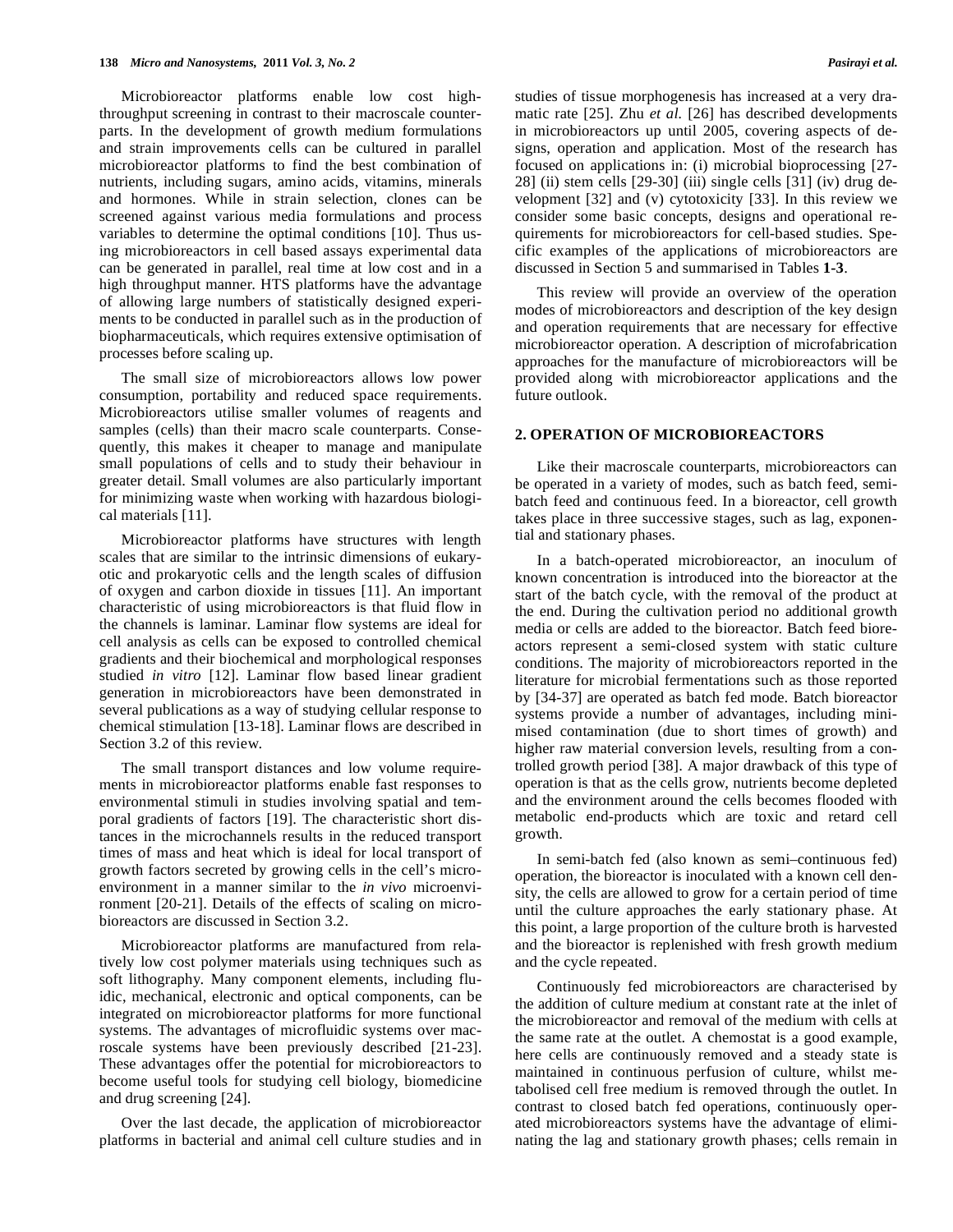steady state of growth and thus the cell biomass, substrates and product concentrations remain constant and the chemical environmental conditions can be adequately defined and maintained independently of growth rate [39-41].

# **3. REQUIREMENTS FOR MICROBIOREACTORS**

In the design and development of effective microbioreactor platforms, a number of aspects need to be considered. These include; material compatibility, mechanical (shear stress), mass and heat balance, physicochemical factors (oxygen tension,  $pH$ ,  $CO<sub>2</sub>$ , temperature), fluidic, sensing and control elements. Some of these designs and operational attributes are described in this section. A summary of the factors that contribute to successful microbioreactor design are shown in Fig. (**1**).

# **3.1. Material Compatibility**

In biological processes, the primary requirement of any material substrate used in the construction of functional devices is that it must be biocompatible. The biocompatibility of a material can be defined in terms of its surface properties, these properties will affect the adherence of the cells and cytotoxicity. Thus, there is a need for the microbioreactor substrate to be chemically inert between itself and the fluid sample so as not to affect cellular growth [42]. The choice of the substrate material depends on a number of other requirements of the integrated system. For example, in optical measurements the substrate material is required to be optically transparent in the relevant region of the spectrum.

There is also a requirement for the substrate material to be sterilisable so as to eliminate bacteria, fungi and other foreign organisms that may interfere with the experimental work. Sterilisation can be achieved by using a variety of techniques, such as heat, chemical, filtration, and irradiation. The choice of the sterilisation method should not interfere

with the material composition of the devices. For example, sterilisation of microbioreactors by heat may result in deformation that may affect the optical quality of the material. Sterilising microbioreactors with chemicals, such as passing 70% ethanol through the microchannels, can be effective. Another common approach for sterilisation includes irradiation with UV light, at 254 nm [43-44]. Exposure of bacteria, viruses and other microorganisms to UV radiation, results in the damage of their DNA leading to cell death.

Microbioreactor devices may be fabricated from a variety of materials, including polymers, ceramics, metals silicon, glass and wax. Polymer substrates are broadly classified as thermoplastic, elastomers and duroplastic polymers [45]. Thermoplastics and elastomers have emerged as the preferred substrates for microbioreactor devices due to their thermal stability, biocompatibility, ease of fabrication, transparency, gas exchange and their potential to be used with high replication for low cost devices [42,46]. The other significant advantage of polymer materials is the ease with which their surfaces can be modified using relatively inexpensive methods. Material surfaces in microbioreactors can be modified to promote cell attachment and or to prevent adsorption of proteins on the surfaces. For example, surface patterning techniques, such as standard photolithography liftoff techniques, photoreactive chemistry and soft lithography (microcontact printing and fluid patterning) are increasingly useful to engineer materials for cellular studies [47]. Polymers have advantages over glass and silicon substrate in respect of cost and compatibility but are often less attractive in terms of optical properties as compared with glass substrates and the difficulty of integration with electronic circuitry in comparison with silicon. Hybrid devices, which use a multi-material combination of polymer, glass and silicon can offer some advantages over monolithic devices but at the cost of some potential fabrication complexity. A summary of the properties of materials used for making biomicrofluidic chips is described in [48].



**Fig. (1).** Summary requirements for effective microbioreactor platforms.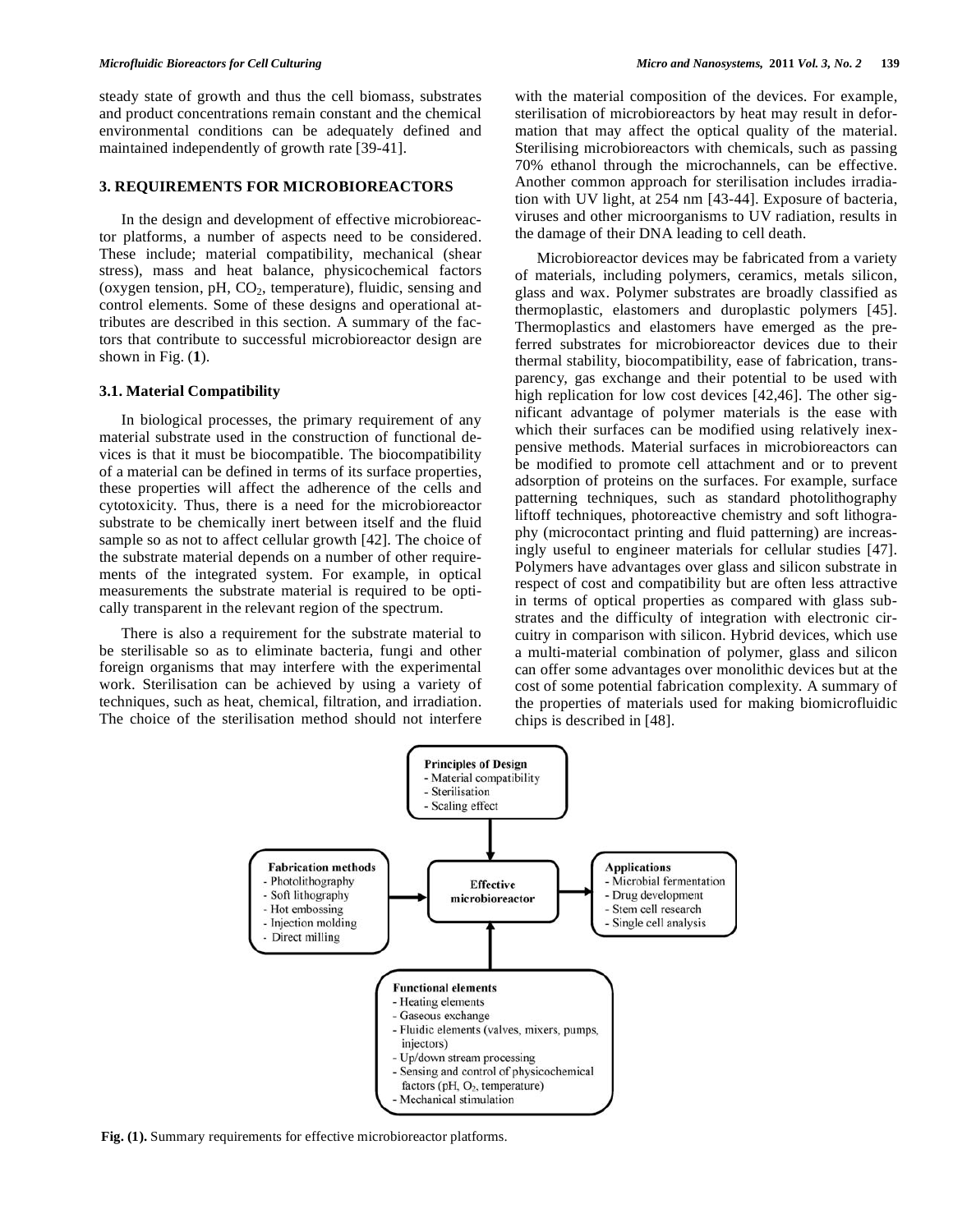



Amongst all the polymers reported to date, PDMS is the most extensively used material for the fabrication of microfluidic devices for biological application. This can be attributed to numerous advantages including permeability to  $O_2$ and  $CO<sub>2</sub>$ , elasticity, ease of fabrication using prototyping approaches, creation of structures with high fidelity, integration with other system components and non-toxicity. PDMS has good optical transparency from the UV to the IR (230- 1100 nm) regions of the electromagnetic spectrum, which makes it suitable for the integration of optical detection as part of microbioreactor platforms [49-50]. The PDMS surface can be easily modified by plasma treatment to make it hydrophilic (Fig. **2**). PDMS consists of repeating units of O-Si  $(CH_3)_2$ . By exposing PDMS to  $O_2$  plasma, the CH<sub>3</sub>-groups on the PDMS-surface are removed and substituted by polar groups (OH) to create silanol (Si-OH) groups on the surfaces, thereby rendering them hydrophilic [51].

The presence of the silanol (Si-OH) groups on the PDMS surface makes it more reactive to other silanes. When the oxidised surfaces are brought into contact, irreversible bonding occurs between the PDMS-PDMS layers [52- 55]. The elastomeric nature of PDMS makes it ideal for the production of integrated pumps, micromixers, valves as well as allowing easy incorporation of fluidic interconnects for the macro-world interface to the microfluidic device [55-57].

Zhang *et al.* [58] developed a microbioreactor fabricated from poly(methylmethacrylate) (PMMA) and poly(dimethylsiloxane) (PDMS). The microchannels of the microbioreactor were coated with poly(ethylene glycol) (PEG)-grafted poly(acrylic acid) (PAA) copolymer films to prevent chemotaxisial back growth of bacterial cells, i.e. unwanted upstream flow of cells with a risk of contamination of parallel microchannels*.* The modified surfaces of the microbioreactor effectively reduced cell wall growth of *E. coli* for a long period of cultivation. Huang *et al.* [59] described preventing non-specific adsorption of proteins to PDMS channels by coating the walls with n-dodecyl- $\beta$ -D-maltoside. The limitation of this approach is the potential for the disruption of the coated material during perfusion of medium. Protein and enzymes can also be immobilised on the surfaces as a way to promote cell growth. Monomolecular thin films such as self assembled monolayers (SAMs) or functionalised polymers with appropriate binding end groups can be used to coat the surfaces of microbioreactor channels [60].

# **3.2. Scaling Effects**

The small microfluidic channels mean that microbioreactors are governed by physical effects. As the length scale of the microbioreactor decreases the surface to volume ratio increases. As a consequence, the fluidic dynamics behave in a non-intuitive way and become dominated by surface tension, fluidic resistance and capillary forces. Diffusive mixing becomes more important than turbulence, convective mixing and gravitational forces [61]. This has resulted in entirely new ways of obtaining biological, and physical information as well as enabling the creation of new types of assays [62].

In the small microchannel widths of microbioreactors, fluid flow tends to be laminar characterised by Reynolds numbers (Re) less than 2300. The Reynolds number is a dimensionless quantity which measures the ratio of inertial to viscous forces *(Equation 1)*.

$$
Re = \frac{\rho dc}{\mu}
$$
 Eq. 1

Where  $\rho$  (kg m<sup>-3</sup>) is the density of the fluid, *d* (*m*) is hydraulic diameter of the channel,  $c$  (m s<sup>-1</sup>) is fluid velocity and  $\mu$  (N s m<sup>-2</sup>) is kinematic viscosity of the fluid. Laminar flows patterns have characteristic steady streamlines which are easy to predict and control. A Reynolds number (Re) higher than 2300 corresponds to turbulent flow [61-63]. In laminar flow, the viscous forces are dominant over the inertial forces and there is little macroscopic advection between the fluid layers.

Furthermore, the high surface to volume ratios are useful in facilitating fast and controlled thermal energy transfer effects and high diffusion rates to provide much greater control over cellular microenvironments. Due to these fundamental properties of fluids in miniaturised devices, microbioreactor platforms can easily be heated and cooled rapidly, hence as a consequence there is a need to integrate reliable temperature control systems to avoid such abrupt fluctuations. A comprehensive description of the important physical phenomena in microfluidic systems can be found elsewhere [64-65].

#### **3.3. Physicochemical Factors**

#### *3.3.1. Temperature*

Temperature is an important environmental factor for the growth of cells. Cell doubling time as well as enzymic processes are dependent on temperature. Scapper *et al.* [27] and Geschke *et al.* [63] have thoroughly reviewed temperature and pH control in microbioreactors. The main sensing elements for temperature in microbioreactors are thermocouples, thermistors and resistance temperature detectors (RTD). Platinum RTDs are often the preferred

Oxidised surface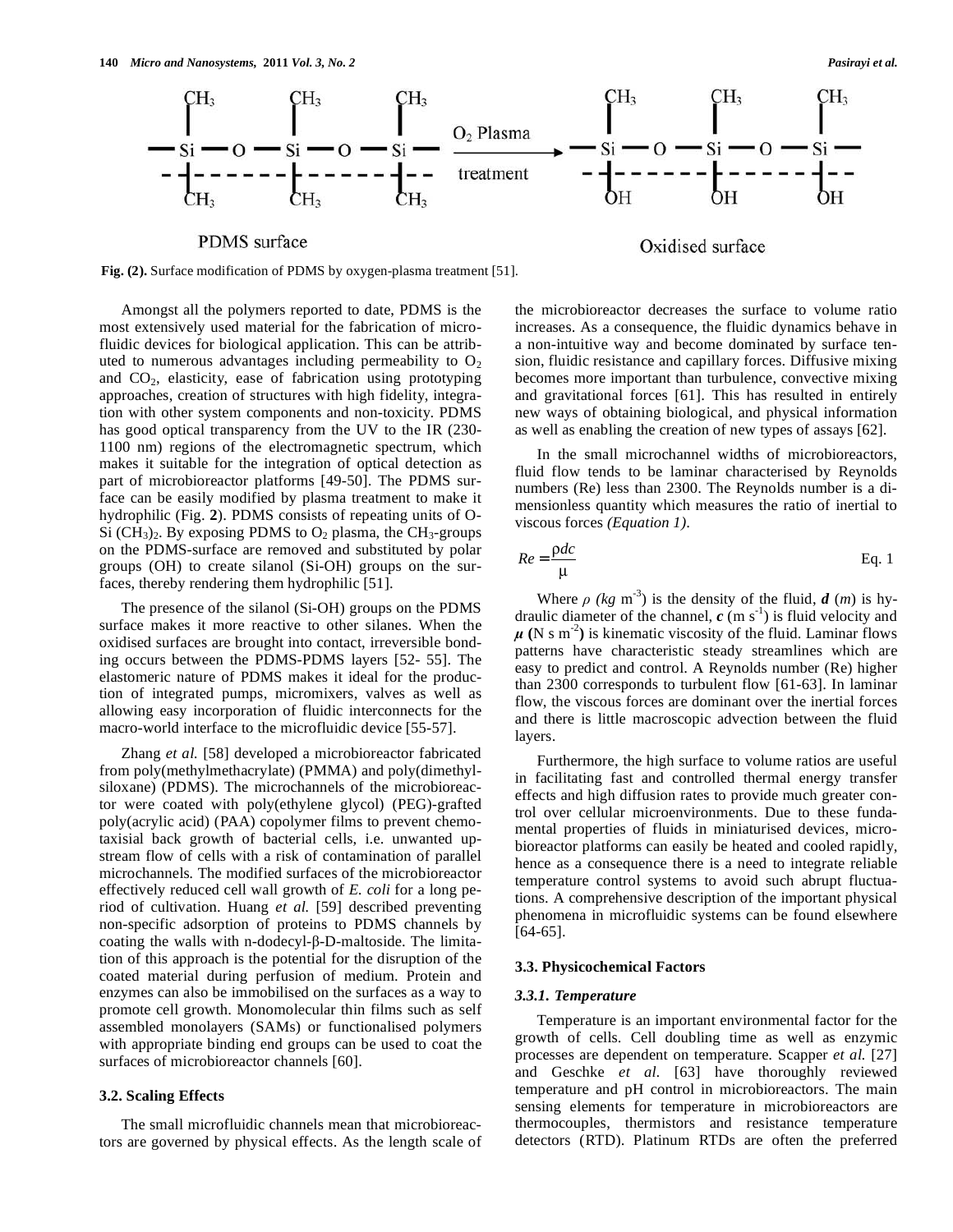sensing elements because of cost, size, ease of integration, accuracy and reproducibility. They are also sufficiently robust to allow operation for long periods of time.

Temperature control in microbioreactors is a challenging task due to the characteristic high rates of heat transfer when compared with macroscale systems. Microbioreactor platforms have a tendency to gain and lose heat very rapidly, leading to abrupt fluctuations in temperature. This requires the integration of precise control systems. Temperature control efficiency in microbioreactors is often affected by the position of the heating element in the system. Thus there is a need to position the heating elements in areas where they do not create high temperature gradients [66]. This method is particularly useful for materials with low thermal conductivities such as PMMA and PDMS [67]. Temperature can also be controlled in the microbioreactors by using programmable temperature controlled incubators [68-69]. Although, temperature control using an incubator is simple it is more difficult to carry out parallel experiment under different operating conditions and with a small device footprint. Another method of temperature control commonly used by scientists is the use of a controlled water bath where the base of the microbioreactor can be connected to a water bath and thermostated water circulated in and out from the base. This approach has been used in microfluidic bioreactors for microbial bioprocessing developments [28,35,58]. Microheaters are an important tool for controlling temperature in miniaturised devices due to their size and the ease with which they can be integrated in such microfluidic devices e.g. using photolithography [103-104].

# *3.3.2. pH*

The ability to control pH is one of the most important functional requirements of any bioreactor system. An optimum pH is critical to achieving high cell density growth, and efficient enzymic activity [70]. Also, protein configuration and activity are pH dependent, similar to cellular transport processes, reaction rates and growth rates. When the reaction is not within the optimal pH range, the reaction rate declines drastically.

Fluorescence indicator dyes have been used to monitor pH and dissolved oxygen in cell cultures [35, 71-73] and have advantages of high sensitivity and low cost but suffer from photobleaching and a narrow pH range [27]. Effective pH control in microbioreactors can be achieved by using buffer but can suffer from limited buffering capacity.

#### *3.3.3. Oxygen*

Oxygen availability to cells is a critical parameter that must be addressed adequately in all designs of microbioreactor that are based on aerobic fermentation. Oxygen is required for the metabolic processes in many biological systems such as fermentation and the production of ECM. Mammalian and microbial cells require constant replenishment of dissolved oxygen into the medium because of the low solubility of oxygen in aqueous solution (7.36 mg/mL at  $25^{\circ}$ C in distilled water) [74]. The consequences of hypoxia, or inadequate oxygen, in cells and tissues include reduced metabolic rates and vasodilatation [75]. Maintaining suitable oxygen concentrations is of particular importantance in the culture of highly metabolic cells, such as hepatocytes, in microfluidic devices [21,76]. Due to the importance of oxygen in cellular events, precise control and monitoring of oxygen is critical for cell culture developments in microbioreactor systems. Measurement of oxygen can be carried out using by fluorescence quenching of an indicator dye or electrochemical sensing.

The availability of oxygen in conventional bioreactors systems can be increased by implementing a number of mechanisms such as surface aeration, bubble aeration and shaking [77]. Membrane aeration is the most commonly used method for the supply of oxygen to microbioreactors (volumes  $100-500 \mu L$ ) [28, 34-35], this is not the case for macroscale bioreactors. The oxygen demand of cells in microbioreactors is therefore met by the diffusion of oxygen through an oxygen–permeable membrane such as those made from PDMS, diffusivity of oxygen in PDMS is 3.4 x 10-  $5 \text{ cm}^2$ /s [78]. One of the advantages of microfluidic systems is the reduced mixing times that result from small diffusion lengths. The high surface to volume ratio of microbioreactor systems creates a large interfacial area over which sufficient oxygen can diffuse and meet the requirements of the cell. Membrane aeration therefore facilitates high diffusibility of  $O_2$  and  $CO_2$  into and out of the microbioreactor systems.

# **3.4. Mechanical Elements**

In their *in vivo* microenvironment, eukaryotic cells are under constant mechanical influences which dictate the metabolic and functional pathways of a number of specialised cells in muscles, heart, lungs and other tissues [79-80]. The effects of mechanical forces on ECs in microfluidic cell culture flow systems have been reviewed by Younga and Simmons [81]. The ability to simulate the conditions that cells experience inside the body such as creation of mechanical strain due to shear, in the physiological range, is an attractive aspect of using microbioreactors [21]. When cells are cultured under microbioreactor environments they are under constant perfusion of nutrients, oxygen, gradient of chemicals and exposure to mechanical shear stress [82]. Due to the smaller channel dimensions, cells are subjected to a higher stress gradient when cultured in microbioreactor devices. Shear stress is defined as a tangential force that is applied to the surface of an object [7]. The shear stress present in a microfluidic channel can be represented by a mathematical relationship with the Navier-Stokes equation for Newtonian fluid flow between parallel plates *(Equation2)* [83].

$$
\tau = \frac{6\mu Q}{h^2 w}
$$
 Eq. 2

where  $\tau$  is the shear stress,  $\mu$  is the dynamic fluid viscosity, *Q* is the fluid flowrate, *h* is the channel height and *w* is the channel width.

Fluid-dynamic stresses have been observed to influence the adhesion of leukocytes to the endothelium and the tendency of the blood to clot [84]. Yamamoto *et al.* [85] reported on the effect of shear stress on inducing differentiation in mouse embryonic stem cell (mESC), while endothelial cells, which make up the cardiovascular system, are thought to require a certain amount of laminar shear stress for their normal function [86]. In designing microbioreactors it is important to take into consideration the high shear stress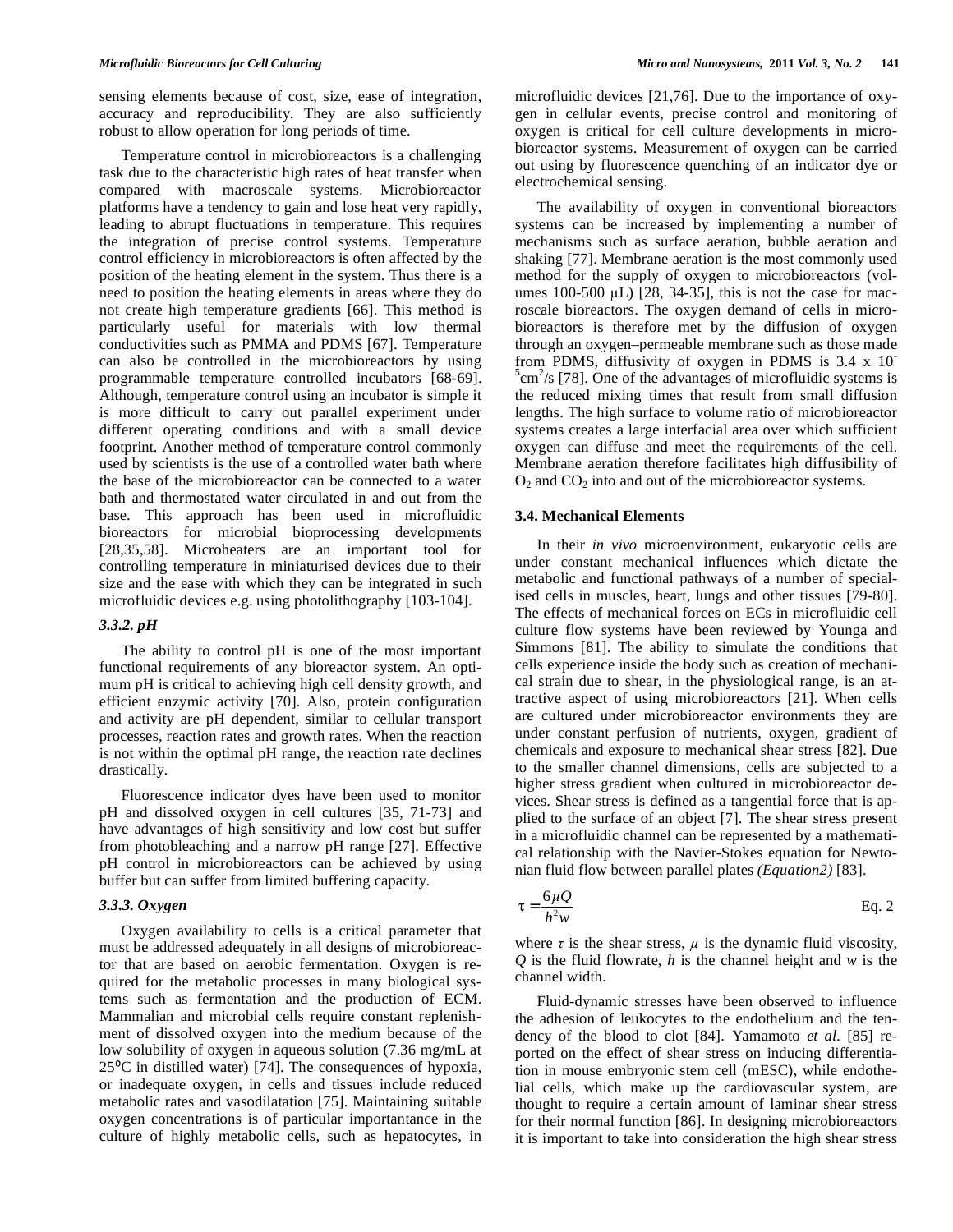gradients, given in *Equation 2,* and the effects it produces on the cells that are cultured under continuous flow. The consequences of poorly designed microbioreactors are that intense mechanical forces may deform cells in the microchannels [7]. The main types of cells that are cultured in microbioreactors are microbial and mammalian cells, each of which posses unique characteristics that influence the type of microbioreactor used [71]. Mammalian, fish and insect cells are susceptible to shear stress due to the absence of a defined cell wall and they require more delicate handling than bacterial cells [38]. The high shear forces generated in microchannels can be overcome by the addition of shear protectant liquids such as serum or pluronic F-68 to the culture medium used for the cultivation of mammalian cells [87]. Shear forces generated in microfluidic channels can also be reduced by modifying the channel geometry [88-89].

# **3.5. Fluidic Elements**

An integrated microbioreactor system consists of a number of key functional fluidic components including micropumps, microvalves, injectors, micromixer and sensing elements. These components can be used to create effective, complex and powerful integrated microfluidic networks. Detailed descriptions of microfluidic components have been reviewed previously [90-91].

#### *3.5.1. Micromixers*

Mixing is regarded as a mass transfer process for species, temperature and phases to reduce inhomogenity and it may lead to secondary effects such as reaction and change in properties [92-93]. Mixing in microbioreactors is necessary for a number of reasons including increasing enzyme activity and maintaining pH. Adequate mixing of species ensures an even temperature distribution profile and better oxygen transfer rates. Mixing in traditional macroscale bioreactors is simple and achieved through sparging and use of impellers to promote agitation and turbulence. In the case of microbioreactor systems, the inertial effects associated with turbulence to facilitate mixing of adjacent streams of fluids is absent and so the mixing of fluids requires special attention. Fluid flow in microbioreactor channels is entirely laminar, characterised by small Reynolds numbers  $(Re = 0.01-100)$  [94]. The adjacent streams of fluids with different chemical composition remain distinct except for diffusive mixing at their interface [95-96]. Molecular diffusion, advection and Taylor dispersion are the main transport phenomenon used in microbioreactors. However, mixing by diffusion is a very slow and inefficient process, due to the convection of the fluid in the microchannels, hence they need to use micromixers. The total mixing time in the microchannel can be estimated by rearranging Ficks law [97].

$$
T \sim \frac{d^2}{D} \qquad \qquad \text{Eq. 3}
$$

where *T, is* the time needed to obtain whole mixing, *d* is the thickness of the lamellar structure and *D* is the diffusion coefficient.

Mixing in microbioreactors can be achieved by active and passive means. Active mixing involves the addition of energy into the system and the use of external forces to stir

the fluids thereby inducing chaotic mixing. Examples of such micromixers include electrokinetic, ultrasonic, magnetic, thermal, magneto hydrodynamic centrifugal forces or electro-hydrodynamic stirrers, peristaltic driving and piezoelectric (PZT) actuation [98-102]. Active mixers are not always suitable for microbioreactor applications simply because when delicate cells or tissues are subjected to intense hydrodynamic shear stress, due to stirring, they are likely to be damaged and not suitable for further study. Most of the active mixers reported in the literature are used in microbial based microbioreactors [34,103-105]. Recently, a microbioreactor for the fermentation of yeast cells and their mixing was achieved by using a free floating micro magnetic stirrer bar (3 mm length, 1.2 mm diameter) [106]. The stirrer was actuated from above to create random chaotic motion inside the reactor chamber which facilitated effective mixing. This arrangement has the advantage of eliminating dead zones in the reactor whilst the microbial cells are kept in suspension.

Passive micromixers use channel geometry and energy provided by the flow to stir, stretch and fold fluids so as to increase the material interfacial area over which molecular diffusion occurs [107]. In passive mixers no external energy is applied and mixing is achieved solely by diffusion and chaotic advection. With chaotic advection the mixing path between culture medium and other solutes is reduced and this enhances mixing. The small diffusion distances for Brownian motion of molecules are ideal for fast and effective mixing. Several designs of passive micromixers working at low Reynolds numbers (Re) and using various channel geometries have been reported, these include tesla [108], thin layer crossing mixer [107], serpentine mixer [109], F-type mixer [97], gradient diffusion mixer [17], and herring bone type mixer [110]. More detailed reviews on micromixers can be found elsewhere [93,111-112].

# *3.5.2. Microvalves*

The ability to control the flow and interaction of fluids in microbioreactor systems is important to increasing their functionality. A microvalve is a fundamental element of a microfluidic system, whose purpose is to precisely control the flow path of fluids. Apart from obstructing and directing flow, microvalves can be partially closed and used to filter out particles [113]. They can also be used to create peristaltic pumps, *i.e.* three valves in a row can be operated in a peristaltic motion to pump fluids. Microvalves are either active or passive [114]. Active microvalves are classified by their external actuation principles such as; pneumatic, thermopneumatic, thermomechanical, piezoelectric, electrostatic, electromagnetic and electrochemical. The high degree of control over the timing, rate and direction of fluid flow are considered to be the main advantages of using these types of microvalves. Although active microvalves have been successful for macroscale applications, their integration to microscale devices such as microbioreactors is still a challenge, due to a number of factors such as material incompatibility and the requirement of large external systems for actuation.

In a passive microvalve, the obstructed flow does not employ any external actuation. The absence of moving parts,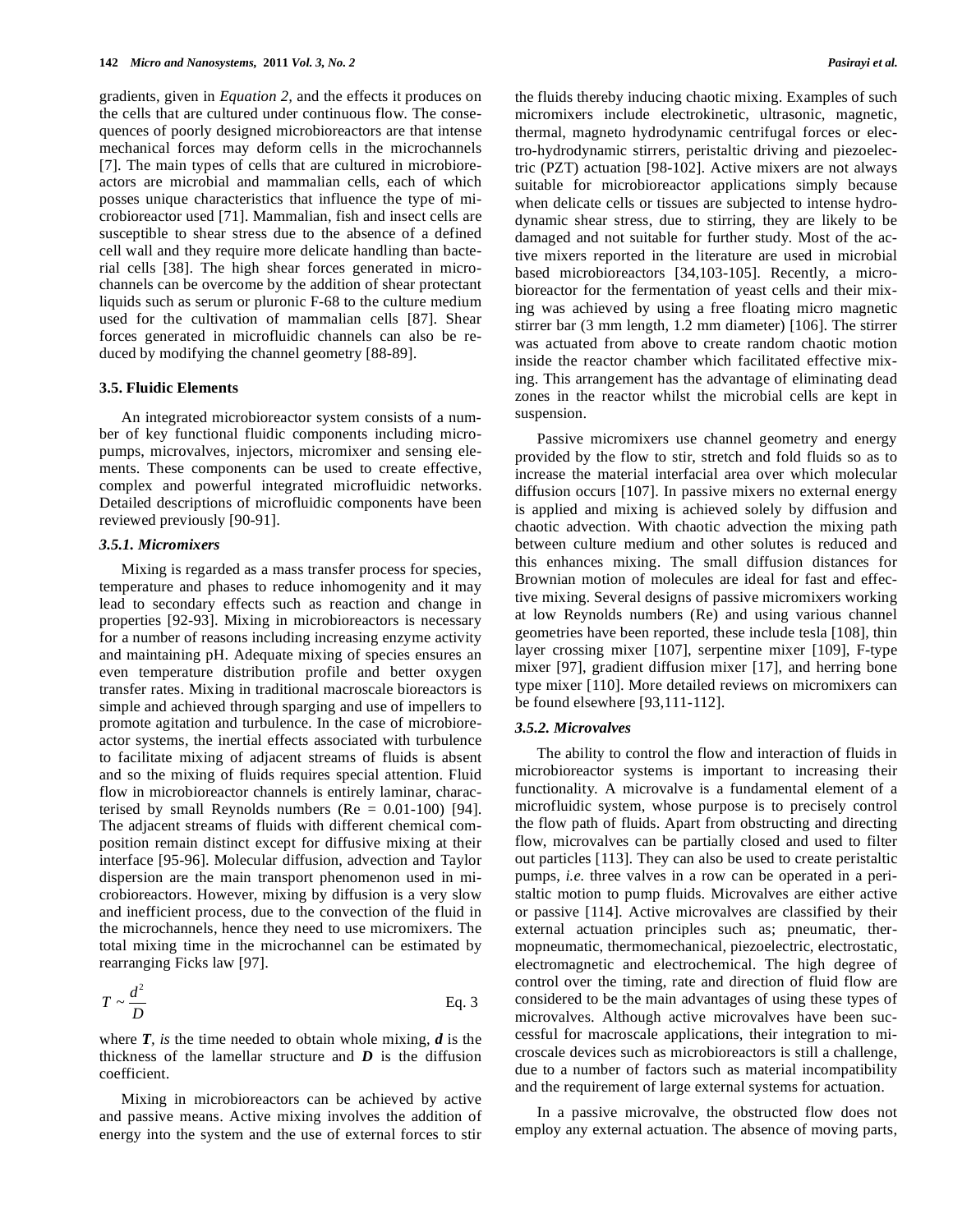lower complexity and fabrication costs as well as being less prone to breakdown due to fatigue are considered as the key advantages of using passive microvalves in microfluidic application [26]. These types of microvalves restrict the flow of fluids in a single direction and can take the form of polymer based check valves, passive valves based on surface tension and hydrogel based biomimetic valves [115].

Passive valves based on surface tension are characterised by the use of forced motion of the membrane or flap to control the flow of fluids. These valves have no moving parts and flow is controlled by their physical structure and surface tension effects of the substrate. The high degree of susceptibility of the valves to clogging and mechanical wear and tear makes them less attractive for microbioreactor application. Hydrogel microvalves consist of a stimuli responsive hydrogel material that swells in response to a variety of inputs such as pH [116], temperature [117], electric fields [118], light [119], carbohydrates [120], and antigens [121]. The key feature for these microvalves is their ability to undergo rapid changes in volume in response to a stimulus without energy inputs. Hydrogel valves are often called as intelligent or adaptive valves.

Amongst all passive microvalves, PDMS monolithic microvalves developed by the Quake group, using multilayering soft lithography, have become widely used in microfluidics [55]. Several thousands of these valves can be created in parallel and integrated into complex networks with high number density [122]*.* The design of the microvalve consists principally of a cross channel architecture, where two microchannels at right angles are separated by a thin membrane (10-40  $\mu$ m). One of the channel acts as a control channel and the other as a fluidic channel. When the control channel is pressurized, the membrane is deflected into the fluid channel functioning as a valve. The advantage of these monolithic valves is that they require very low actuation pressure and can be combined to form peristaltic micropumps and mixers respectively due to the low Young's modulus of the elastomeric PDMS. The valves have a small foot print and they occupy minimal space with minimal dead volume [123].

Although, PDMS microvalves have been widely reported they have some drawbacks including the need for ancillaries, to operate the pneumatic valves, which occupy significant space both on and off the chip. They also require sophisticated interfacing with the device, and consume more power, thereby making portability difficult. The lifetime of the microvalves and the additional complexity for fabrication needs to be given some consideration for specific applications. Despite the significant progress made in recent years, microvalve technology has yet to become widely integrated in microbioreactor systems. The complexity of the valve architecture for highly multiplexed systems will mean that they face difficulties with respect to fabrication yield but clearly this challenge can be addressed. For widespread practical implementation, consideration needs to be given to the complexity of the valve architecture, the fabrication approach and yield as well as volume and cost of device and the benefit that can arise for the particular application. Innovations in materials, actuation principles and fabrication approaches mean that there is considerable potential for highly multiplexed fluidic operations.

#### *3.5.3. Micropumps*

The development of micropumps is still regarded as a key issue in realizing a fully integrated and functional microfluidic device [124]. Thus, the development of fully integrated microbioreactor systems requires an efficient and reliable system capable of pumping a wide range of fluids and gases. On a microbioreactor platform, a micropump actuates and provides pressure to pump growth media, cells in the system and transports the samples from one compartment of the fluidic bioreactor chip to another. The use of micropumps is also ideal for the multiplexing of microbioreactors [27]. The majority of micropumps that have been developed to date are either mechanical (moving parts), or nonmechanical with no moving parts. Mechanical micropumps can be further categorised based on their actuation principles such as piezoelectric, thermopneumatic, electrostatic, electromagnet and shape memory alloys (SMA), whilst subcategories of non-mechanical micropumps are determined by the method of transforming available non-mechanical energy into kinetic motion, these include electro-kinetic, magneto hydrodynamic (MHD), electrochemical, and electro hydrodynamic (EHD).

Mechanical pumps are also described as active, in that they employ energy to provide higher control over average flow rates. Flow patterns in these devices are often pulsed and their fabrication is relatively complex [55, 125]. The majority of publications that have been reported to date use macroscale external syringe and peristaltic pumps to pump culture media in microbioreactor chambers. This is a simple, low cost and practical approach but there is more difficulty in using this for more complex and parallelised fluidic operations.

Non mechanical pumps are characterised by non pulsed flows and they provide a wide range of flow rates at low pressure. The fabrication of non mechanical pumps is often less complex than mechanical pumps, which makes them suited for low cost mass production and easy to dispose. Several types of passive micropumps have been reported, the most common types include osmotic pressure [126], evaporation [127-128] and, surface tension [129-130]. Electroosmotic flow (EOF) is a popular means of pumping liquids in microfluidic devices and is based on the application of a potential difference across a microchannel to induce the flow of a liquid [131]. The use of EOF has several advantages over pressure driven pumps in that they are simple, fast and can be operated without the need for mechanical pumps or valves but they have the disadvantage of having to rely on high voltages. A further type of passive pump that has been reported for microbioreactor devices uses cellular energy, e.g. use of intrinsic pulsatile mechanical functions of cardiomyocytes [132-133]. An overview on micropumps can be found elsewhere [134-136].

# **3.6. Elements for Sensing and Control**

A key requirement for microbioreactors is the ability to measure process parameters such as optical density (OD), pH, and dissolved oxygen (DO) and flow rate data in real time [26]. The basic metabolic processes occurring within cells are determined by physicochemical variables which in turn determine the by-products that are produced during cel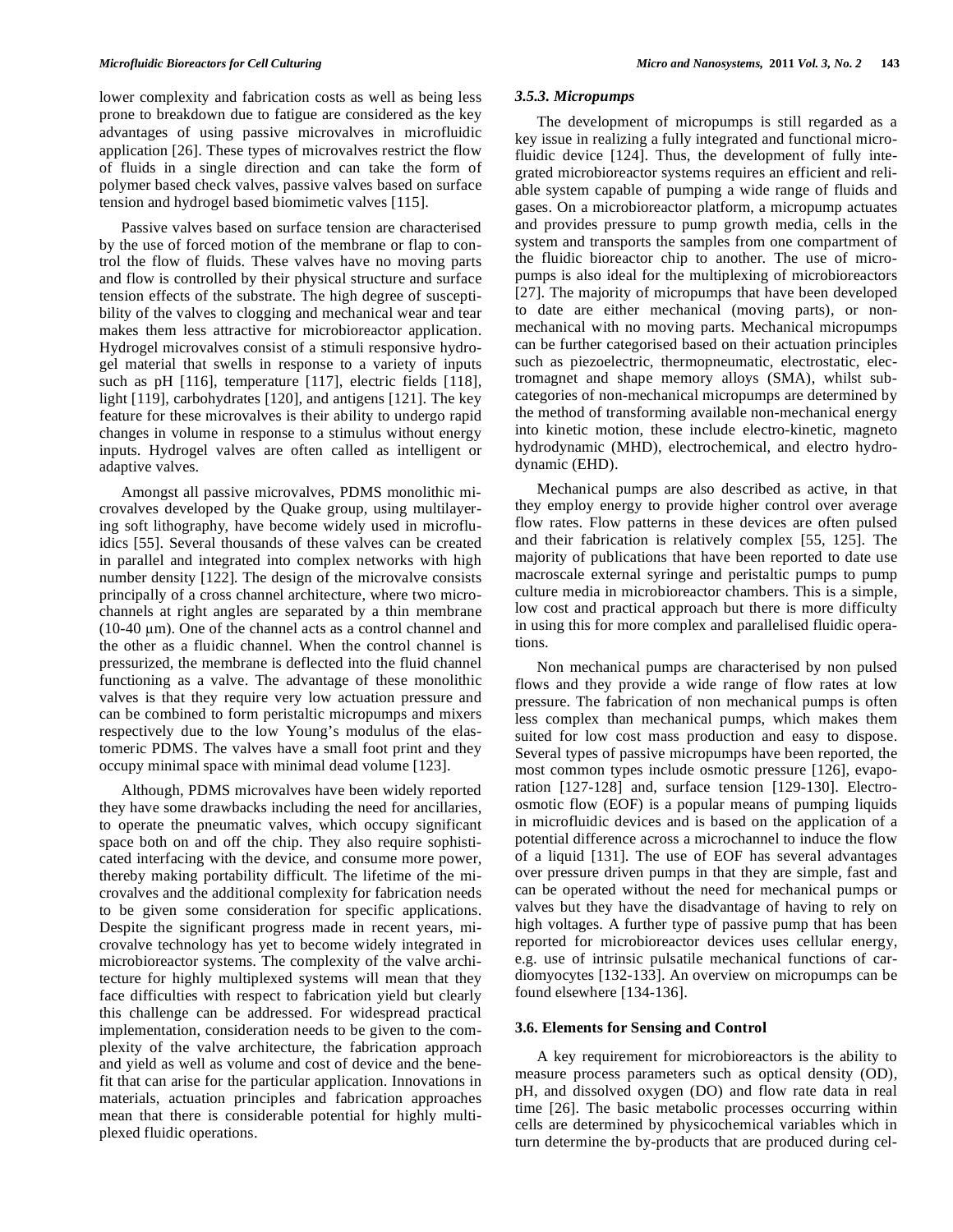lular growth. As a consequence, there is a need for integrated effective miniaturised sensors for monitoring important cellular events and other interactions. A variety of microsensing techniques exist for quantifying analytes in microbioreactors systems and the most common techniques are optical and electrochemical methods (Fig. **3**).

# *3.6.1. Optical Methods*

Optical methods can include fluorescence, absorbance, refractive index, colorimetry, Near Infrared and Raman spectroscopy, chemiluminescence and bioluminescence, (Fig. **3**). These methods are versatile in that they allow simultaneous recording of information such as wavelength and intensity. Fluorescence is the most sensitive and popular technique used for the detection of biomolecules, cancer progression in cells and biochemical activities in microfluidic systems. Laser induced fluorescence detection in single cell microbioreactors has been reported in a number of publications [137- 140].

Fluorescence can also be used to measure the viability of cells which can be achieved by tagging cells with fluorophores such as calcein, propidium, ethidium bromide. Calcein AM and propidium can be infused directly into the microbioreactor and cells can be imaged using a fluorescence microscope. In this assay, the abundant esterase enzymes in the cytoplasm of live cells, convert calcien AM to calcien which is highly green fluorescent when excited with blue light. Dead cells can be stained red due to the propidium iodide which does not penetrate the membrane of live cells. Other fluorescence assays that can be carried out in microbioreactors include the coupling of reporter genes to detect and track specific cells events using reporter proteins, such as green fluorescent protein (GFP) [141], luciferase [130] and galactosidase.

Unlike other fluorescent tags, such as luciferase,  $\beta$ galactosidase, or fluorescent-tagged antibodies, GFP and its variant mutants are the most commonly used reporter proteins. The advantages of GFP are that it does not require intrinsic or extrinsic cofactors to fluoresce, it is photostable, species independent and can be monitored non–invasively in situ, and in real time, by monitoring culture fluorescence of living cells using on-line optical sensors [142-143]. Cells labelled with GFP can be tracked with real time fluorescent imaging, e.g. in the identification of cancer cells in metastatic locations which is critical to understanding the molecular components that contribute to cancer progression. More recently, fluorescent nanoparticles have been used as labels for cell based assays. Fluorescent quantum dots nanomaterials are useful probes for many types of cell labeling in that they can be used for measuring cell viability by fluorescence techniques [26]. However, some studies have demonstrated that nanomaterials induce stress responses in some mammalian cells. For example, the work by Richter *et al.* [144], has shown that silver and gold nanoparticles induce stress, leading to reduction in collagen production in primary human fibroblast cells.

Microbial fermentation in microbioreactors can also be estimated by absorption and fluorescence techniques [28,35]. However, both absorption and fluorescence measurements suffer from a decreased sensitivity at high biomass due to inner filter effects [69,145]. Thus, an increase in growth by the microbial population in the microbioreactor results in the



**Fig. (3).** Common detection methods used in microbioreactor platforms.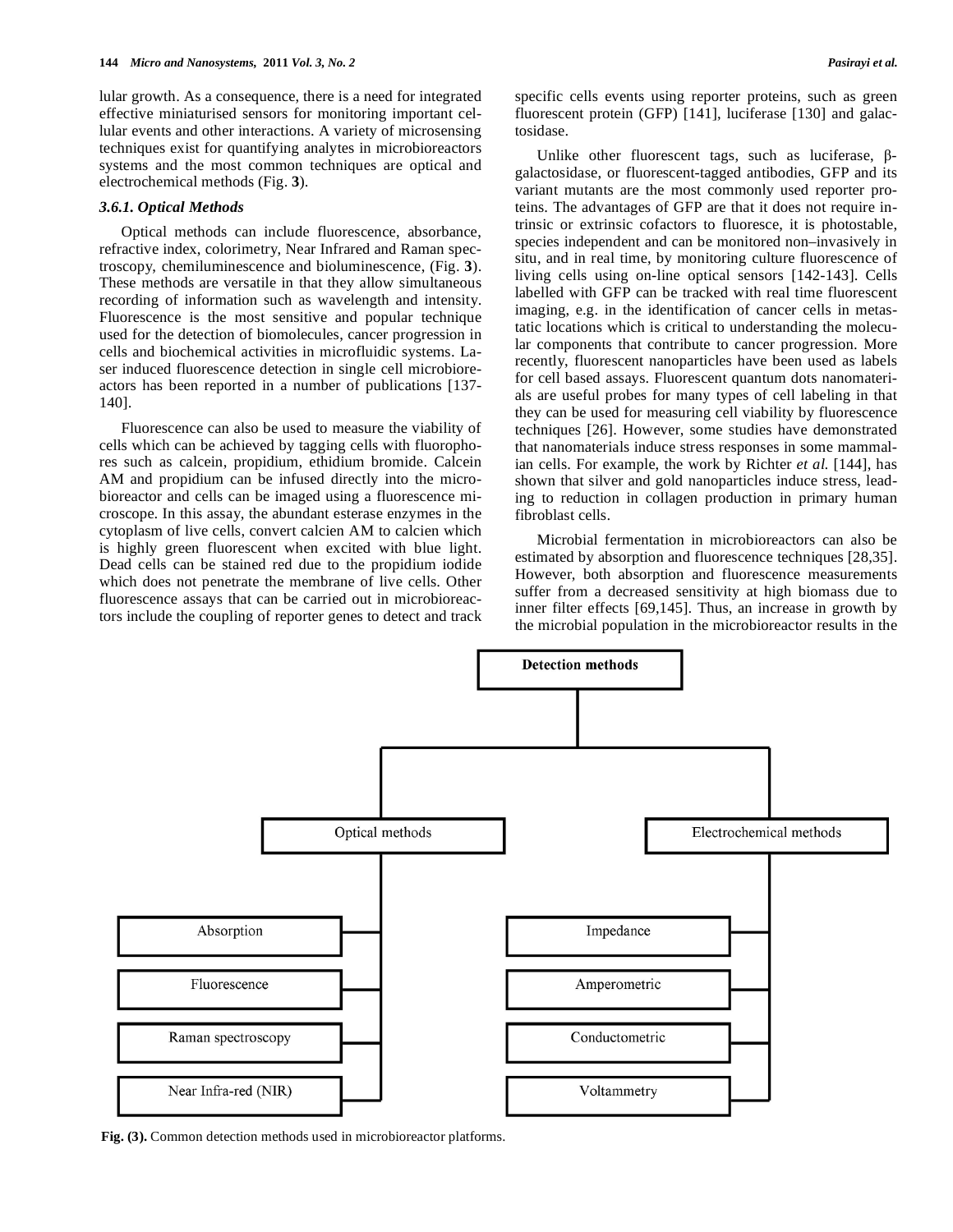scattering of light by cells. There is also utility in considering bioluminescence and chemiluminescence that are sensitive techniques with reported detection limits in the femto molar range [28,35]. Optical sensors offer interesting opportunities for applications in process monitoring in that they are non invasive, thus data about the cell state and concentration can obtained directly from the microbioreactor chambers without the need for sample removal and direct contact. The non invasiveness, lightweight, low cost, robustness, ruggedness, high signal-to-noise ratio, and sensitivity are considered to be advantages of using optical sensors in microfluidic applications which require detection schemes that are small and portable.

Although, widely used optical sensing techniques have some limitations in some aspects. For example, most of the biological culture media used in fermentation and cell culture studies are highly fluorescent, with broad emission spectra which tend to interfere with the fluorescence of the analyte of interest. Optical fibres which are used as waveguides have a tendency to attenuate both excitation and output fluorescence emission which results in reduced sensitivity. A major limitation of using optical sensors is the need to focus and align the optical elements such as lenses, filters, detectors and light sources. Despite these draw backs optical sensing elements still dominate over other detection systems such as electrochemical methods. These optical detection methods have been discussed in a number of reviews [146-148]. For future, we are likely to see increasing integration of optical elements, e.g. light source and detector, as part of the microfluidic component.

# *3.6.2. Electrochemical Methods*

Some electrochemical detection systems with examples of their application include (i) amperometric, measurement of electrical responses of electrogenic cells (ii) conductometric, measurement of the conductivity of mechanical contacts between cells and substrate and (iii) potentiometric, measurement of chemical signals such as pH resulting from changes in metabolic by-products such as lactic acid or substrate such as glucose [148-149]. The application of microfluidic electrochemical sensing for biological applications has been reviewed [150,151].

Unlike optical methods where the signal output is dependent on detection volume, electrochemical detection systems are dependent on the electrode surface area [152]. As a consequence, the limit of detection in concentration terms does not degrade rapidly in electrochemical chemical detection as they would be for optical methods. In view of this, electrochemical sensing systems are becoming acceptable tools in biomicrofluidic analysis owing to their small sizes which are compatible with micron scale devices. Electrochemical microsensors can be integrated in microbioreactors by using a variety of approaches. The most common approach uses standard soft lithographic methods, where grooves or channels are created to house the electrodes in position followed by sealing the electrodes with another polymer layer. Other approaches involve the deposition and patterning of metal layers by using micromachining methods. A major drawback of electrochemical microsensing is their inability to provide information on specific cellular activities that are directly related to certain cell functions, biomarkers or signalling pathways. Previous reviews have described issues of integration of electrochemical detectors within microfluidic devices [153-154].

# **3.7. Up and Down Stream Processing**

Depending on the application, some microbioreactors require components for up or down stream processing such as separation, filtration, lysis and purification. Cell separation, is increasingly becoming an important tool for researchers in studying the behaviour of single cells or homogeneous cell populations to understand their behaviour and functions in different situations e.g. separation of cells is important for clinical diagnostics, therapy and biotechnology applications [155]. Separation of cells requires the removal of one cell type from another by physical means and a variety of approaches, which includes filtration, centrifugation, fluorescence cell sorting (FACS) and magnetic sorting, is currently being used.

Lysis refers to the breakdown or disruption of cellular activities by rupturing the cell membrane. This can be achieved by various techniques such as sonication, mechanical, electric, heating, chemical, optical and osmotic shock. In microbioreactors, lysis is generally accomplished by using either chemical detergents, mechanical and electrochemical means [156]. Chemical lysis involves the use of enzymes (lysosomes) or non ionic detergent such as sodium dodecyl sulphate (SDS) [157] or Triton X-100 [158]. Chemical lysis has the advantage of easy integration in microbioreactors, in that chemicals can be dispensed to the cells from reservoirs within the device. Mechanical lysis, is a less common but alternative approach for lysis of cells in microfluidic devices. For example, shear forces can be generated from microfabrication of nanoscale knife-like ridges or "barbs" in a filtering region where cells can be made to pass through [159]*.* Potential limitations may include complexity of fabrication and the fouling that is likely to arise from the cell debris. An alternative approach is electroporation which uses integrated microelectrodes to generate high intensity electrical pulses that induce instabilities on the cell membrane and cause cell poration. Since its inception in 1982, by Neumann *et al*, [160] electroporation has been widely used due to its ability to achieve rapid high electrical lysis with disruptions times as low as 33ms, about eight times as faster than SDS [161]. Recently Xu *et al.* [162], developed a cell arraying-assisted electroporation (CAE) chip which uses both the positive dielectrophoresis and electroporation techniques to provide a simple and efficient method for gene transfer. The CAE chip in microelectrode array format is covered with SU-8 microwell structures to facilitate both cell positioning and electroporation. The authors envision the application of the device in high throughput screening of compounds in parallel and potential applications in cellular and molecular research. Filtration is a physical technique that is used to separate solid particles or cells in suspension by passing them through a barrier that retain them. With the power of microfabrication processes, microbioreactors with filtration components have been created to eliminate undesirable cell debris during fermentation processes.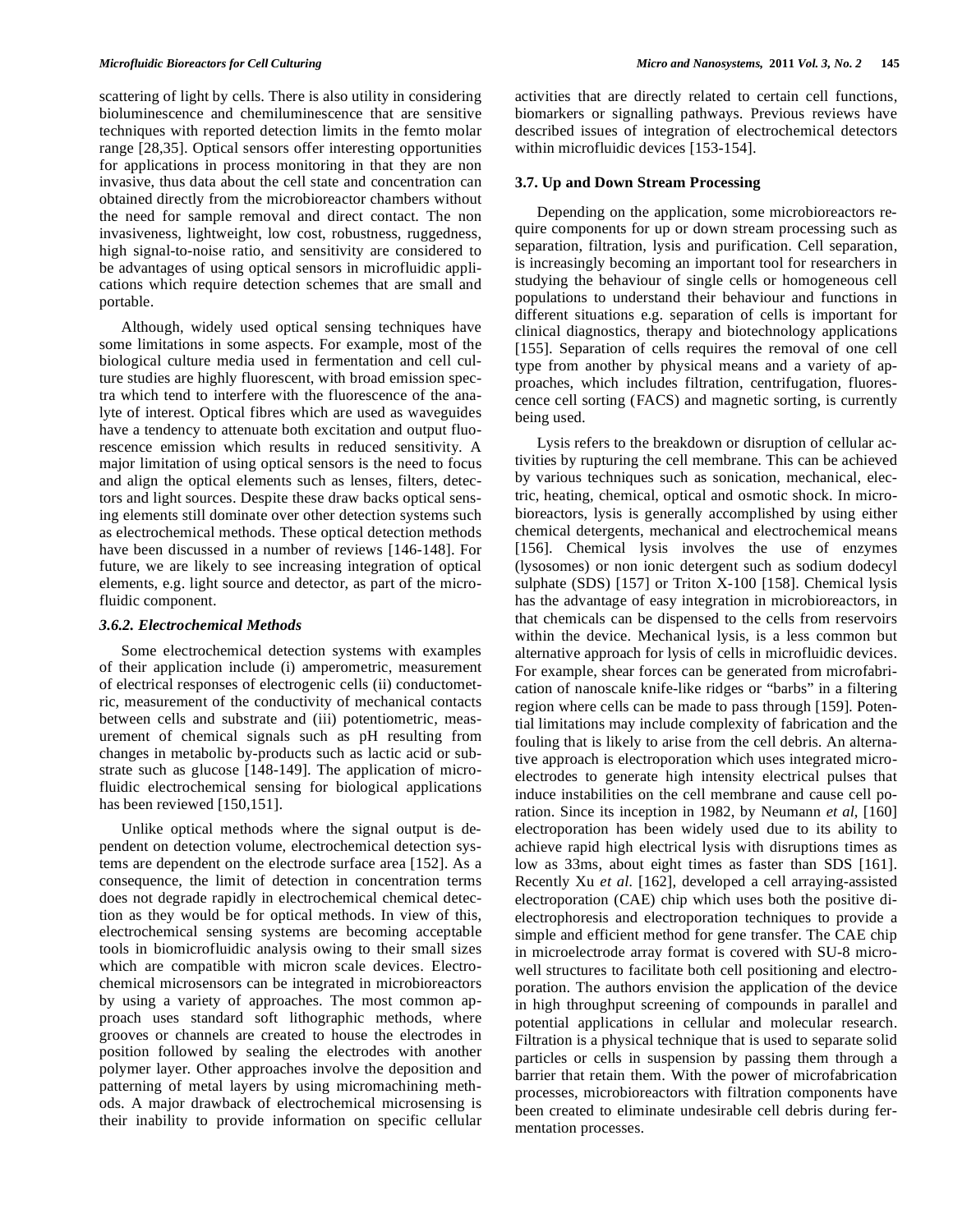# **4. MICROFABRICATION TECHNIQUES FOR MIC-ROBIOREACTORS**

The ultimate goal for the development of miniaturisation is to create integrated systems, capable of performing various functions on a single chip such as mixing, cell sorting, lysis, pumping, fluidic control (microvalves) and micro sensing elements among many others. To achieve this goal, microfabrication processes provide the needed tools. Microfabrication allows the creation of a variety of structures to be created that are well matched to the physical dimensions of most cells organisation [163]. There is a clear potential to perform several thousands of parallel experiments with single or group of mammalian and microbial cells that can be carried out under controlled conditions in a manner not possible for standard tissue culture techniques [158]. The microbioreactor approach offers advantages of greatly increased amount of biological information at reduced cost.

Microstructures can be created within the microbioreactor to study the behaviour of cells under controlled environmental conditions. Zhang *et al.* [164] demonstrated a microbioreactor with microporous fluidic barriers incorporated in the microchannels to form sieved-pockets to concentrate cells during loading. The microbioreactor environment was capable for mimicking the physiological liver mass transport and enabled the long term culture of hepatocytes cells without loss of viability. Microfabrication methods that are applicable for the creation of microfluidic devices are described in detail elsewhere [63,165-168].

# **4.1. Photolithography**

Photolithography is a widely used technique for fabricating microstructures with roots in the semiconductor and subsequently the microelectromechanical systems (MEMS) sectors. Photolithography offers advantages of high precision, reproducibility and potential for large volume production with reduced cost [26]. In photolithography, a photosensitive resist on a substrate is used to transfer geometric designs/pattern from a mask to the surface of a photosensitive substrate. A photomask with the desired pattern either block or allow UV light to pass onto the photoresist coated substrate and exposed to UV radiation. The geometric pattern on the photomask is subsequently transferred to the photoresist during the exposure process.

For rapid prototyping of microfluidics structures the mask is a transparent plastic film with structures printed on it, using a high resolution image setter or printer. This approach is relatively fast and low cost compared with the use of a transparent glass and chromium mask. The exposed patterned photoresist is developed by etching of the resist pattern in the developer. Depending on the type of photoresist used, exposed areas may become soluble (positive photoresist) or insoluble (negative photoresist) in the developer [169]. A positive photoresist has photoactive elements which weaken the polymer matrix, and allow them to be dissolved during development. In case of a negative photoresist, such as SU-8, the area exposed to UV radiation is polymerised and hardened so that the unexposed area is more soluble in developer solution. In the case of SU-8, the patterned photoresist that remains after developing can be used as a master mold for subsequent production of microdevice. Although, photolithography has been extensively used, for fine structures there is a requirement for a clean room with high capital infrastructure that is beyond the reach of many laboratories.

# **4.2. Replicative Techniques**

Current microbioreactors are largely fabricated using microfabrication approaches which have been adapted for use with polymer substrates. Several reviews on these microfabrication approaches have been described in the literature [45, 48, 63].

# *4.2.1. Soft Lithography*

Soft lithography, developed by Xia and Whitesides [170], is one of the most commonly used approaches for cell culture studies (Table **2**). The approach is amenable to rapid prototyping, is low cost and can be used for the creation of highly complex microstructures with diverse functionalities (e.g. filters, valves, pumps, 3D scaffolds and mixers) [49,70,156,171-175]. This allows a microbioreactor chip to include, microvalves, pumps and multiple arrayed chambers which can be individually addressed for cellular analysis. Soft lithography (SL) uses the process of casting to create micro and nano structures [170] and is so coined because it uses soft elastomers, such as polydimethylsiloxane (PDMS) to replicate patterns of micron scale devices from master molds. The master molds are produced by either photolithography using SU-8, micro milling or e-beam lithography methods [55,170]. Fabrication of a master mold using SU-8 is common since thicknesses of 100 μm or less can be achieved and the process is fast and cost effective. SL employs several sets of techniques which includes replica molding, micro-contact printing, micro-transfer molding, micromolding in capillaries, and solvent assisted micro-molding [176].

Soft lithographic techniques make use of patterned elastomers with relief structures as a stamp, molds or mask. In SL a prepolymer PDMS is cast against the master mold and cured by heating in an oven or on a hot plate to produce an elastomeric replica. The replica PDMS stamp can be sealed hermetically by plasma bonding against another PDMS or glass material to create channels or reservoirs (Fig. **2**). Alternatively, the PDMS stamp can be used to create further copies of the microstructure without using the master mold, a process referred to as replica molding. The PDMS stamp can also be used to transfer protein or ink molecules to a substrate using microcontact printing [26]. Microbioreactors can also be fabricated from polymer substrate using other replicative techniques such as hot embossing, injection molding, and direct micro-milling techniques.

#### *4.2.2. Hot Embossing*

In hot embossing heat, compression is used to imprint microstructures on a polymer substrate using a master mold. The mold containing the negative relief is pressed against the polymer substrate heated at its glass transition  $(T_g)$  to define the desired pattern using well designed heat and pressure cycles. The mold and the thermoplastic are cooled below  $T_g$ of the thermoplastic to harden it. The mold is then separated from the substrate, leaving the desired pattern imprinted on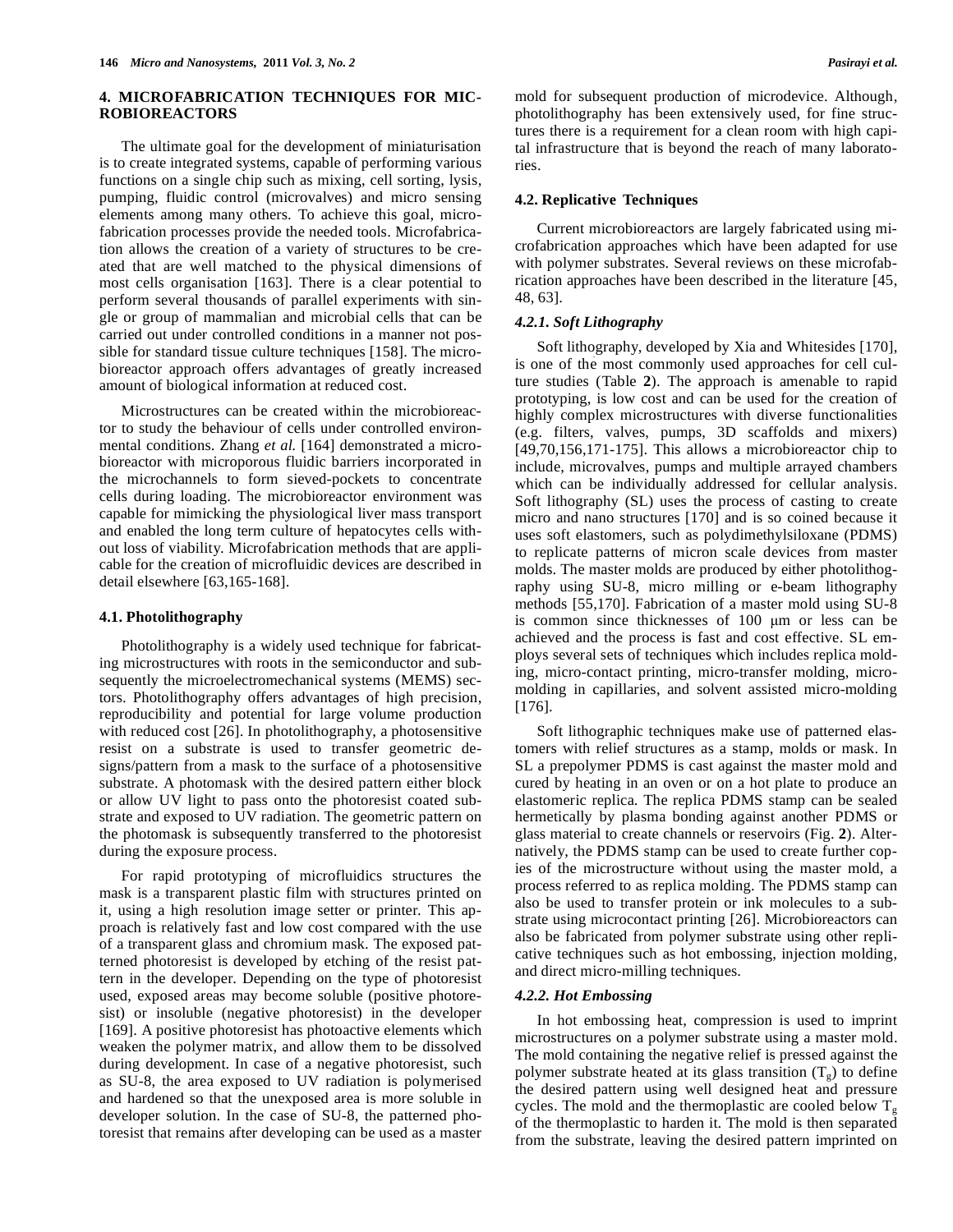

**Fig. (4).** Schematic illustration of the fabrication of a PDMS mold/stamp by casting and curing an elastomeric against an SU-8 mold [176].

the polymer surface. Hot embossing allows replication of microstructures with high fidelity and aspect ratio in the micron and nanoscale range for a wide variety of polymers including PMMA and polycarbonates [177]. The features created are dependent on a number of parameters including pressure, temperature, the chosen thermoplastic, viscosity in the melt and the adhesion of the polymer to the mold. The technique has longer cycle times than micro-injection mold and is most appropriate for the creation of hundreds of devices rather than the very large numbers that is achievable with injection moulding.

# *4.2.3. Micro-Injection Molding*

In micro-injection molding polymer material in the form of pellets is fed into the injection molding machine and melted to liquid plastic (Fig. **5**). After injection of molten polymer into the mold, the melt cools and hardens into the mold shape and is removed. Injection molding is ideal for replicating polymeric microstructures at low cost using shorter cycle times unlike in hot embossing. Injection molding can produce thousands of structures with features in the microscale range. However the high costs of the fabrication of the mold make it less attractive than hot embossing for relatively small batches [178]. The microinjection molding process has been reviewed elsewhere [179] and aspects of device design, machine capabilities, mold manufacturing, material selection and process parameters are covered.

# **4.3. Direct milling method**

Micro-milling is a mechanical process that is used to produce microstructures in hard materials such as metals (aluminium, steel) and polymer ( PMMA, polycarbonate) substrates which are easy to cut. It uses a small revolving cutting tool, which removes areas of the polymer substrate to create structures on its surface. A computer is used to numerically position and move the cutting tool, hence it is commonly known as computer numerical control or CNC milling. Micro-milling has the its own advantage that the polymer substrate is not chemically degraded by heating or UV radiation but it does suffer from tensions and stress

marks left behind during the milling process. These marks can cause problems when a smooth surface is required, e.g. on chip optical measurements, as they can distort accuracy and precision.

# **5. APPLICATION OF MICROFLUIDIC BIOREAC-TORS**

Microbioreactor systems are increasingly beginning to find wide range of applications in various fields such as drug discovery, high-throughput bioprocessing, single cell analysis, stem cell research, genetic analysis, (Tables **1-3**). We provide here indicative examples of some microbioreactor applications. The examples here are not exhaustive, since the use of microbioreactors is a rapidly expanding area with a continuous emergence of new architectures for different applications.

# **5.1. Optimisation of Bioprocesses**

Microbioreactors have found diverse applications in bioprocessing operations such as fermentation, where a number of high value products such as antibiotics, enzymes, vaccines and therapeutic proteins have been realized. Microbioreactors platforms integrated with highly sensitive detection systems to monitor key variables (pH, dissolved oxygen and biomass) have been applied to screen and optimise conditions for high-throughput fermentation processes. During the last decade, several designs of such microbioreactors have been demonstrated for high-throuput bioprocessing [27,35,37,58,73,180]. The performance of these microbioreactors compares favourably with their conventional macroscale counterparts in terms of the measurement profiles of key physicochemical variables (pH, dissolved oxygen and optical density). For example, Szita *et al.* [181]*,* demonstrated reproducible performance of the parallel fermentation of *E.coli* in a multiplexed microbioreactor system. The microbioreactors are fabricated using PMMA and PDMS, with a working volume of  $150 \mu L$ . The process variables such as optical density (OD), dissolved oxygen (DO) and pH, are monitored using optical sensors in-situ and in real time. A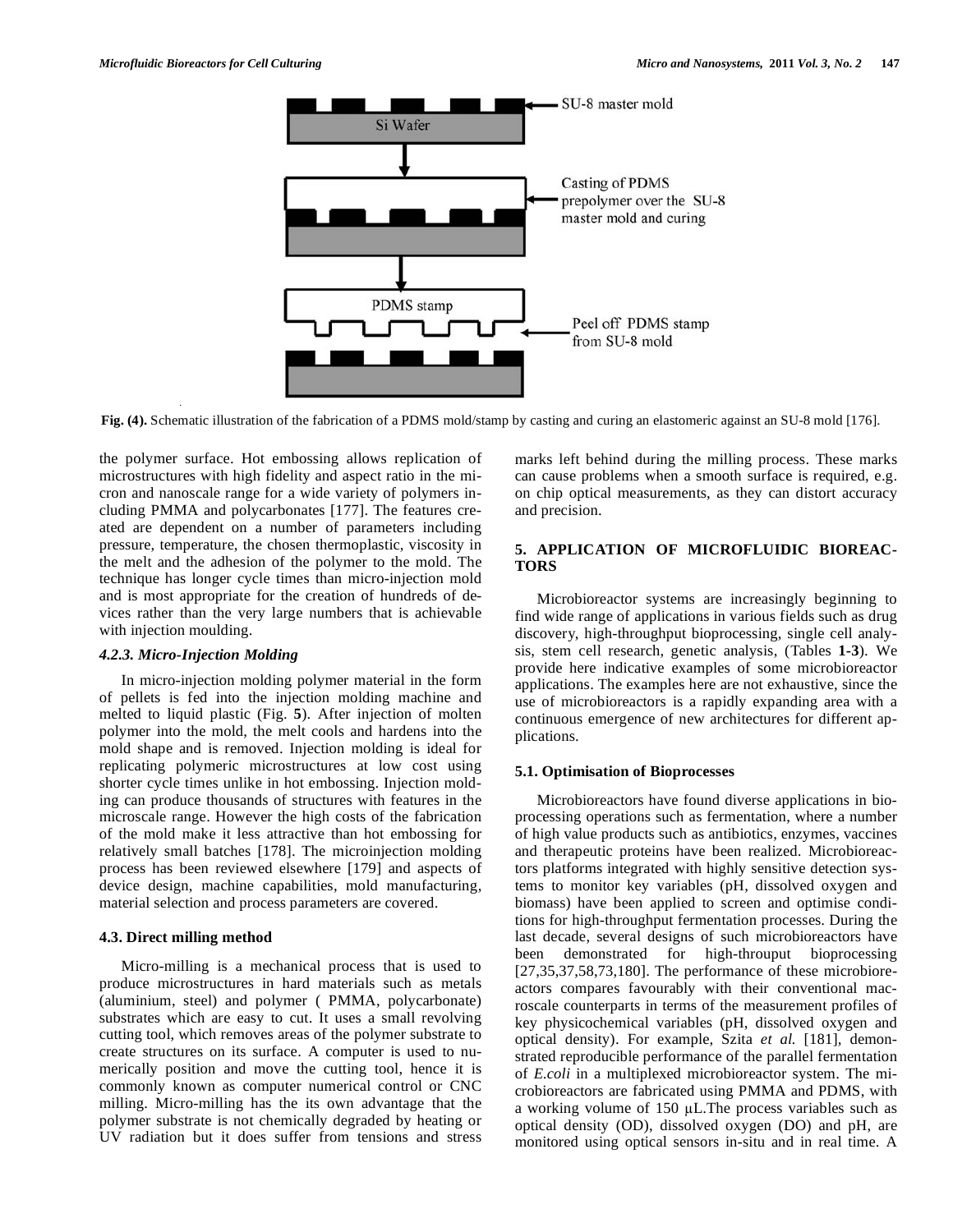

**Fig. (5).** Schematic of hot-embossing. (**a**) the mold and thermoplastic polymer work piece are aligned. (**b**) the mold and polymer piece are clamped together with heat and pressure applied. (**c**) work piece and mold are cooled and separated [63].

recent review by Schäpper *et al.* [27], provides a detailed discussion of microbioreactors used in high-throughput fermentation processes. The major progress in the development of microbioreactor for bioprocess developments is shown in Table **1**.

# **5.2. Tissue Engineering in Microbioreactors**

Tissue engineering is an interdisciplinary field that uses the principles of engineering and biology to develop functional tissues in a laboratory setting using cells [182]. Microfluidic systems have the potential to impact significantly on a wide range of biochemical applications particularly in the area of tissue engineering and drug screening [183-184]. Culturing tissues in microscale devices provides a more holistic model for detecting cellular response to stimuli and the capacity to reproduce the cellular microenvironments [185- 187] , unlike in macroscale bioreactor systems. Global epidemics and high accident rates are important drivers for considering tissue engineering for a potential role in organ transplantation. There has been considerable effort in developing appropriate microfluidic platforms to quantitatively control the cell culturing parameters for tissue development. For example, the process of tissue development is dependent on the spatial and temporal gradients which regulates proliferation, migration and differention of cells [188-189].

Microfluidics allows microstructures that enable the generation of biological and physical gradients which makes it easier to study cells in modified environments. Several topical reviews covering microfluidic tissue engineering have been published [190-193]. The most recent review by Huang *et al.* [194] summarises the developments in the fabrication of microfluidic hydrogels for using in tissue engineering. In another development, Yeo *et al*, [157] have reviewed the microfluidic devices for bioapplications where aspects of biomaterials synthesis for tissue engineering, drug development and point of care diagnostics are discussed.

Chin *et al.* [195] reported a microfluidic bioreactor array for high throughput monitoring of stem cell proliferation. The microfluidic platform is capable of culturing cells for a long periods of time, perfoming live cell imaging of single cells and tracking of individual cells to determine their fate. The microfluidic bioreactor array reported in this work has great potential for high throughput screening in tissue engineering. Lee *et al*, [196] reported a novel three dimensional direct printing technique to construct hydrogel scaffolds containing fluidic microchannels for tissue engineering. This was achieved by printing collagen hydrogel precursors followed by bubbling a solution of sodium bicarbonate. Furthermore, a heated solution of gelatine was printed in between the collagen layers to form a 3D hydrogel block. The utility of the device was tested by culturing dermal fibroblasts and the results showed that cell viability was higher in the fabricated device than in microchannels without the scaffolds. This work demonstrates the importance of 3D scaffolds in cell proliferation and differentiation. Recently, a 3D hydrogel biomimetic vasculature device for tissue engineering comprising of 3D tubular constructs with multilevel interconnected lumens was developed [197]. This work demonstrates that microfluidics can be a powerful tool for building structures for effective tissue engineering or *in vitro* tissue models.

In order to understand the cell-matrix interactions, Yang *et al*, [198] fabricated a microfluidic device with microchannels consisting of nanopatterns for dynamic cell culturing. In this work, poly thin film technology was used to develop a novel stitching technique to generate a large area of nanopatterned surface and microtransfer assemble technique for PDMS microfluidics. The functionality of the device was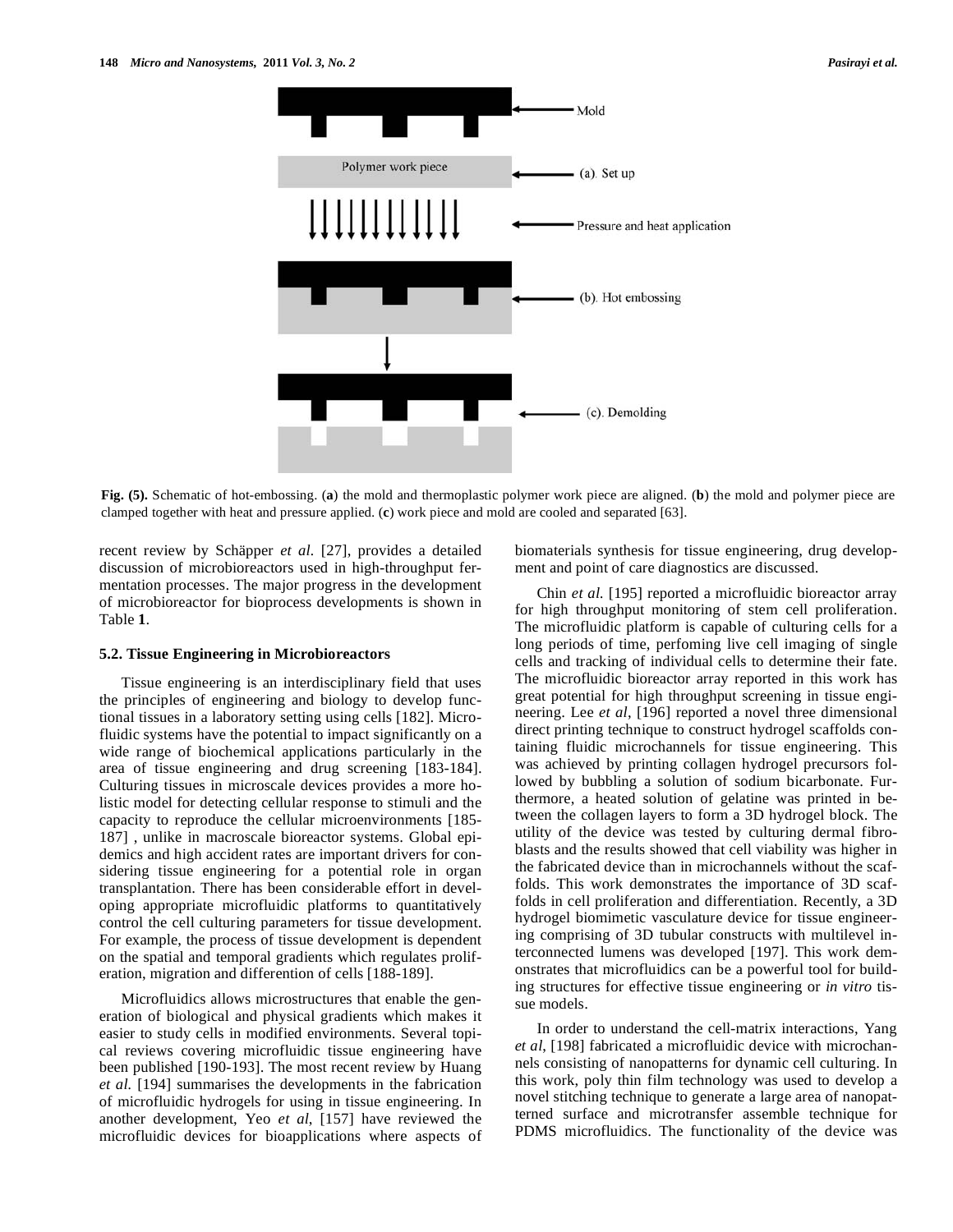| Type of study                                                                                   | Mode of<br>operation        | <b>Cell line</b>                                | <b>Parameters</b><br>monitored | <b>Detection method</b>          | <b>Source</b> |
|-------------------------------------------------------------------------------------------------|-----------------------------|-------------------------------------------------|--------------------------------|----------------------------------|---------------|
| Cultivation of bacterial cells in a150<br>uL, membrane-aerated, well-mixed<br>microbioreactor   | Continuous                  | E. coli                                         | OD, pH, DO in<br>real time     | Absorbance.                      | [58]          |
| Long-term culture and monitoring of<br>small populations of bacteria                            | Continuous                  | E. coli                                         | pH, OD, DO                     | Absorbance                       | $[212]$       |
| Growth conditions for methanogenic<br>bacteria                                                  | Batch fed                   | M.concilii                                      | Temperature and<br>pH          |                                  | $[213]$       |
| Culturing bacteria in a 5-50µmL mem-<br>brane aerated microbioreactor                           | Batch fed                   | E. coli                                         | Temperature, pH,<br>OD, DO     | Absorbance and fluores-<br>cence | $[35]$        |
| Co-culturing of bacteria, algae and<br>yeast                                                    | Batch fed                   | E.coli, S.cerevisiae<br>and <i>C.cryptica</i>   | OD                             | Absorbance and fluores-<br>cence | $[214]$       |
| Measurement of carbon dioxide produc-<br>tion                                                   | Batch fed                   | Candida utilis                                  | CO <sub>2</sub>                | Conductivity                     | [69]          |
| Measurement of the oxygen transfer<br>capacity and online monitoring of the<br>dissolved oxygen | Batch fed                   | E. coli                                         | O <sub>2</sub>                 | Fluorescence                     | $[215]$       |
| Cultivation screening of Aspergillus<br>ochraceus                                               | Batch fed and<br>continuous | Aspergillus ochra-<br>ceus                      | pH and tempera-<br>ture        | Light microscope                 | $[216]$       |
| High throughput screening of<br>microorganism                                                   | Batch                       | L. plantarum<br>E.coli XL2<br>C. albicans JBZ32 | ٠                              | Fluorescence                     | [217]         |

**Table 1. Application of Microbioreactor Platforms in Microbial Bioprocessing Developments** 

tested with hMSCs and results show that nanotopography and fluid shear stress were instrumental in facilitating the adhesion, spreading and migration of the hMSCs.

A microfluidic platform fabricated from a biodegradable elastomeric polymer Poly(glycerol sebacate) (PGS), was developed by Bettinger *et al.* [199]. The device geometry was stacked with single layered microfluidic structures to form 3D network of scaffolds to promote the adhesion and proliferation of a high density seeding of hepatocytes (HepG2) cells. There are a number of advantages of using PGS including being highly biodegradable, easy to synthesise from glycerol and sebacic acid and finally bonding to itself without the use of solvents or adhesives which may be toxic to cells. The results for cell seeding demonstrated successful adhesion and proliferation of the hepatocytes cells in the device without loss of viability. The utility of the device was further tested by measuring the production of albumin by the HepG2 cells. The results showed that albumin was produced at rate of  $24.3 \pm 5.5$   $\mu$ gcm<sup>-2</sup> per day, a value which compares favourably with other published results [200-201].

In a recent study, Wang *et al.* [202] developed an improved novel rapid fabrication technique for microfluidic device using a biodegradable elastomeric polymer poly(ester amide), poly(1,3 diamino-2-hydroxy propane-co-polyol sebacate) (APS). APS was selected due to its low Young's modulus and a longer degradation half–life which makes it an ideal biomaterial for tissue engineering. The results show that APS is stronger and less elastic than the previously used PGS material.

#### **5.3. Stem Cells in Microbioreactors**

Recently, there has been a growing interest by researchers in studying stem cells using microfluidic technology. Stem cell research is one of the most promising areas of biotechnology, which offers the prospect of developing new methods to repair or replace tissues or cells damaged by injuries or diseases such as leukaemia as well as a possibility to study early human development [203-205]. Stem cells are classified into two broad categories namely pluripotent embryonic stem cells (ESC) that originates from the earliest stages of embryo development from the inner cell mass of the blastocyst and adult stem cells that are found in differentiated tissues. Adult stem cells act as a repair system for the body and maintain normal turnover of regenerative organs by replacing replenished specialized cells. Adult stem cells are found in various location of the body such as bone marrow, brain and skin [206-207]. The ability of stem cells to renew themselves through normal cell division and differentiate into specialised cell types has made them an important resource in modern medicine. Stem cells are used for cell– based therapies in human disorders, biological discovery, drug development, cell replacement and tissue engineering [158, 208].

The controlled microenvironments in microfluidic bioreactors are conducive for stem cell self-renewal and differentiation. Thus the laminar flows generated in microbioreactor channels exhibit some physiological features, such as maintaining a constant soluble microenvironment and having a large surface to volume ratio which is found in biological systems [209]. Microbioreactors for stem cell research have been reviewed with a focus on control of soluble biochemical factors, cell to cell interactions and co-culture, mechanical interaction with microenvironment, ECM interactions and high throughput screening among many others [210]. Concentration gradients are useful in controlling biological and pathological processes, such as metastasis, embryogenesis, axon guidance and wound healing [211]. Due to their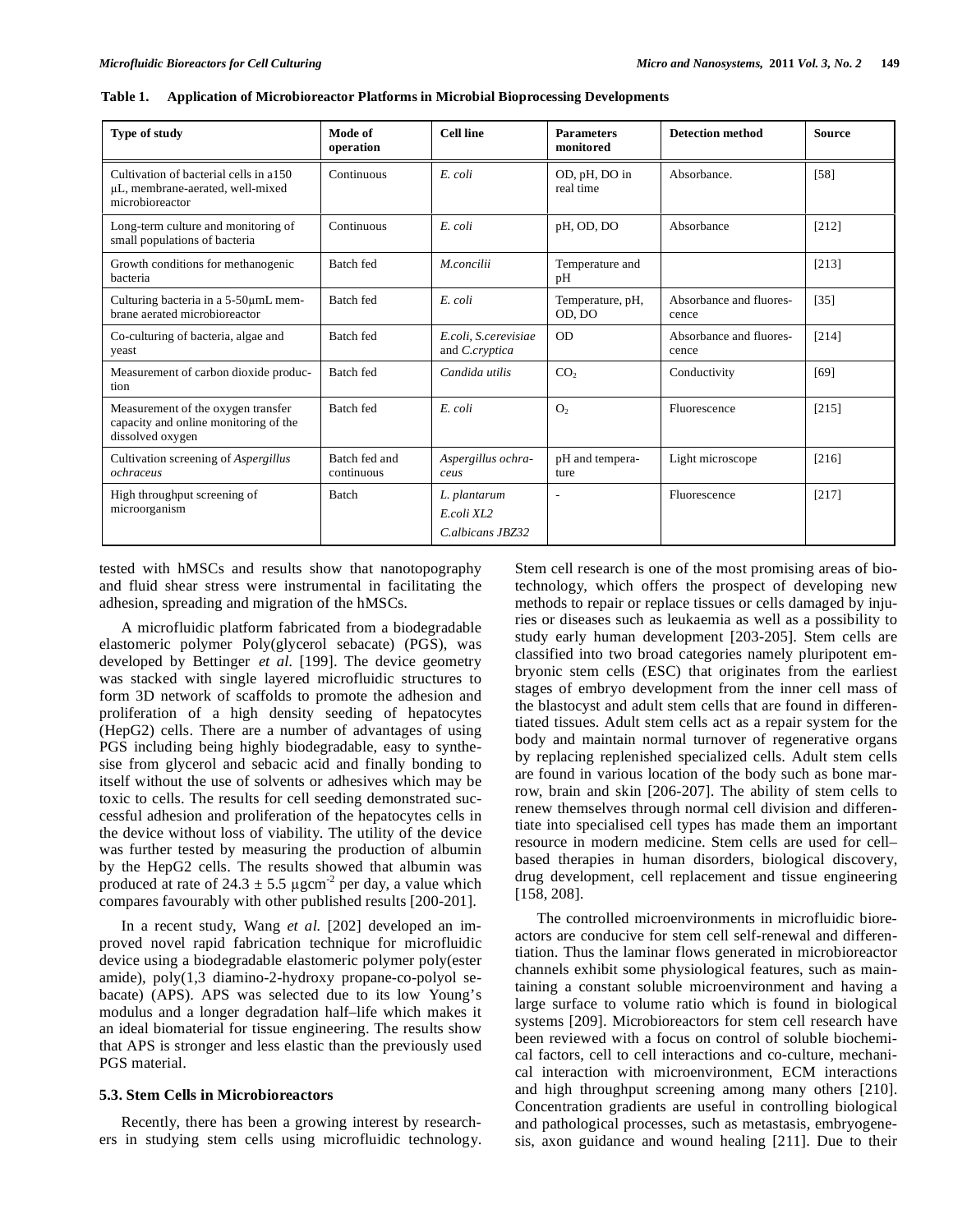small size microfluidic bioreactors enable the control of the *in vivo* microenvironment, where cells communicate and interact. Consequently, there has been a drive to use microfluidic platforms in studying the behaviour of cells when exposed to such concentration gradients of different growth factors.

Chung *et al.* [218] reported a microfluidic platform with a concentration gradient generator, to study the effect of growth factor concentration on proliferation and differentiation of human neural stem cells (hNSCs) under continuous flow. The hNSC cultured in the device were exposed to a stable gradient of the growth factor. The rate of hNSC proliferation in the device showed a linear dependence to the growth factor concentration, while the differentiation into astrocytes was inversely proportional.

Kim *et al.* [219], developed a microfluidic device for culturing hESC over a varying logarithmic range of flow rates and concentration gradients to study various biological conditions. The results from this study show that proliferation of cells was negligible at the slowest flow rate, whereas at higher flow rates, cell growth was very high and healthy. Using a similar concept but a different design, Park *et al.*  [220], demonstrated a microfluidic device that utilised an osmotic driven pump to generate a stable concentration gradient of various signalling molecules. The device was used to culture progenitors derived from hESC for eight days under continuous cytokine gradients (sonic hedgehog, fibroblast growth factor, and bone morphogenetic protein 4). The device was capable of sustaining the differentiation of neural progenitors at a rate directly proportional to sonic hedgehog concentrations. Given these examples, microfluidic gradient concentration devices are clearly useful in studying the spatial gradients of signalling molecules which are important in controlling the differentiation of stem cells.

Korin *et al.* [221], demonstrated the long term coculturing of undifferentiated colonies of human embryonic stem cells (hESC) on foreskin fibroblast (HFF) in a microchannel bioreactor of height  $100 \mu m$ . Numerical simulations were applied to examine the design parameters, mass transport and shear stress. The device was capable of sustaining the co-culture (hESC-HFF) for a long period without the loss of viability. Recently, Wang *et al.* [222] developed a microfluidic patterned co culture system for mouse mesenchymal stems cells (mMSCs) and neural cells. In this work, the effect of paracrine produced by the neural stem cells in facilitating the transdifferentiation from hMSCs to neuron cells was investigated. Neural cells and hMSCs were patterned in the device in an orderly manner without direct contact. Higher transdifferentiation ratios were observed in the microfluidic platform when compared with the traditional transwell co-culturing system.

The concept of using an integrated microfluidic bioreactor platform for stem cell analysis has been developed by Gómez-Sjöberg *et al.* [223]. The versatile automated microfluidic platform with 96 independent culturing conditions in 60nL chambers was used to study the proliferation, differentiation and motility of human primary mesenchymal stem cells (hMSCs). Each culturing chamber was individually addressed and cells were loaded precisely by successive loading cycles. The inoculation of each culture chamber is followed by feeding a mixture of 16 different components. The operation of the device e.g. the feeding cycles and optical measurements is highly automated using software based programmes. The results obtained show that cell motility was reduced in chambers that were simulated with osteogenic medium. Furthermore, hMSCs were observed to undergo full differentiation after a minimum of four days stimulation with osteogenic medium. The advantage of using such a microfluidic system is the ability to study multiple cell reactions on a single platform. This study clearly demonstrates how integrated microfluidic platforms can be used to optimise culture conditions for application in cell culture studies.

Wu *et al.* [224], developed a microfluidic device with several components which include cell seeding reservoirs, culture areas, micropumps microgates, waste reservoirs and fluidic microchannels for long term culture and differentiation of mesenchymal stem cells (MSC). An integrated microfluidic platform for the culturing of human embryonic stem cells has been reported [225]. Here, the microfluidic device comprises a serpentine microchannel which facilitate the prescreening of dissociated hESC clusters and six individually addressable chambers. The Wu-H group [226], further developed an integrated microfluidic system for isolating, counting and sorting of hematopoietic stem cells (HSC) from cord blood. The isolation component of the device comprises of a four membrane type micromixer, two pneumatic micropumps and a S-shaped microchannel. The purpose of the micromixer is to allow for the binding of HSC with magnetic microbeads, the pump was used for transporting the sample, while the S-shaped channel is for isolating the stem cells using a permanent magnet. The authors reported a separation efficiency of 88% of the HSC from the blood in a record time of 40 mins using a sample volume of  $100 \mu L$  in contrast to 5h when using traditional systems. Microfluidic systems have also been applied to control the mechanical interactions of stem cells with their environment. *Ruiz and Chen* [227], used microfabricated stencils to create islands of hMSCs of various shapes and demonstrated that cells cultured in high stress region differentiated into osteocytes, while those in low stress region differentiated into adipocytes. This work demonstrates the role of mechanical forces in stem cell differentiation which could be exploited in stem cell based therapies. The recent developments of microfluidic bioreactors in stem cell research are shown in Table **2**.

# **5.4. Drug and Toxicological Screening**

Drug and toxicological screening are part of the drug discovery process, where a variety of drug candidates are tested to establish their toxicological effect and therapeutic efficacy before making them available to the consumers. Effective toxicological screening assays require *in vitro* systems that are mirror images of the *in vivo* microenvironments of the cells or tissues [21].

Culturing cells in microfluidic bioreactors is a promising technology for applications in the pharmaceutical industry because of the associated benefits it brings which includes among other things; improved biological function, higher quality cell-based data, reduced reagent consumption, and lower cost [174, 246].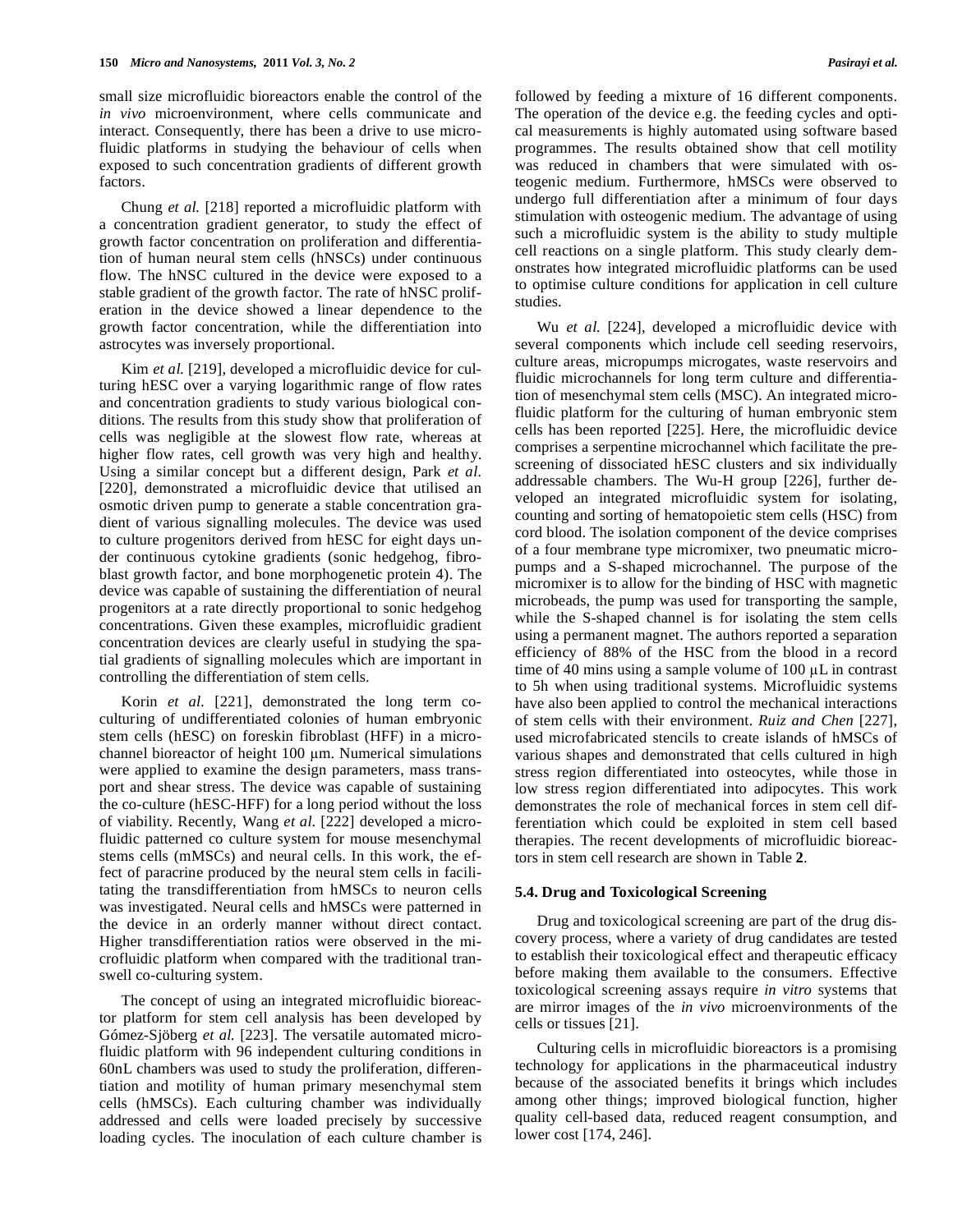#### **Table 2. Application of Microfluidic Bioreactors in Stem Cell Developments**

| Type of study                                                                                           | <b>Cell line</b>                                                           | Source               |
|---------------------------------------------------------------------------------------------------------|----------------------------------------------------------------------------|----------------------|
| Stem cell differentiation                                                                               | Human embryonic stem cells (hESC) in 2D and 3D<br>culture formats          | $[228-229]$          |
| Proliferation and differentiation of neural stem cells NSCs) in a<br>microfluidic gradient generator    | Neural stem cells(NSCs)                                                    | [218]                |
| High-throughput 3-D cell-based proliferation and cytotoxicity<br>assays                                 | Murine embryonic stem cells and colon cancer HT-29<br>in 3D scaffolds      | $[230]$ <sup>a</sup> |
| Co-culturing of spheroids of various geometries and composi-<br>tions                                   | Mouse embryonic stem (mES) cells and hepatocytes                           | [231]                |
| Stem cell culture for toxicity testing in 3D                                                            | Human bone marrow cells (hBMCs) in 3D scaffolds<br>and in 2D monolayer     | [232]                |
| Perfusion culturing of foetal hepatocytes in microfluidic envi-<br>ronment                              | Fetal human hepatocytes (FHHs) and human hepatocar-<br>cinoma(HepG2) cells | $[200]$              |
| Human Foreskin Fibroblasts (HFF) cells as feeder cells for<br>hESCs culture                             | hESCs                                                                      | [233]                |
| Patterning of mammalian cells in an integrated microfluidic<br>device                                   | Mouse embryonic stem (mES) cells                                           | $[234-235]$          |
| Optical monitoring the chemotaxis movement of neural stem<br>cells                                      | Neural stem cells                                                          | $[236]$ <sup>b</sup> |
| Study of stem cells in 3D microenvironment in real time                                                 | Mouse embryonic stem cells and mouse embryonic<br>fibroblasts              | [237]                |
| Stem cell behaviour                                                                                     | Mouse fibroblast cells and human mesenchymal stem<br>cells                 | $[220]$              |
| Culturing MSCs on micropatterned PDMS substrates                                                        | Mesenchymal stem cells (MSCs)                                              | [238]                |
| Culturing embryonic stem (ES) cells and regulating embryoid<br>body (EB) formation                      | Embryonic stem cells (ESCs)                                                | $[239]$              |
| Differentiation of murine embryonic stem cells into cardiomyo-<br>cytes                                 | Murine embryonic stem cells                                                | [240]                |
| Control of soluble factors                                                                              | hMSCs                                                                      | $[241]$              |
| Culturing of stem cells in polyester conical microwells                                                 | Murine embryonic stem cells, human hepatoblastoma                          | [242]                |
| Comparison of Human mesenchymal stem cells (hMSCs) dif-<br>ferentiation rate under different conditions | hMSCs                                                                      | $[243]$              |
| Optimisation of embryoid bodies (EBs) formation in embryonic<br>stem cells                              | Murine embryonic stem cells                                                | $\lceil 3 \rceil$    |
| Differentiation of stem cells                                                                           | embryonic stem cells (ESCs)                                                | $[244]$              |
| Development of microfluidic device for easy cell loading, cul-<br>ture and post-culture operation.      | embryonic stem (ES)                                                        | [245]                |

All the microfluidic bioreactors are fabricated by soft lithography using PDMS except those marked with superscripts a and b which are manufactured by micromilling and agarose gel respectively.

Current toxicological screening methods involves the use of animals. Animals studies are expensive, lengthy and can raise ethical issues. Microbioreactors have the potential to reduce the need for animal testing. Numerous examples of microbioreactor designs for toxicity and drug testing assays using various cell lines have been demonstrated in several publications [232,247-249].

In toxicological studies, the toxic effect of any drug candidate on a target tissue is dependent on another tissue particularly the liver. The liver plays various important roles ticularly the liver. The liver plays various important roles in the mammalian body such as metabolism, detoxification, protein synthesis, glycogen storage, hormone production and bile secretion. Thus when performing toxicological studies there is a need to develop platforms that are capable of recreating the *in vivo* cellular conditions with high fidelity [250- 251].

Miniaturised cell culture analog (CCA) of human and animal physiology holds great promise as metabolically ac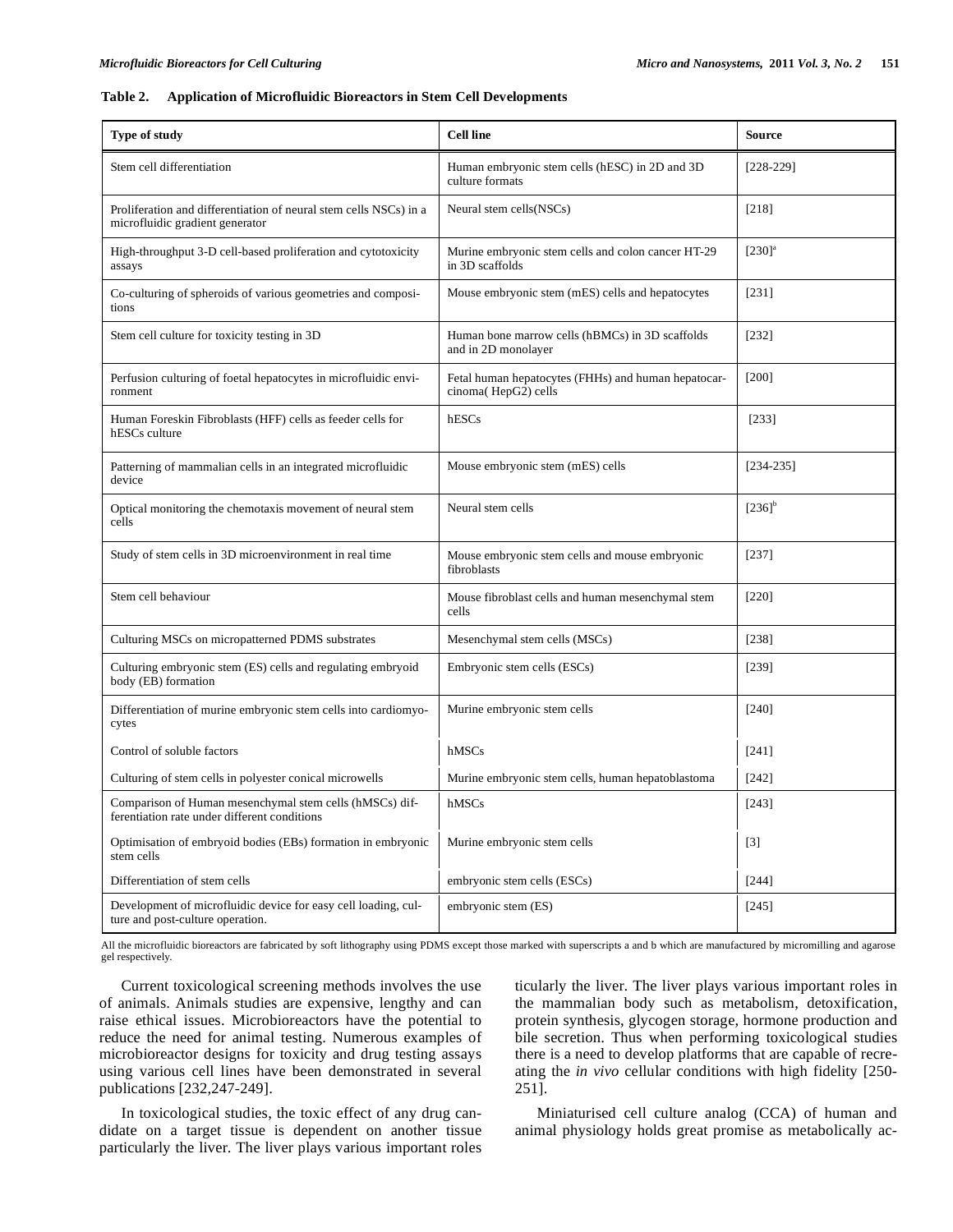curate models of complex biological systems. For example, a cell culture analog (CCA) can be created with miniaturised interconnected chambers and channels, where each chamber contains a different type of cell mimicking the activity of a particular tissue. Such physical models can be used as alternative methods to predict human response by exposure to chemicals or pharmaceuticals [252]*.* The basic concepts of CCA devices are described in [253-254]. Viravaidya *et al.*  [255], developed a miniaturised CCA device for culturing liver, lung and fat cells in different interconnected compartments to mimic the physiological features such as residence time, of the circulation and exchange of metabolites in the body. In a similar development, a micro CCA device with 3- D hydrogel cell cultures to test the cytotoxic effect of anticancer drugs on colon cancer cells (HCT-116) and hepatoma cells (HepG2/C3A) encapsulated in matrigel was developed by Sung and Shuler [256]. The results obtained from using the miniaturised CCA devices showed that they are capable of providing a more physiological environment for pharmacokinetic-based drug screening.

In a similar development, Ma *et al.* [257] developed an integrated multi-layered microfluidic device composed of a quartz substrate with embedded separation microchannels and a perforated three-microwell array containing sol-gel bioreactors of human liver microsome (HLM), and two PDMS layers. The aim of the study was to simultaneously characterise drug metabolites and carry out a cytotoxicity assay. The feasibility of drug metabolism on the bioreactor platform was validated by first studying UDPglucuronosyltransferase (UGT) metabolism of acetaminophen (AP) and its cytotoxic effect on HepG2 liver cell line. This was followed by a further study on the metabolism based drug-drug interaction between AP and phenytoin (PH). The reported cell viabilities in the device for the three conditions tested (PH only, AP only and co-administration of PH and AP) was 90%, 86% and 58%, respectively. Furthermore, the toxicity of AP on the HepG2 was shown to increase significantly in the presence of PH. This work is of interest because it combines both drug interaction and toxicological testing on the same platform and demonstrates the potential of microfluidic bioreactors in clinical based drug interaction research. Toh *et al.* [258], developed a multiplexed 3D microfluidic chip consisting of a concentration gradient generator for drug cytotoxicity testing using primary hepatocyte cells. The  $IC_{50}$  results obtained using the device correlated well with the reported *in vivo* LD<sub>50</sub> values for 5 model drugs tested.

Recently, Baudoin *et al.* [251] developed a microfluidic bioreactor to study the behaviour of a model liver cell line hepatocarcinoma (HepG2/C3A) with respect to variations of two culture parameters that is the inoculated cell density  $(0.35 \times 10^6, 0.45 \times 10^6, 0.65 \times 10^6 \text{ cells per bioreactor})$  and flow rate  $(0, 10, 25 \mu L/min)$ . The microbioreactor consists of a large cell culture chamber made from two PDMS layers. The bottom layer consists of microstructures with a series of microchambers and microchannels to support the attachment of cells. The top layer consists of inlet and outlet channels and sits on top of the bottom layer to close it. The capacity volume of each growth chamber is  $40\mu L$  with a cell growth surface area of  $2 \text{ cm}^2$ . The effect of an environmental pollutant modelled with the ammonia concentrations (0, 5 and 10 mM) was also investigated. The proliferation rates for the

HepG2/C3A in the device was found to be dependent on flowrate and inoculation density. It was also demonstrated that metabolic rates were higher in dynamic conditions than in static conditions. Furthermore, cell proliferation at low cell density was inhibited at high concentration of ammonia chloride, whereas at higher cell densites there was no effect. This work demonstrates the applicability for microfluidics to be used in larger *in vitro* toxicological studies.

#### **5.5. Single Cell Analysis**

The ability of microfluidic devices to manipulate, handle and analyse small volumes of samples precisely, has opened up new opportunities for the analysis of intracellular constituents [158]. Performing single cell analysis in microbioreactors holds great potential to studying the biochemistry and biophysics of individual cells leading to a better understanding of their genetic make up and diseases progression. The first approach for single cell analysis was demonstrated with micro-column separation techniques and capillary electrophoresis [259]. Since then, single cell analysis has become a field of intensive research with many proofs of principle devices being reported by several laboratories. Single cell microbioreactors have been applied in a number of different contexts including intracellular research, gene and protein content expression, cytotoxicity and fluorescence screens, antibody secretion, clone formation, trapping and sorting among many others [250].

The methods used for single cell analysis have been reviewed by Brown *et al.* [260], while the advantages and disadvantages of microfluidic devices for single cell analysis have been described by Chao et al. [261]. Single cells can be manipulated using a variety of methods including: hydrodynamic flow and focusing [249], the use of on chip microvalves and pump to direct cell transport [212], incorporation of cells into microfluidic droplets [262], optical and optoelectronic [263], trapping of cells and dielectrophoretic trapping of cells [264]. The majority of the work reported on single cells has shown that they can be studied by either destructive or non destructive methods. In destructive analysis, cells are lysed and their contents extracted and analysed. In non destructive analysis, the cell is studied according to a detectable signal arising from a specific cell response [261. Hong *et al.* [265] developed a microfluidic device integrated with pneumatic valves to isolate and lyse single cells using chemical methods to extract messenger RNA from a single cell. In a similar study, Zhong *et al.* [266], developed a multilayered PDMS device capable of processing 20 single cells simultaneously. The microdevice was used to extract RNA from single hESC and convert the mRNA to cDNA. The rate of converting mRNA to cDNA in the microdevice was five times more efficient than using the conventional bulk systems.

Hsiao and colleagues [267] developed a microfluidic device fabricated from glass and PDMS substrates, patterned with a pair of electrodes, for capturing and isolation of single cells. Positive dielectrophoretic forces were used to capture and lyse the single cells using the pair of electrodes, whereas cells were isolated into nanoliter compartments using the pneumatically actuated PDMS valves. The chip was capable of trapping, isolating and lysing individual cells in a parallel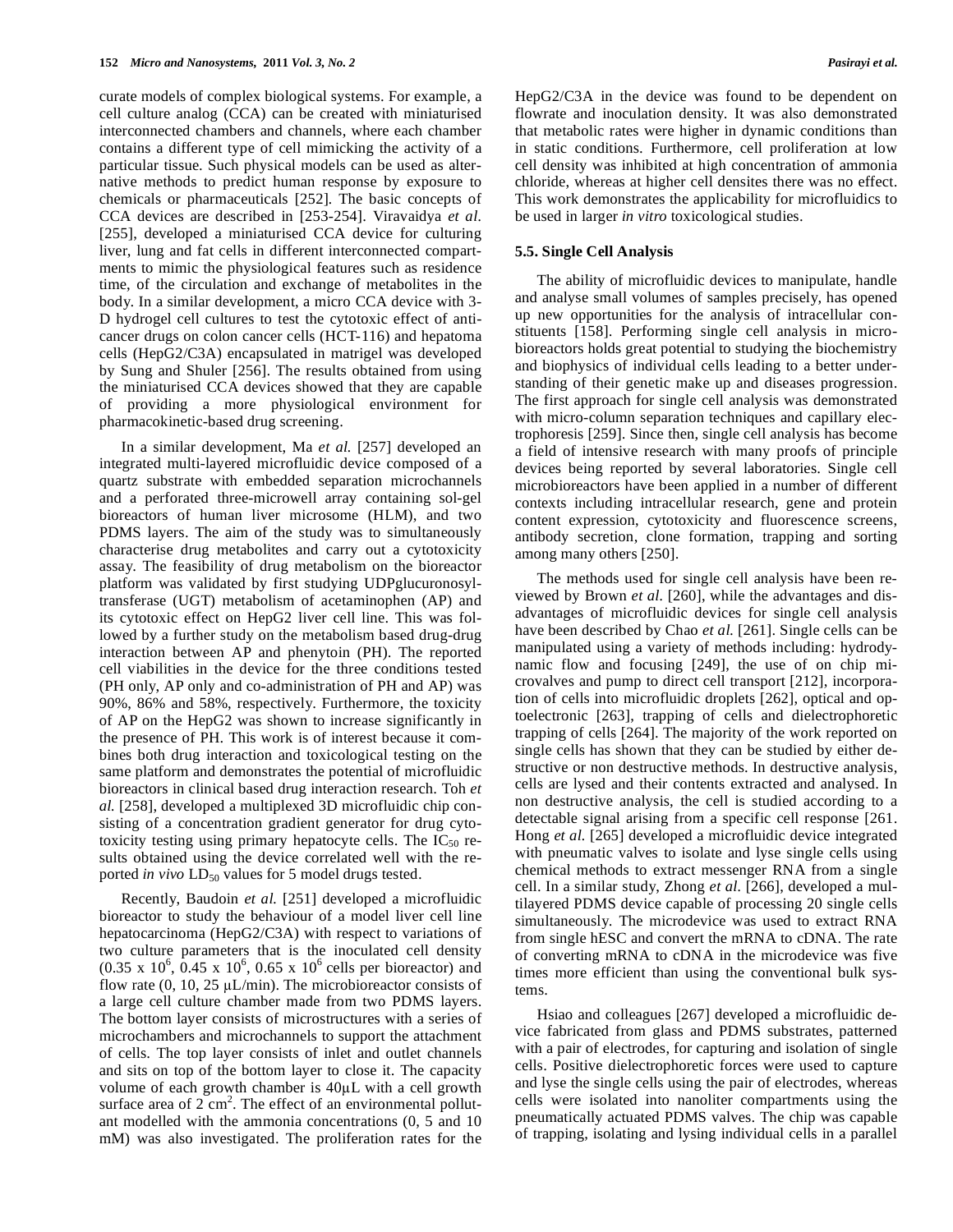#### **Table 3. Specific Examples of Microfluidic Bioreactors for Single Cell Analysis**

| <b>Description of study</b>                                                                                             | <b>Type of cell line</b>            | <b>Detection</b><br>method | <b>Source</b> |
|-------------------------------------------------------------------------------------------------------------------------|-------------------------------------|----------------------------|---------------|
| Analysis of reduced glutathione (GSH) and reactive oxygen species (ROS) in<br>single erythrocytes                       | Single erythrocytes                 | Fluorescence               | $[271-272]$   |
| DNA isolation from the human whole blood sample and analyzing the Rsf-1 gene                                            | Human whole blood                   | $\overline{\phantom{a}}$   | [273]         |
| Quantitative analyses of protein and mRNA expression in individual cells                                                | E. coli                             | Fluorescence               | [274]         |
| Development of an optofluidic system for performing absorbance-based flow<br>cytometric analysis                        | T-lymphocyte cells (Jur-<br>kat)    | Absorbance                 | [275]         |
| Trapping of single bacteria cells in spatially well-defined locations without the use<br>of chemical surface treatments | E. coli                             | Fluorescence               | [276]         |
| Integration of cell impedance analysis into a single-cell trapping microfluidic<br>structure                            | HeLa                                | Impedance                  | [277]         |
| Handling of cells in microfluidic platform using dielectrophoresis methods                                              | S.cerevisiae and sheep red<br>blood |                            | [278]         |
| Continuous differential impedance analysis of single cells held by a hydrody-<br>namic cell trapping                    | HeLa                                | Impedance                  | [279]         |
| Determination of hydrogen peroxide $(H_2O_2)$ in individual HepG2 cells                                                 | HepG2                               | Fluorescence               | [280]         |
| Single cell quantification using microwell-based docking and programmable live<br>cell imaging                          | S. cerevisiae                       | Fluorescence               | [281]         |
| On-chip low power piezoelectric actuated micro-sorter for deflecting single parti-<br>cles and cells at high-speed.     | E. coli                             | Fluorescence               | $[282]$       |
| Molecular analysis of single human embryonic stem cells.                                                                | hESCs                               | Fluorescence               | [283]         |
| Encapsualtion of single cells                                                                                           | $HI - 60$                           | Fluorescence               | [284]         |
| Immobilisation and culturing of cells                                                                                   | $CHO-K1$                            | Fluorescence               | [285]         |

manner. A high throughput microfluidic imaging system capable of tracking single cells over multiple generations in 128 simultaneous experiments with programmable and precise chemical control has been described [268]. To achieve the high resolution imaging, the authors immobilised yeast cells in the device using a combination of mechanical clamping and polymerisation in an agarose gel. The complexity of the device which includes microvalves allows for the system to analyse yeast pheromone signalling response across 8 genotypes and 16 conditions. The above examples show that integrated microfluidic systems hold great promise in single cell analysis.

An electrical approach to single cell analysis in a microfluidic device fabricated from PDMS was developed by Jao *et al.* [269]. The group used a coplanar waveguide electrode inside the channel of the device to measure the impedance of a single human cervical epithelioid carcinoma (HeLa) cells. Single cells were characterised by a two port vector network analyser in the frequency range of 1 MHz –1GHz.

Kobel *et al.* [270] used fluid dynamics simulations in combination with particle image velocimetry to optimise trap architectures. The group developed a microfluidic chip with enhanced single cell trapping and on-chip culture performance. To demonstrate the utility of the device, an automated process was used to separate two daughter cells generated from a single division. The authors reported trapping efficiency of 97% and the device was capable for sustaining growth of non adherent cells for a long term without loss of viability. The selected examples show that integrated microfluidic platforms provide exciting insights into single cell analysis. Table **3** provides a summary of the most recent application of microbioreactors in single cell analysis.

# **5.6.** *In Vitro* **fertilisation**

Microfluidic bioreactors have also been useful in artificial reproduction. Beebe *et al.* [286] developed a microfluidic device for manipulation of embryos and oocytes in the microchannels. In some other studies, Yamanish *et al.* [287 demonstrated the removal of the zona pellucid of a swine oocyte using magnetically driven microtool in a microfluidic bioreactor chip. The system was capable of manipulating a multiple of oocytes at one time with high stability. In contrast to conventional systems which use manual means of pipetting to remove the zona pellucida, the authors claim that the developed system is more efficient and ideal for high throughput and effective manipulations and has a great potential in the field of cloning and fertility treatment. Han *et al*, [288] reported a novel integrated microwell–structured microfluidic device that is capable of trapping single oocytes, fertilisation and subsequent embryo culturing. The device in an array format was used to capture and hold individual oocytes during the flow-through process of oocyte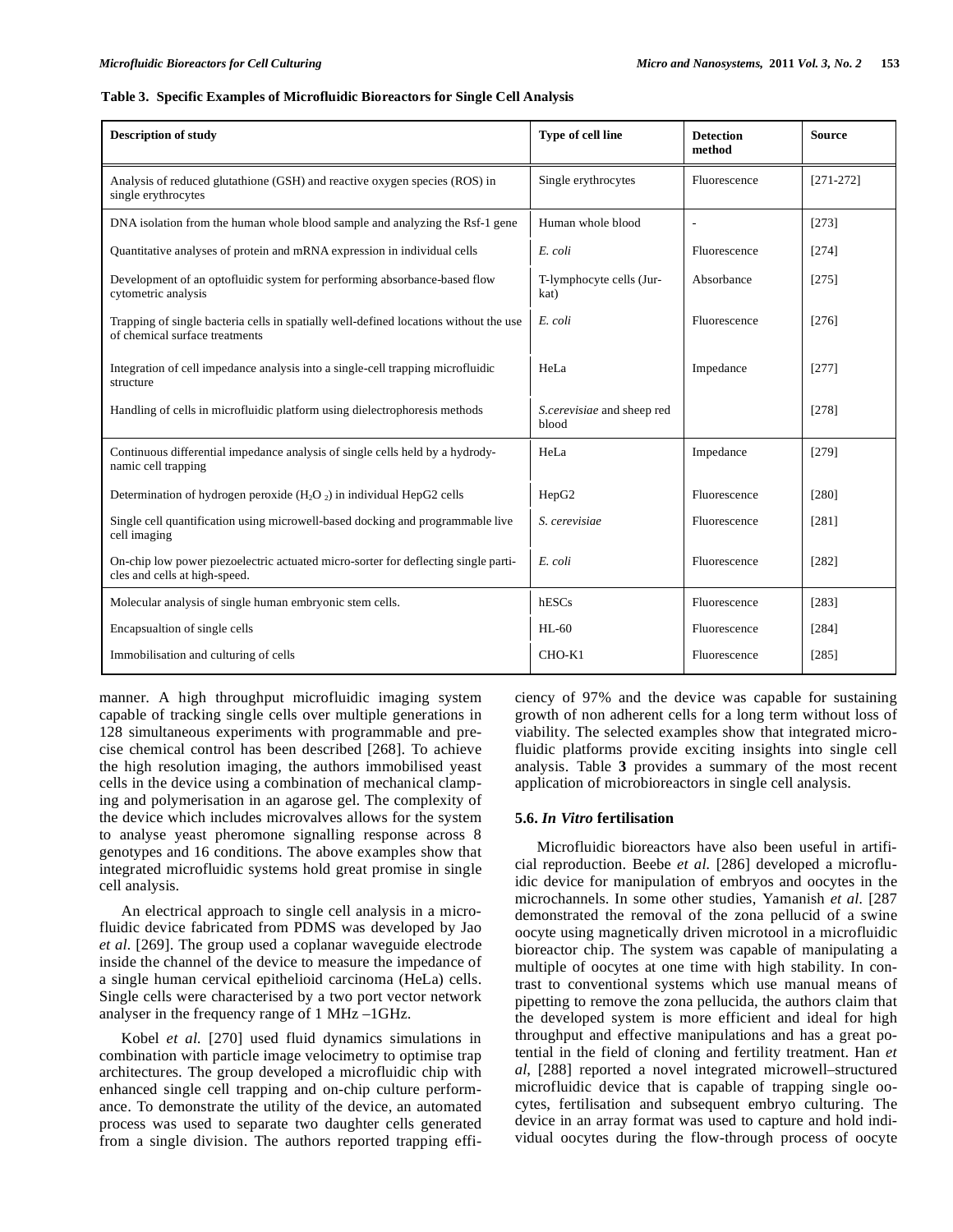and sperm loading, medium substitution and debris cleaning. To establish the effectiveness in oocyte trapping and removal of debris, computational and flow washing experiments were carried out to compare the difference in the sizes of the microwells. The results of the fertilisation process using the device compared favourably with the rates of the standard oil-covered drops in petri-dish method and demonstrate the potential to IVF practices for oocyte handling and manipulation. Krisher *et al.* [289], have reviewed the advantages of microfluidics for *in vitro* embryo production. Other reviews have dealt with assisted reproduction technology and embryonic stem cell growth and differentiation [29, 290].

# **6. FUTURE OUTLOOK**

Different types of microbioreactors have been reported that have demonstrated their value as novel *in vitro* biomimetic engineered tools for a variety of different applications including high throughput cell culture analyses, understanding cell physiology and behaviours, drug development, protein production, therapeutics production, growth medium development, enzymatic processes, mRNA amplification and strain improvement [26, 130, 234, 242, 250].

Microbioreactors are increasingly opening up new opportunities especially in the area of cell biology. Despite this rapid progress in the use of microbioreactors there are several areas that need to be addressed for wider use and applicability. There will clearly be increasing efforts on development of commercial applications for microbioreactors. Efforts in this area have already been made by a number of companies including Cellsaic, Micronit, Fluidigm, Alipine, Aldagen, Evotec and Innovative Microtechnology (IMT). Future work on microbioreactor is likely to continue the integration of an increasing number of elements to create devices with higher functionality with a reduced footprint. Current microfluidic systems have a number of limitations in that they are not designed to screen multiple compounds simultaneously. Apart from downsizing bioreactors to microscale there is likely to be much more emphasis on creating microbioreactors using the design rules derived from the physics of fluid mechanics, diffusion in the microchannels and material behaviour [62, 291]. Despite the increase in the number of microbioreactor platforms, a major challenge in creating a microbioreactor for cell analysis is to understand the *in vivo* microenvironment of different cells. Different cells or tissues have slight different microenvironments which influence their phenotype. The utility and potential for microbioreactors is clear but a number of challenges remain and there is a need to combine scientific disciplines such as mechanics, fluidics, biology and chemistry to address these challenges.

#### **REFERENCES**

- [1] Flaim, C. J.; Teng, D.; Chien, S.; Bhatia, S. N. Combinatorial signalling microenvironments for studying stem cell fate*. Stem Cells Dev.,* **2008***, 17,* (1), 29-39.
- [2] Freytes, D. O.; Vunjak-Novakovic, G. In: *Biophysical regulation of vascular differentiation and assembly*, Gerecht, S, Ed.; Springer, **2011**. pp. 203-226.
- [3] Moeller, H.; Mian, M. K.; Shrivastava, S.; Chung, B. G.; Khademhosseini, A. A microwell array system for stem cell culture*. Biomaterials.,* **2008***, 29,* (6), 752-763.
- [4] Sim, W. Y.; Park, S. W.; Park, S. H.; Min, B. H.; Park, S. R.; Yang, S. S. A pneumatic micro cell chip for the differentiation of human mesenchymal stem cells under mechanical stimulation. *Lab Chip.,***2007***, 7,* (12), 1775-1782.
- [5] Abbott, A. *Biology's new dimension. Nature.,***2003***, 424,* (6951), 870-872.
- [6] Huang, M.; Fan, S.; Xing, W.; Liu, C. Microfluidic cell culture system studies and computational fluid dynamics. *Math. Comput. Model.,***2010***, 52,* (11-12), 2036-2042.
- [7] Walker, G. M.; Zeringue, H. C.; Beebe, D. J. Microenvironment design considerations for cellular scale studies. *Lab Chip.,***2004***, 4,*  (2), 91-97.
- [8] Bissell, M. J.; Radisky, D. C.; Rizki, A.; Weaver, V. M.; Petersen, O. W. The organizing principle: Microenvironmental influences in the normal and malignant breast*. Differentiation.,***2002***, 70,* (9-10), 537-546.
- [9] Freshney, I.; Obradovic, B.; Grayson, W.; Cannizzaro, C.; Vunjak-Novakovic, G. In: *Principles of Tissue Engineering*; R. Lanza, R. Langer, R.; Vacanti, J. Eds.; Academic Press: USA,**2007**; pp. 55– 184.
- [10] Ge, X.; Hanson, M.; Shen, H.; Kostov, Y.; Brorson, K. A.; Frey, D. D.; Moreira, A. R.; Rao, G. Validation of an optical sensor-based high-throughput bioreactor system for mammalian cell culture. *J. Biotechnol.,***2006***, 122,*(3),293-306.
- [11] Weibel,D. B.;Whitesides, G. M. *Applications of microfluidics in chemical biology. Curr. Opin. Chem. Biol.,***2006***,10,* (6),584-591.
- [12] Ruan, J.; Wang, L.; Xu, M.; Cui, D.; Zhou, X.; Liu, D. Fabrication of a microfluidic chip containing dam, weirs and gradient generator for studying cellular response to chemical modulation. *Mater Sci Eng:C.,***2009***, 29,* (3), 674-679.
- [13] Liu, D.; Wang, L.; Zhong, R.; Li, B.; Ye, N.;Liu, X.;Lin,B. Parallel microfluidic networks for studying cellular response to chemical modulation*. J. Biotechnol.,***2007***,131,*(3),286-292.
- [14] Ye, N.; Qin, J.; Shi, W.; Liu, X.; Lin, B. Cell-based high content screening using an integrated microfluidic device*. Lab Chip.,***2007***, 7,* (12), 1696-1704.
- [15] Saadi, W.; Wang, S. J.; Lin, F.; Jeon, N. L. A parallel-gradient microfluidic chamber for quantitative analysis of breast cancer cell chemotaxis*. Biomed. Microdevices.,***2006***, 8,* (2), 109-118.
- [16] Mao, H.; Cremer, P. S.; Manson, M. D. A sensitive, versatile microfluidic assay for bacterial chemotaxis. *Proc. Natl. Acad. Sci. U. S. A.,***2003***, 100,* (9), 5449-5454.
- [17] Li Jeon, N.; Baskaran, H.; Dertinger, S. K. W.; Whitesides, G. M.; De Water, L. V.; Toner, M. Neutrophil chemotaxis in linear and complex gradients of interleukin-8 formed in a microfabricated device. *Nat. Biotechnol.,* **2002***, 20,* (8), 826-830.
- [18] Takayama, S.; Ostuni, E.; LeDuc, P.; Naruse, K.; Ingber, D. E.; Whitesides, G. M. Subcellular positioning of small molecules. *Nature.* **2001***, 411,* (6841), 1016.
- [19] Figallo, E.; Cannizzaro, C.; Gerecht, S.; Burdick, J. A.; Langer, R.; Elvassore, N.; Vunjak-Novakovic, G. Micro-bioreactor array for controlling cellular microenvironments. *Lab Chip.,* **2007***, 7,* (6), 710-719.
- [20] Korin, N.; Bransky, A.; Dinnar, U.; Levenberg, S. Periodic "flowstop" perfusion microchannel bioreactors for mammalian and human embryonic stem cell long-term culture. *Biomed. Microdevices.,* **2009***, 11,* (1), 87-94.
- [21] Dittrich, P. S.; Manz, A. Lab-on-a-chip: Microfluidics in drug discovery. *Nat Rev Drug Discov.;* **2006***, 5,* (3), 210-218.
- [22] Isett, K.; George, H.; Herber, W.; Amanullah, A. Twenty-four-well plate miniature bioreactor high-throughput system: Assessment for microbial cultivations. *Biotechnol. Bioeng.,***2007***, 98,* (5), 1017- 1028.
- [23] Ros, A. Microfluidics in cell analysis. *Anal Bioanal Chem.,***2008***, 390,* (3),799-800.
- [24] Einav, S.; Gerber, D.; Bryson, P. D.; Sklan, E. H.; Elazar, M.; Maerkl, S. J.; Glenn, J. S.; Quake, S. R. Discovery of a hepatitis C target and its pharmacological inhibitors by microfluidic affinity analysis. *Nat. Biotechnol.,***2008***, 26,* (9), 1019-1027.
- [25] Gomez, F. A. *Biological Applications of Microfluidics* 1st ed.; Wiley &Sons: New York, **2008**.
- [26] Zhu, X.; Bersano-Begey,T.; Kamotani, Y.; Takayama,S. *Microbioreactors. Encylopedia of medical devices and instrumentations*, Wiley & Sons: New York, **2006**.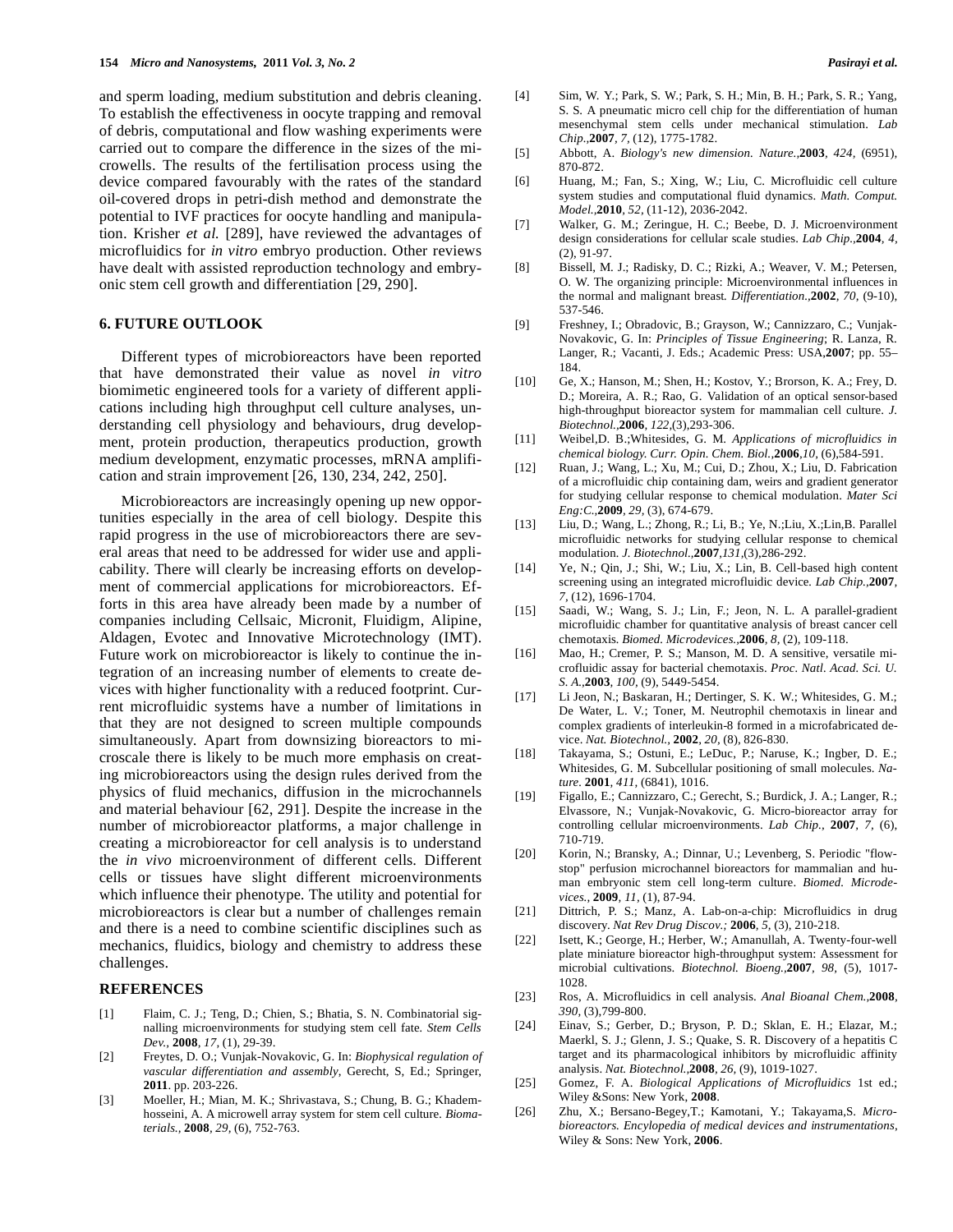- [27] Schäpper, D.; Alam, M. N. H. Z.; Szita, N.; Eliasson Lantz, A.; Gernaey, K. V. Application of microbioreactors in fermentation process development: A review. *Anal Bioanal Chem.,* **2009***, 395,*  (3), 679-695.
- [28] Zanzotto, A.; Szita,N.; Boccazzi,P.; Lessard,P.; Sinskey,A. J.; Jensen,K. F. Membrane-aerated microbioreactor for highthroughput bioprocessing. *Biotechnol. Bioeng*., **2004**. *87,*(2), 343- 254.
- [29] Smith, G. D.; Swain, J. E.; Bormann, C. L. Microfluidics for gametes, embryos, and embryonic stem cells. *Semin. Reprod. Med.,* **2011***, 29,* (1), 5-14.
- [30] Wu, H. W.; Lin, C. C.; Lee, G. B*.* Stem cells in microfluidics*. Biomicrofluidics.,* **2011***, 5,* (1). 1-26.
- [31] Taylor, R. J.; Falconnet, D.; Niemistö, A.; Ramsey, S. A.; Prinza, S.; Shmulevich, I.; Galitski, T.; Hansen, C. L. Dynamic analysis of MAPK signaling using a high-throughput microfluidic single-cell imaging platform. *Proc. Natl. Acad. Sci. U. S. A.,* **2009***, 106,* (10), 3758-3763.
- [32] Laposa, R. *Stem cells for drug screening. J. Cardiovasc. Pharmacol.,* **2011**. http://journals. lww. com/cardiovascularpharm/ publisha-head/Stem\_cells\_for\_Drug\_Screening. 99498. aspx
- [33] Krewski,D.; Westphal, M.; Al-Zoughool, M.; Croteau, M. C.; Andersen, M. E. New directions in toxicity testing*. Annu Rev Publ Health.,* **2011** *32*, 161-168.
- [34] Zhang, Z.; Szita, N.; Boccazzi, P.; Sinskey, A. J.; Jensen, K. F. A well-mixed, polymer-based microbioreactor with integrated optical measurements*. Biotechnol. Bioeng.,* **2006***, 93,* (2), 286-296.
- [35] Zanzotto, A.; Boccazzi, P.; Gorret, N, Van Dyk, T. K.; Sinskey, A. J.; Jensen, K. F. In situ measurement of bioluminescence and fluorescence in an integrated microbioreactor. *Biotechnol Bioeng.,* **2006**, 93, (1), 40-47.
- [36] Rahman, P. K. S. M.; Pasirayi, G.; Auger, V.; Ali, Z. Production of rhamnolipid biosurfactants by Pseudomonas aeruginosa DS10-129 in a microfluidic bioreactor. *Biotechnol. Appl. Biochem.,* **2010***, 55,*   $(1), 45-52.$
- [37] Rahman, P. K. S. M.; Pasirayi, G.; Auger, V.; Ali, Z. Development of a simple and low cost microbioreactor for high-throughput bioprocessing. *Biotechnol. Lett.,* **2009***, 31,* (2), 209-214.
- [38] Williams, J. A. Keys to bioreactor selections. *Chem. Eng. Prog.,* **2002***, 98,* (3), 34-41.
- [39] Nehring, D.; Adamietz, P.; Meenen, N. M.; Pörtner, R. Perfusion cultures and modelling of oxygen uptake with three-dimensional chondrocyte pellets. *Biotechnol. Tech.,* **1999***, 13,* (10), 701-706.
- [40] Fassnacht, D.; Rössing, S.; Stange, J.; Pörtner, R. Long-term cultivation of immortalised mouse hepatocytes in a high cell density, fixed-bed reactor. *Biotechnol. Tech.,* **1998***, 12,* (1), 25-30.
- [41] Nagel-Heyer, S.; Goepfert, C.; Feyerabend, F.; Petersen, J. P.; Adamietz, P.; Meenen, N. M.; Pörtner, R. Bioreactor cultivation of three-dimensional cartilage-carrier-constructs. *Bioproc Biosyst Eng.;* **2005***, 27,* (4), 273-280.
- [42] Lam, R. H. W.; Lei, K. F.; Lam, J. H. M.; Li, W. J. In: *IEEE ROBIO 2004: Digitally controllable large-scale integrated microfluidic systems,*Proceedings of the 2004 IEEE International Conference on Robotics and Biomimetics, Shenyang: China, August 22- 24, 2004; 2**004**, pp. 301-306 .
- [43] Kowalski, W. J.; Bahnfleth, W. P.; Witham, D. L.; Severin, B. F.; Whittam, T. S. Mathematical modeling of ultraviolet germicidal irradiation for air disinfection. *Quant. Microbiol.,* **2000***, 2,* (3), 249- 270.
- [44] Wu, C. L.; Yang, Y.; Wong, S. L.; Lai, A. C. K. A new mathematical model for irradiance field prediction of upper-room ultraviolet germicidal systems. *J. Hazard. Mater.,* **2011***, 189,* (1-2), 173-185.
- [45] Becker, H. and Gärtner, C. Polymer microfabrication methods for microfluidic analytical applications. *Electrophoresis.,* **2000***, 21,* (1), 12-26.
- [46] Bange, A.; Halsall, H. B.; Heineman, W. R. Microfluidic immunosensor systems*. Biosens Bioelectron.,* **2005***, 20,* (12), 2488-2503.
- [47] Folch, A.;Toner,M. Microengineering of cellular interactions. *Annu Rev Biomed Eng*., **2000**, *2*,(2000), 227-256.
- [48] Ng, J. H.; Ilag, L. L. Biochips beyond DNA: Technologies and applications. *Biotechnol AnnuRev.,* **2003***, 9*, 1-149.
- [49] Ng, J. M. K.; Gitlin, I.; Stroock, A. D.; Whitesides, G. M. Components for integrated poly(dimethylsiloxane) microfluidic systems. *Electrophoresis.,* **2002***, 23,* (20), 3461-3473.
- [50] Jo, B. -.; Van Lerberghe, L. M.; Motsegood, K. M.; Beebe, D. J. Three-dimensional micro-channel fabrication in polydimethylsiloxane (PDMS) elastomer. *J Microelectromech Syst.,* **2000***, 9,* (1), 76-81.
- [51] Melin, J. *Single-molecule detection and optical scanning in miniaturised formats*. PhD Thesis, Uppsala University: Sweden, **2006**.
- [52] Zhang, C.; Xu, J.; Ma, W.; Zheng, W. PCR microfluidic devices for DNA amplification. *Biotechnol. Adv.,* **2006***, 24,* (3), 243-284.
- [53] Bhattacharya, S.; Datta, A.; Berg, J. M.; Gangopadhyay, S. Studies on surface wettability of poly(dimethyl) siloxane (PDMS) and glass under oxygen-plasma treatment and correlation with bond strength. *J Microelectromech Syst.,* **2005***, 14,* (3), 590-597.
- [54] Eddings, M. A.; Johnson, M. A.; Gale, B. K. Determining the optimal PDMS-PDMS bonding technique for microfluidic devices. *J Micromech Microengineering.,* **2008***, 18,* (6).
- [55] Unger, M. A.; Chou, H. P.; Thorsen, T.; Scherer, A.; Quake, S. R. Monolithic microfabricated valves and pumps by multilayer soft lithography. *Science.,* **2000***, 288,* (5463), 113-116.
- [56] Jeon, N. L.; Chiu, D. T.; Wargo, C. J.; Wu, H.; Choi, I. S.; Anderson, J. R.; Whitesides, G. M. Design and fabrication of integrated passive valves and pumps for flexible polymer 3-dimensional microfluidic systems. *Biomed. Microdevices.,* **2002***, 4,* (2), 117-121.
- [57] Ismagilov, R. F.; Rosmarin, D.; Kenis, P. J. A.; Chiu, D. T.; Zhang, W.; Stone, H. A.; Whitesides, G. M. Pressure-driven laminar flow in tangential microchannels: An elastomeric microfluidic switch*. Anal. Chem.,* **2001***, 73,* (19), 4682-4687.
- [58] Zhang, Z.; Boccazzi, P.; Choi, H.; Perozziello, G.; Sinskey, A. J.; Jensen, K. F. Microchemostat - Microbial continuous culture in a polymer-based, instrumented microbioreactor. *Lab Chip.,* **2006***, 6,*  (7), 906-913.
- [59] Huang, B.; Wu, H.; Kim, S.; Zare, R. N. Coating of poly(dimethylsiloxane) with n-dodecyl-ß-D-maltoside to minimize nonspecific protein adsorption. *Lab Chip.,***2005***, 5,* (10), 1005-1007.
- [60] Wagner, P.; Kim, R. Protein biochips: An emerging tool for proteomics research. *Curr Drug Discov.,* **2002**(May), 23-28.
- [61] Vyawahare, S.; Griffiths, A. D.; Merten, C. A. Miniaturization and parallelization of biological and chemical assays in microfluidic devices. *Chem Biol.,* **2010***, 17,* (10), 1052-1065.
- [62] Pihl, J.; Karlsson, M.; Chiu, D. T. Microfluidic technologies in drug discovery. *Drug Discov. Today.,* **2005***, 10,* (20), 1377-1383.
- [63] Geschke, O., Klank, H., Telleman, P. *Microsystem engineering of lab -on- chip devices*, Wiley-VCH: Germany, **2004**.
- [64] Stone, H. A,; Stroock, A. D.; Ajdari, A. Engineering flows in small devices: Microfluidics toward a lab-on-a-chip. *Annu Rev Fluid Mech.,***2004***, 36*, 381-411.
- [65] Squires, T. M. ; Quake, S. R. Microfluidics: Fluid physics at the nanoliter scale. *Rev Mod Phys.,* **2005***, 77,* (3), 977-1026.
- [66] Petronis, S.; Stangegaard, M.; Christensen, C. B. V.; Dufva, M. Transparent polymeric cell culture chip with integrated temperature control and uniform media perfusion. *BioTechniques.,* **2006***, 40,*  (3), 368-376.
- [67] Shin, Y. S.; Cho, K.; Lim, S. H.; Chung, S.; Park, S. -.; Chung, C.; Han, D.; Chang, J. K. PDMS-based micro PCR chip with Parylene coating. *J Micromech Microengineering.,* **2003***, 13,* (5), 768-774.
- [68] Vervliet-Scheebaum, M.; Ritzenthaler, R.; Normann, J.; Wagner, E. Short-term effects of benzalkonium chloride and atrazine on Elodea canadensis using a miniaturised microbioreactor system for an online monitoring of physiologic parameters. *Ecotoxicol. Environ. Saf.,***2008***, 69,* (2), 254-262.
- [69] van Leeuwen, M.; Heijnen, J. J.; Gardeniers, H.; Oudshoorn, A.; Noorman, H.; Visser, J.; van der Wielen, L. A. M.; van Gulik, W. M. A system for accurate on-line measurement of total gas consumption or production rates in microbioreactors. *Chem Eng Sci.,*  **2009***, 64,* (3), 455-458.
- [70] Maurer, L. M.; Yohannes, E.; Bondurant, S. S.; Radmacher, M.; Slonczewski, J. L. pH regulates genes for flagellar motility, catabolism, and oxidative stress in Escherichia coli K-12. *J. Bacteriol.,***2005***, 187,* (1), 304-319.
- [71] Betts, J. I.; Baganz, F. Miniature bioreactors: Current practices and future opportunities. *Microb Cell Fact.,* **2006***, 5,*
- [72] John, G. T.; Goelling, D.; Klimant, I.; Schneider, H.; Heinzle, E. pH-sensing 96-well microtitre plates for the characterization of acid production by dairy starter cultures. *J. Dairy Res.,* **2003***, 70,* (3), 327-333.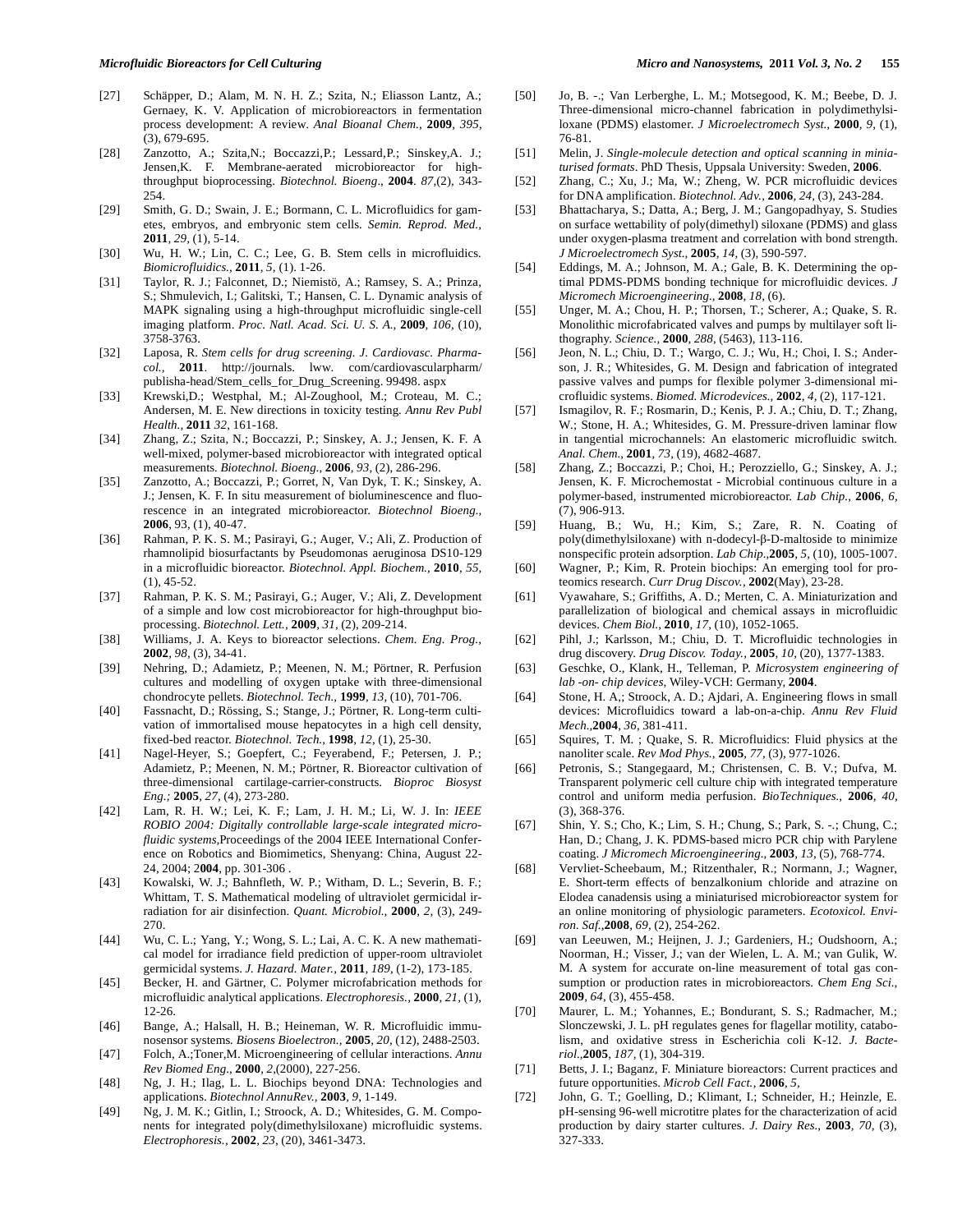- [73] Kostov, Y.; Harms, P.; Randers-Eichhorn, L.; Rao, G. Low-cost microbioreactor for high-throughput bioprocessing. *Biotechnol. Bioeng.,* **2001***, 72,* (3), 346-352.
- [74] Merkel, T. C.; Bondar, V. I.; Nagai, K.; Freeman, B. D.; Pinnau, I. Gas sorption, diffusion, and permeation in poly(dimethylsiloxane). *J. Polym. Sci. Part B.,* **2000***, 38,* (3), 415-434.
- [75] Grist, S. M.; Chrostowski, L.; Cheung, K. C. Optical oxygen sensors for applications in microfluidic cell culture. *Sensors.,* **2010***, 10,*  , 9286-9316.
- [76] Clementi, E.; Brown, G. C.; Foxwell, N.; Moncada, S. On the mechanism by which vascular endothelial cells regulate their oxygen consumption. *Proc. Natl. Acad. Sci. U. S. A.,* **1999***, 96,* (4), 1559-1562.
- [77] Aunins, J. G.; Henzler, H. J. *In: Aeration in cell culture bioreactors;* Stephanopoulos ,G, Ed.; VCH: New York, **1993**; Vol. *3,* pp. 219–281.
- [78] Zanzotto, A. *Integrated microbioreactors for rapid screening and analysis of bioprocesses*. PhD Thesis, Massachusetts Institute of Technology: Massachusetts, **2005**.
- [79] Dardik, A.; Yamashita, A.; Aziz, F.; Asada, H.; Sumpio, B. E. Shear stress-stimulated endothelial cells induce smooth muscle cell chemotaxis *via* platelet-derived growth factor-BB and interleukin-1. *J Vasc Surg.,* **2005***, 41,* (2), 321-331.
- [80] Kher, N.; Marsh, J. D. Pathobiology of atherosclerosis A brief review. *Semin. Thromb. Hemost.,* **2004***, 30,* (6), 665-672.
- [81] Younga, E. W. K.; Craig A. Simmons,C. A. Macro- and microscale fluid flow systems for endothelial cell biology. Lab Chip., **2010**, *10*, 143-160.
- [82] Leclerc, E.; Sakai, Y.; Fujii, T. Cell culture in 3-dimensional microfluidic structure of PDMS (polydimenthylsiloxane). *Biomed. Microdevices.,* **2003***, 5,* (2), 109-114.
- [83] Vu, H. N.; Li, Y.; Casali, M.; Irimia, D.; Megeed, Z.; Yarmush, M. L. A microfluidic bioreactor for increased active retrovirus output. *Lab Chip.,* **2007***, 8,* (1), 75-80.
- [84] Dewey Jr., C. F.; Bussolari, S. R.; Gimbrone Jr., M. A.; Davies, P. F. The dynamic response of vascular endothelial cells to fluid shear stress. *J. Biomech. Eng.,* **1981***, 103,* (3), 177-185.
- [85] Yamamoto, K.; Sokabe, T.; Watabe, T.; Miyazono, K.; Yamashita, J. K.; Obi, S.; Ohura, N.; Matsushita, A.; Kamiya, A.; Ando, J. Fluid shear stress induces differentiation of Flk-1-positive embryonic stem cells into vascular endothelial cells *in vitro*. *Am J Physiol Heart Circ Physiol.,***2005***, 288,* (4 57-4), H1915-H1924.
- [86] Kandlikar, S.; Garimella, S.; Li, D.; Coli, S.; King, M. R. *Heat transfer and fluid flow in minichannels and microchannels,*1st Ed.; Elsevier Ltd: London, UK, **2006**.
- [87] Gardner, A. R.; Gainer, J. L.; Kirwan, D. J. Effects of stirring and sparging on cultured hybridoma cells. *Biotechnol. Bioeng.,* **1990***, 35,* (9), 940-947.
- [88] Manbachi, A.; Shrivastava, S.; Cioffi, M.; Chung, B. G.; Moretti, M.; Demirci, U.; Yliperttula, M.; Khademhosseini, A. Microcirculation within grooved substrates regulates cell positioning and cell docking inside microfluidic channels. *Lab Chip.,* **2008***, 8,* (5), 747- 754.
- [89] Khabiry, M.; Chung, B. G.; Hancock, M. J.; Soundararajan, H. C.; Du, Y.; Cropek, D.; Lee, W. G.; Khademhosseini, A. U. Cell docking in double grooves in a microfluidic channel. *Small.,***2009***, 5,*  (10), 1186-1194.
- [90] Gravesen, P.; Branebjerg, J.; Jensen, O. S. Microfluidics A review. *J Micromech Microeng.,* **1993***, 3,* (4), 168-182.
- [91] Melin, J.; Quake,S. R. Microfluidic large-scale integration: The evolution of design rules for biological automation. A*nnu Rev Bioph Biom.,***2007***,* 36, 213-231.
- [92] Nguyen*,*N. T. *Micromixers-Fundamental Design and Fabrication*. William Andrew Inc: New York, **2008**.
- [93] Ottino, J. M. and Wiggins, S. Introduction: Mixing in microfluidics. *Philos Tr Soc A,;* **2004***, 362,* (1818), 923-935.
- [94] Benz, K.; Jäckel, K. P.; Regenauer, K. J.; Schiewe, J.; Drese, K.; Ehrfeld, W.; Hessel, V.; Löwe, H. Utilization of micromixers for extraction processes. *Chem Eng Technol.,* **2001***, 24,* (1), 11-17.
- [95] Wang, L.; Yang, J.; Lyu, P. C. An overlapping crisscross micromixer. *Chem Eng Sci.,* **2007***, 62,* (3), 711-720.
- [96] Hill, R.; Millman, J.; Velev, O. D. Fabrication and Study of Simple and Robust Microfluidic Devices. *Pharmaceutical Engineering.,*  **2004***, 24,* (2), 98-110.
- [97] Kim, D. S.; Lee, S. H.; Kwon, T. H.; Ahn, C. H. A serpentine laminating micromixer combining splitting/recombination and advection. *Lab Chip.,* **2005***, 5,* (7), 739-747.
- [98] Jin, Z.; Hu, H. In: *FEDSM 2007: Fluid mixing control inside a Yshaped microchannel by using electrokinetic instability,* Proceeding of the 5<sup>th</sup> Joint ASME/JSME Fluids Engineering Summer Conference, San Diego, CA, July 30- August 2 2007; **2007**, pp. 611-618 .
- [99] Yang, Z.; Goto, H; Matsumoto, M.; Maeda, R. Active micromixer for fluidic systems using lead- zirconate-titanate (PZT)- generated ultrasonic vibration. *Electroprohresis.,* **2000***, 21,* 116-119.
- [100] Liu, R. H.; Yang, J.; Pindera, M. Z.; Athavale, M.; Grodzinski, P. Bubble-induced acoustic micromixing. *Lab Chip.,* **2002***, 2,* (3), 151-157.
- [101] Bau, H. H.; Zhong, J.; Yi, M. A minute magneto hydro dynamic (MHD) mixer. *Sensor Actuat B-Chem.,* **2001***, 79,* (2-3), 207-215.
- [102] Beebe, D. J.; Adrian, R. J.; Olsen, M. G.; Stremler, M. A.; Aref, H.; Jo, B. H. Passive mixing in microchannels: Fabrication and flow experiments. *Mec Ind.,* **2001***, 2,* (4), 343-348.
- [103] Lee, H. L. T.; Boccazzi, P.; Ram, R. J.; Sinskey, A. J. Microbioreactor arrays with integrated mixers and fluid injectors for highthroughput experimentation with pH and dissolved oxygen control. *Lab Chip.,***2006***, 6,* (9), 1229-1235.
- [104] Alam, M. N. H. Z.; Schäpper, D.; Gernaey, K. V. Embedded resistance wire as a heating element for temperature control in microbioreactors. *J Micromech Microeng.,* **2010***, 20,* (5).
- [105] Li, X.; van der Steen, G.; van Dedem, G. W. K.; van der Wielen, L. A. M.; van Leeuwen, M.; van Gulik, W. M.; Heijnen, J. J.; Krommenhoek, E. E.; Gardeniers, J. G. E.; van den Berg, A.; Ottens, M. Improving mixing in microbioreactors. *Chem Eng Sci.,***2008***, 63,*  (11), 3036-3046.
- [106] Schäpper, D.; Stocks, S. M.; Szita, N.; Lantz, A. E.; Gernaey, K. V. Development of a single-use microbioreactor for cultivation of microorganisms. *Chem. Eng. J.,* **2010**. 160 (3), 891-898.
- [107] Xia, H. M.; Wan, S. Y. M.; Shu, C.; Chew, Y. T. Chaotic micromixers using two-layer crossing channels to exhibit fast mixing at low Reynolds numbers. *Lab Chip.,* **2005***, 5,* (7), 748-755.
- [108] Hong, C. C.; Choi, J. W.; Ahn, C. H. A novel in-plane passive microfluidic mixer with modified Tesla structures. *Lab Chip.,*  **2004***, 4,* (2), 109-113.
- [109] Liu, R. H.; Stremler, M. A.; Sharp, K. V.; Olsen, M. G.; Santiago, J. G.; Adrian, R. J.; Aref, H.; Beebe, D. J. Passive mixing in a three-dimensional serpentine microchannel. *J Microelectromech Syst.,* **2000***, 9,* (2), 190-197.
- [110] Stroock, A. D.; Dertinger, S. K. W.; Ajdari, A.; Mezić, I.; Stone, H. A.; Whitesides, G. M. Chaotic mixer for microchannels. *Science.,* **2002***, 295,* (5555), 647-651.
- [111] Hessel, V.; Lowe, H.; Schonfeld, F. Micromixers A review on passive and active mixing principles*. Chem Eng Sci.,* **2005***, 60,* (8-9 SPEC. ISS. ), 2479-2501.
- [112] Nguyen, N. T.; Wu, Z. Micromixers A review. *J Micromech Microengineering.,* **2005***, 15,* (2), R1-R16.
- [113] Maerkl, S. J.; Quake, S. R. A systems approach to measuring the binding energy landscapes of transcription factors. *Science.,* **2007***, 315,* (5809), 233-237.
- [114] Zhang, C.; Xing, D.; Li, Y. Micropumps, microvalves, and micromixers within PCR microfluidic chips: Advances and trends. *Biotechnol. Adv.,* **2007***, 25,* (5), 483-514.
- [115] Bhushan, B. *Handbook of nanotechnology,* 2nd Ed.; Springer Verlag: Germany, **2007**.
- [116] Tanaka, T.; Fillmore, D.; Sun, S. T.; Nishio, I.; Swislow, G.; Shah, A. Phase Transitions in Ionic G*e*ls*. Phys. Rev. Lett.,* **1980***, 45,* (20), 1636-1639.
- [117] Hu, Z.; Zhang, X.; Li, Y. Synthesis and application of modulated polymer gels. *Science.,* **1995***, 269,* (5223), 525-527.
- [118] Tanaka, T.; Nishio, I.; Sun, S.; Ueno-Nishio, S. Collapse of gels in an electric field. *Science.,* **1982***, 218,* (4571), 467-469.
- [119] Suzuki, A.; Tanaka, T. Phase transition in polymer gels induced by visible light. *Nature.,* **1990***, 346,* (6282), 345-347.
- [120] Kataoka, K.; Miyazaki, H.; Bunya, M.; Okano, T.; Sakurai, Y. Totally synthetic polymer gels responding to external glucose concentration: Their preparation and application to on-off regulation of insulin release [15]. *J. Am. Chem. Soc.,* **1998***, 120,* (48), 12694- 12695.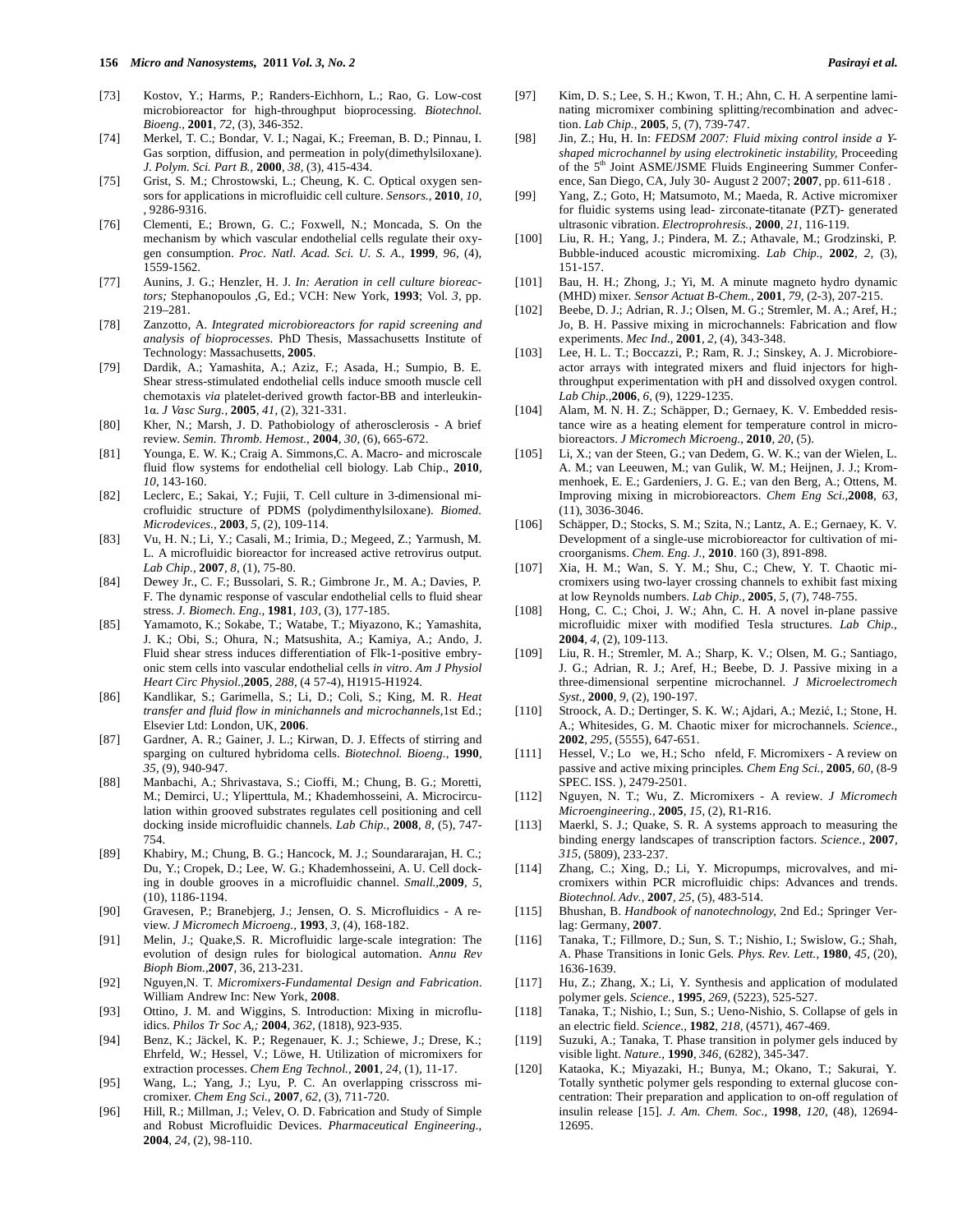- [121] Miyata, T.; Asami, N.; Uragani, T. A reversibly antigen-responsive hydrogen. *Nature.,* **1999***, 399,* (6738), 766-768.
- [122] Melin, J., Quake, S. R. Microfluidic large-scale integration: The evolution of design rules for biological automation. *Annu Rev Biophys Biomol Struct.,* **2007**, *36*, 213-231.
- [123] Quake, S. R. and Scherer, A. From micro- to nanofabrication with soft materials. *Science.,* **2000***, 290,* (5496), 1536-1540.
- [124] Chen, L.; Lee, S.; Choo, J.; Lee, E. K. Continuous dynamic flow micropumps for microfluid manipulation. *J Micromech Microengineering.,* **2008**, 18, 1-22.
- [125] Whitesides, G. M.; Ostuni, E.; Takayama, S.; X. Jiang, X.; Ingber, D. E. Soft lithography in biology and biochemistry. *Annurev. Bioeng.,* **2001***, 3*, 335-373.
- [126] Nagakura, T.; Ishihara, K.; Furukawa, T.; Masuda, K.; Tsuda, T. Auto-regulated osmotic pump for insulin therapy by sensing glucose concentration without energy supply. *Sensor Actuat B-Chem.,*  **1996***, 34,* (1-3), 229-233.
- [127] Effenhauser, C. S.; Harttig, H.; Kra mer, P. Erratum: An evaporation-based disposable micropump concept for continuous monitoring applications. *Biomed. Microdevices.,* **2002***, 4,* (3), 245.
- [128] Effenhauser, C. S.; Harttig, H.; Kramer, P. An evaporation-based disposable micropump concept for continuous monitoring applications. *Biomed. Microdevices.,* **2002***, 4,* (1), 27-32.
- [129] Walker, G. M.; Beebe, D. J. A passive pumping method for microfluidic devices*. Lab Chip.,* **2002***, 2,* (3), 131-134.
- [130] Khnouf,R.; Beebe, D. J.; Fan, Z. H. Cell-free protein expression in a microchannel array with passive pumping. *Lab Chip*., **2009**, 9(1),56-61.
- [131] Verpoorte, E. ; De Rooij, N. F. Microfluidics meets MEMS. *Proc IEEE.,* **2003***, 91,* (6), 930-953.
- [132] Tanaka, Y.; Morishima, K.; Shimizu, T.; Kikuchi, A.; Yamato, M.; Okano, T.; Kitamori, T. An actuated pump on-chip powered by cultured cardiomyocytes. *Lab Chip.,* **2006***, 6,* (3), 362-368.
- [133] Tanaka, Y.; Morishima, K.; Shimizu, T.; Kikuchi, A.; Yamato, M.; Okano, T.; Kitamori, T. Demonstration of a PDMS-based biomicroactuator using cultured cardiomyocytes to drive polymer micropillars. *Lab Chip.,* **2006***, 6,* (2), 230-235.
- [134] Nguyen, N. T.; Huang, X.; Chuan, T. K. MEMS-micropumps: A review. *J Fluids Eng Trans ASME.,* **2002***, 124,* (2), 384-392.
- [135] Laser, D. J. and Santiago, J. G. A review of micropumps. *J Micromech Microengineering.,* **2004***, 14,* (6), R35-R64.
- [136] Woias, P. Micropumps Past, progress and future prospects. *Sensor Actuat B-chem.,* **2005***,105,* (1), 28-38.
- [137] Greif, D.; Galla, L.; Ros, A.; Anselmetti, D. Single cell analysis in full body quartz glass chips with native UV laser-induced fluorescence detection. *J Chromatogr A.,* **2008***, 1206,* (1), 83-88.
- [138] Hellmich, W.; Greif, D.; Pelargus, C.; Anselmetti, D.; Ros, A. Improved native UV laser induced fluorescence detection for single cell analysis in poly(dimethylsiloxane) microfluidic devices. *J Chromatogr A.,* **2006***, 1130,* (2 SPEC. ISS. ), 195-200.
- [139] Cohen, D.; Dickerson, J. A.; Whitmore, C. D.; Turner, E. H.; Palcic,M. M.; Hindsgaul,O.; Dovichi,N. J. Chemical cytometry: Fluorescence-based single-cell analysis. *Annu Rev Anal Chem.,***2008***,* 1, (1),165-190.
- [140] Lai, H. H.; Quinto-Su, P. A.; Sims, C. E.; Bachman, M.; Li, G. P.; Venugopalan, V.; Allbritton, N. L. Characterization and use of laser-based lysis for cell analysis on-chip. *J. R. Soc. Interface.,* **2008***, 5 Suppl 2,* , S113-121.
- [141] Barbulovic-Nad, I.; Au, S. H.; Wheeler, A. R. A microfluidic platform for complete mammalian cell culture. *Lab Chip.,* **2010**,*10*, 1536-1542.
- [142] Perez-Arellano, I. and Perez-Martinez, G. Optimization of the green fluorescent protein (GFP) expression from a lactoseinducible promoter in Lactobacillus casei. *FEMS Microbiol. Lett.,* **2003***, 222,* (1), 123-127.
- [143] Su, W. W. Fluorescent protein as tools to aid protein production. *Microbial Cell Factories.,***2005***, 12,*1-6.
- [144] Richter,L.;Charwat,V.; Jungreuthmayer,C.; Bellutti, F.; Brueckl, H.; Ertl, P. Monitoring cellular stress responses to nanoparticles using a lab-on-a-chip. *Lab Chip*, **2011**, http://pubs. rsc. org/en/content/ articlelanding/2011/LC/C1LC20256A
- [145] van Leeuwen, M.; Buijs, N. A. A.; Canelas, A. B.; Oudshoorn, A.; Heijnen, J. J.; van Gulik, W. M. The Hagen-Poiseuille pump for

parallel fed-batch cultivations in microbioreactors. *Chem Eng Sci.,***2009***, 64,* (8), 1877-1884.

- [146] Mogensen, K. B.; Klank, H.; Kutter, J. P. Recent developments in detection for microfluidic systems. *Electrophoresis.,* **2004***, 25,* (21- 22), 3498-3512.
- [147] Mogensen, K. B.; Kutter, J. P. Optical detection in microfluidic systems*. Electrophoresis.,* **2009***, 30,* (SUPPL. 1), S92-S100.
- [148] Yang, S. T.; Zhang, X.; Wen, Y. Microbioreactors for highthroughput cytotoxicity assays. *Curr Opin Drug Disc.,* 2008*, 11,*  (1), 111-127.
- [149] Ziegler, C. Cell-based biosensors*. Fresenius J. Anal. Chem.,* **2000***, 366,* (6-7), 552-559.
- [150] Jagtiani, A. V.; Zhe, J. High throughput microfluidic electrical impedance flow cytometry for assay of micro particles. *Micro and Nanosystems.,* **2010***, 2,* (4), 298-308.
- [151] Wei, D.; Bailey, M. J. A.; Andrew, P.; Ryhänen, T. Electrochemical biosensors at the nanoscale*. Lab Chip.,* **2009***, 9,* (15), 2123- 2131.
- [152] Landers, J. P. In: *Handbook of Capillary Electrophoresis;* Boca Raton, FL, Ed.; CRC Press: **1997**, pp425.
- [153] Hilml, A.; Luong, J. H. T. Electrochemical detectors prepared by electroless deposition for microfabricated electrophoresis chips*. Anal. Chem.,* **2000***, 72,* (19), 4677-4682.
- [154] Woolley, A. T.; Lao, K.; Glazer, A. N.; Mathies, R. A. Capillary Electrophoresis Chips with Integrated Electrochemical Detection*. Anal. Chem.,* **1998***, 70,* (4), 684-688.
- [155] Huang, Y.; Ewalt, K. L.; Tirado, M.; Haigis, R.; Forster, A.; Ackley, D.; Heller, M. J.; O'Connell, J. P.; Krihak, M. Electric manipulation of bioparticles and macromolecules on microfabricated electrodes*. Anal. Chem.,* **2001***, 73,* (7), 1549-1559.
- [156] Nevill, J. T.; Cooper, R.; Dueck, M.; Breslauer, D. N.; Lee, L. P. Integrated microfluidic cell culture and lysis on a chip*. Lab Chip.,*  **2007***, 7,* (12), 1689-1695.
- [157] Yeo, L. Y.; Chang, H. C.; Chan, P. P. Y.; Friend, J. R. Microfluidic devices for bioapplications*. Small.,* **2011***, 7,* (1), 12-48.
- [158] El-Ali, J.; Sorger, P. K.; Jensen, K. F. Cells on chips*. Nature.,* **2006***, 442,* (7101), 403-411.
- [159] Di Carlo, D.; Jeong, K. H.; Lee, L. P. Reagentless mechanical cell lysis by nanoscale barbs in microchannels for sample preparation*. Lab Chip.,* **2003***, 3,* (4), 287-291.
- [160] Neumann, E.; Schaefer-Ridder, M.; Wang, Y.; Hofschneider, P. H. Gene transfer into mouse lyoma cells by electroporation in high electric fields. *Embo J.,* **1982**, *1*, 841–845.
- [161] McClain, M. A.; Culbertson, C. T.; Jacobson, S. C.; Allbritton, N. L.; Sims, C. E.; Ramsey, J. M. Microfluidic Devices for the High-Throughput Chemical Analysis of Cells*. Anal. Chem.,* **2003***, 75,*  (21), 5646-5655.
- [162] Xu, Y.; Yao, H.; Wang, L.; Xing,W.; Cheng, J. The construction of an individually addressable cell array for selective patterning and electroporation. *Lab Chip.,* **2011**, http://pubs. rsc. org/en/content/ articlelanding/2011/LC/C1LC20183B
- [163] Weibel, D. B.; DiLuzio, W. R.; Whitesides, G. M. Microfabrication meets microbiology*. Nat Rev Microbiol.,* 2007*, 5,* (3), 209-218.
- [164] Zhang, M. Y.; Lee, P. J.; Hung, P. J.; Johnson, T.; Lee, L. P.; Mofrad, M. R. K. Microfluidic environment for high density hepatocyte culture*. Biomed. Microdevices.,* **2008***, 10,* (1), 117-121.
- [165] Madou, M. *Fundamentals of microfabrication The science of miniaturisation,* 2nd ed.; CRC Press: New York, **2002**.
- [166] Becker, H.; Gärtner, C. Polymer microfabrication technologies for microfluidic systems*. Electrophoresis.,* **2008***, 390,* (1), 89-111.
- [167] Chinn, D. Microfabrication techniques for biologists: a primer on building micromachines*. Methods Mol. Biol.,* **2010***, 583,* 1-53.
- [168] Rashid, M.; Dou, Y. H.; Auger, V.; Ali, Z. Recent developments in polymer microfluidic devices with capillary electrophoresis and electrochemical detection. *Micro and Nanosystems*, **2010**, *2*(2), 108-136.
- [169] Nalamasu.; Cheng, M; Timko, A. G; Pol. V; Reichmanis. E; Thompson, L. F. An overview of resist processing for deep UV- lithography*. Photopolym. Sci. Technol.,* **1991***, 4*, 299-. 319
- [170] Xia, Y.; Whitesides, G. M. Soft lithography*. Annu. Rev. Mater.,***1998***, 28,* (1), 153-184.
- [171] Angell, J. B.; Terry, S. C.; Barth, P. W. Silicon micromechanical devices*. Sci. Am.,* **1983***, 248,* (4), 44-55.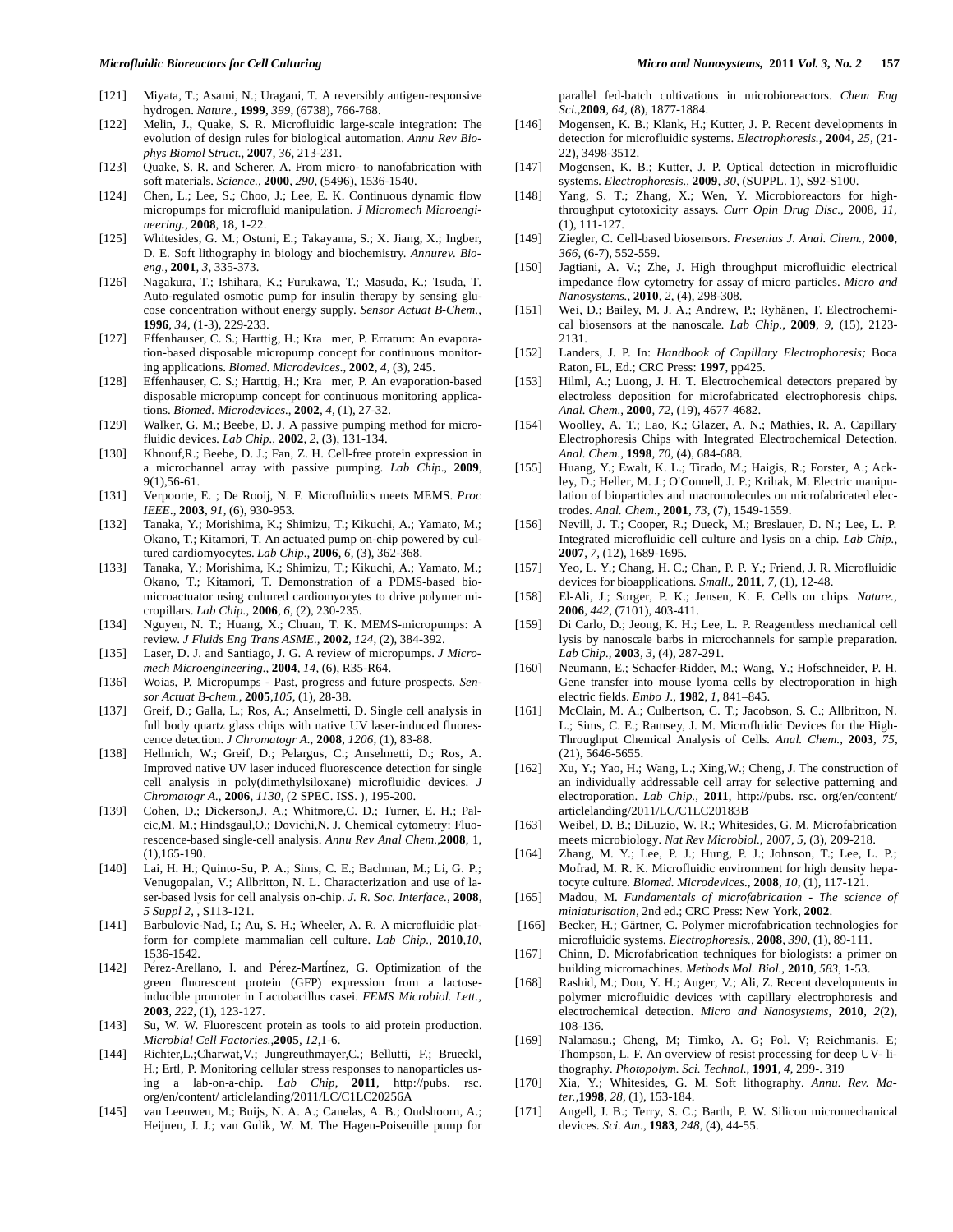- [172] Manz, A.; Graber, N.; Widmer, H. M. Miniaturized total chemical analysis systems: A novel concept for chemical sensing*. Sensor Actuat B-Chem.,***1990***, 1,* (1-6), 244-248.
- [173] Manz, A.; Harrison, D. J.; Fettinger, J. C.; Verpoorte, E.; Ludi, H.; Widmer, H. M. In: *Transducers '91, Integrated electroosmotic pumps and flow manifolds for total chemical analysis systems*, Proceedings of 1991 International Conference on Solid-State Sensors and Actuators, San Francisco, CA, USA, June 24-28, 1991; **1991**, pp. 939-941.
- [174] Hung, P. J.; Lee, P. J.; Sabounchi, P.; Aghdam, N.; Lin, R.; Lee, L. P. A novel high aspect ratio microfluidic design to provide a stable and uniform microenvironment for cell growth in a high throughput mammalian cell culture array*. Biotechnol. Bioeng.,* **2005***, 5,* (1), 44- 48.
- [175] Hung, P. J.; Lee, P. J.; Sabounchi, P.; Lin, R.; Lee, L. P. Continuous perfusion microfluidic cell culture array for high-throughput cell-based assays*. Biotechnol. Bioeng.,* **2005***, 89,* (1), 1-8.
- [176] Gates, B. D.; Xu, Q.; Love, J. C.; Wolfe, D. B.; Whitesides, G. M. Unconventional nanofabrication*. Annu Rev Mater Res.,***2004**, *34*, 339 -372.
- [177] Schift, H.; David, C.; Gobrecht, J.; D'Amore, A.; Simoneta, D.; Kaiser, W.; Gabriel, M. Quantitative analysis of the molding of nanostructures*. J Vac Sci Technol B.,* **2000***, 18,* (6), 3564-3568.
- [178] Guijt-van Duijin, R. M. *Development of a TAS for real-time monitoring of fermentations*. PhD Thesis, Technische Universiteit Delft: Netherlands, Rotterdam, **2003**.
- [179] Attia, U. M.; Marson, S.; Alcock, J. R. Micro-injection moulding of polymer microfluidic devices*. Microfluid Nanofluid.,* **2009***, 7,* (1), 1-28.
- [180] Lamping, S. R.; Zhang, H.; Allen, B.; Ayazi Shamlou, P. Design of a prototype miniature bioreactor for high throughput automated bioprocessing*. Chem Eng Sci.,* 2003*, 58,* (3-6), 747-758.
- [181] Szita, N.; Boccazzi, P.; Zhang, Z.; Boyle, P.; Sinskey, A. J.; Jensen, K. F. Development of a multiplexed microbioreactor system for high-throughput bioprocessing*. Lab Chip.,* **2005***, 5,* (8), 819-826.
- [182] Langer, R. ; Vacanti, J. P. Tissue engineering*. Science.,* **1993***, 260,*  (5110), 920-926.
- [183] Martin, I.; Wendt, D.; Heberer, M. The role of bioreactors in tissue engineering*. Trends Biotechnol.,* **2004***, 22,* (2), 80-86.
- [184] Peters, A.; Brey, D. M.; Burdick, J. A. High-throughput and combinatorial technologies for tissue engineering applications*. Tissue Eng Part B Rev.,* **2009**, *15*, (3), 225-239.
- [185] Webster, A.; Dyer, C. E.; Haswell, S. J.; Greenman, J. A microfluidic device for tissue biopsy culture and interrogation*. J. Chem Technol Biot.,* **2010***, 2,* (8), 1005-1007.
- [186] Huang, C. P.; Lu, J.; Seon, H.; Lee, A. P.; Flanagan, L. A.; Kim, H. Y.; Putnam, A. J.; Jeon, N. L. Engineering microscale cellular niches for three-dimensional multicellular co-cultures. *Lab Chip*., **2009**, *9* (12),1740-1748.
- [187] Jang, K. J.; Suh, K. Y. A multi-layer microfluidic device for efficient culture and analysis of renal tubular cells. *Lab Chip.,* **2010**, *10*, 36-42.
- [188] Sant, S.; Hancock, M. J.; Donnelly, J. P.; Iyer, D.; Khademhosseini, A. Biomimetic gradient hydrogels for tissue engineering*. Can. J. Chem. Eng.,* **2010***, 88,* (6), 899-911.
- [189] Rivron, N. C.; Rouwkema, J.; Truckenmüller, R.; Karperien, M.; De Boer, J.; Van Blitterswijk, C. A. Tissue assembly and organization: Developmental mechanisms in microfabricated tissues*. Biomaterials.,* **2009***, 30,* (28), 4851-4858.
- [190] Dado, D.; Levenberg, S. Cell-scaffold mechanical interplay within engineered tissue*. Semin Cell Dev Biol.* **2009***, 20,* (6), 656-664.
- [191] Hoganson, D. M.; Pryor II, H. I.; Vacanti, J. P. Tissue engineering and organ structure: A vascularized approach to liver and lung*. Pediatr. Res.,* **2008***, 63,* (5), 520-526.
- [192] Peltola, S. M.; Melchels, F. P. W.; Grijpma, D. W.; Kellomäki, M. A review of rapid prototyping techniques for tissue engineering purposes*. Ann. Med.,* **2008***, 40,* (4), 268-280.
- [193] Chung, B. G.; Kang, L.; Khademhosseini, A. Micro- and nanoscale technologies for tissue engineering and drug discovery applications*. Expert Opin Drug Dis.* **2007***, 2,* (12), 1653-1668.
- [194] Huang, G. Y. Microfluidic hydrogels for tissue engineering*. Biofabrication,* **2011***,* 3, 1-13
- [195] Chin, V. I.; Taupin, P.; Sanga, S.; Scheel, J.; Gage, F. H.; Bhatia, S. N. Microfabricated platform for studying stem cell fates*. Biotechnol. Bioeng.,* **2004***, 88,* (3), 399-415.
- [196] Lee, W.; Lee, V.; Polio, S.; Keegan, P.; Lee, J. -.; Fischer, K.; Park, J. -.; Yoo, S. -. On-demand three-dimensional freeform fabrication of multi-layered hydrogel scaffold with fluidic channels. *Biotechnol. Bioeng.,* **2010***, 105,* (6), 1178-1186.
- [197] Du, Y.; Ghodousi, M.; Qi, H.; Haas, N.; Xiao, W.; Khademhosseini, A. Sequential assembly of cell-laden hydrogel constructs to engineer vascular-like microchannels*. Biotechnol. Bioeng.,* **2011***, 108,* (7), 1693-1703.
- [198] Yang, Y.; Kulangara, K.; Sia, J.; Wang, L.; Leong, K. W. Engineering of a microfluidic cell culture platform embedded with nanoscale features*. Lab Chip.,* **2011***, 11,* (9), 1638-1646.
- [199] Bettinger, C. J.; Borenstein, J. T.; Langer, R. S. In: *Nanoscale Materials Science in Biology and Medicine: Biodegradable microfluidic scaffolds for vascular tissue engineering,* Proceedings of the Materials Research Society Symposium, Boston, MA, November 28-December 2, 2004; **2005**, 845, pp. 25-30.
- [200] Leclerc, E.; Sakai, Y.; Fujii, T. Perfusion culture of fetal human hepatocytes in microfluidic environments*. Biochem. Eng. J.,* **2004***, 20,* (2-3), 143-148.
- [201] Leclerc, E.; Sakai, Y.; Fujii, T. In: *IEEE Sixteenth Annual International Conference on Micro Electro Mechanical Systems: A multilayer PDMS microfluidic device for tissue engineering applications,* Proceedings of the IEEE Micro Electro Mechanical Systems (MEMS), Kyoto, Japan, January19-23, 2003;**2003**, pp. 415-418.
- [202] Wang, J.; Bettinger, C. J.; Langer, R. S.; Borenstein, J. T. Biodegradable microfluidic scaffolds for tissue engineering from amino alcohol-based poly(ester amide) elastomers*. Organogenesis.,* **2010***, 6,* (4), 212-216.
- [203] Korin, N.; Levenberg, S. Engineering human embryonic stem cell differentiation*. Biotechnol Genet Eng Rev.,* **2007***, 24,2*43-261.
- [204] Van Noort, D.; Ong, S. M.; Zhang, C.; Zhang, S.; Arooz, T.; Yu, H. Stem cells in microfluidics*. Biotechnol. Prog.,* **2009***, 25,* (1), 52-60.
- [205] Imreh, M. P.; Gertow, K.; Cedervall, J.; Unger, C.; Holmberg, K.; Szöke, K.; Csöregh, L.; Fried, G.; Dilber, S.; Blennow, E.; Ährlund-Richter, L. *In vitro* culture conditions favoring selection of chromosomal abnormalities in human ES cells*. J. Cell. Biochem.,*  **2006***, 99,* (2), 508-516.
- [206] Singec, I., Jandial, R.; Crain, A.; Nikkhah, G.; Snyder, Y. The Leading Edge of Stem Cell Therapeutics*, Annual Review of Medicine,* **2007***,58*, 313-328.
- [207] Dawson, E.; Mapili, G.; Erickson, K.; Taqvi, S.; Roy, K. Biomaterials for stem cell differentiation*. Adv. Drug Deliv. Rev.,* **2008***, 60,*  (2), 215-228.
- [208] Svendsen, C. N.; Smith, A. G. New prospects for human stem-cell therapy in the nervous system*. Trends Neurosci.,* **1999***, 22,* (8), 357-364.
- [209] Khademhosseini, A.; Langer, R.; Borenstein, J.; Vacanti, J. P. Microscale technologies for tissue engineering and biology*. Proc. Natl. Acad. Sci. U. S. A.,* **2006***, 103,* (8), 2480-2487.
- [210] Gupta, K.; Kim, D. H.; Ellison, D.; Smith, C.; Kundu, A.; Tuan, J.; Suh, K. Y.; Levchenko, A. Lab-on-a-chip devices as an emerging platform for stem cell biology*. Lab Chip.,***2010***, 10,* (16), 2019- 2031.
- [211] Chung, B. G. ; Choo, J. Microfluidic gradient platforms for controlling cellular behavior*. Electrophoresis.,* **2010***, 31,* (18), 3014-3027.
- [212] Balagaddé, F. K.; You, L.; Hansen, C. L.; Arnold, F. H.; Quake, S. R. Microbiology: Long-term monitoring of bacteria undergoing programmed population control in a microchemostat*. Science.,* **2005***, 309,* (5731), 137-140.
- [213] Steinhaus, B.; Garcia, M. L.; Shen, A. Q.; Angenent, L. T. A portable anaerobic microbioreactor reveals optimum growth conditions for the methanogen Methanosaeta concilii*. Appl. Environ. Microbiol.,* **2007***, 73,* (5), 1653-1658.
- [214] Au, S. H.; Shih, S. C. C.; Wheeler, A. R. Integrated microbioreactor for culture and analysis of bacteria, algae and yeast*. Biomed. Microdevices.,* **2011***, 13,* (1), 41-50.
- [215] Villain, L.; Meyer, L.; Kroll, S.; Beutel, S.; Scheper, T. Development of a novel membrane aerated hollow-fiber microbioreactor*. Biotechnol. Prog.,* **2008***, 24,* (2), 367-371.
- [216] Demming, S.; Sommer, B.; Llobera, A.; Rasch, D.; Krull, R.; Büttgenbach, S. Disposable parallel poly(dimethylsiloxane) micro-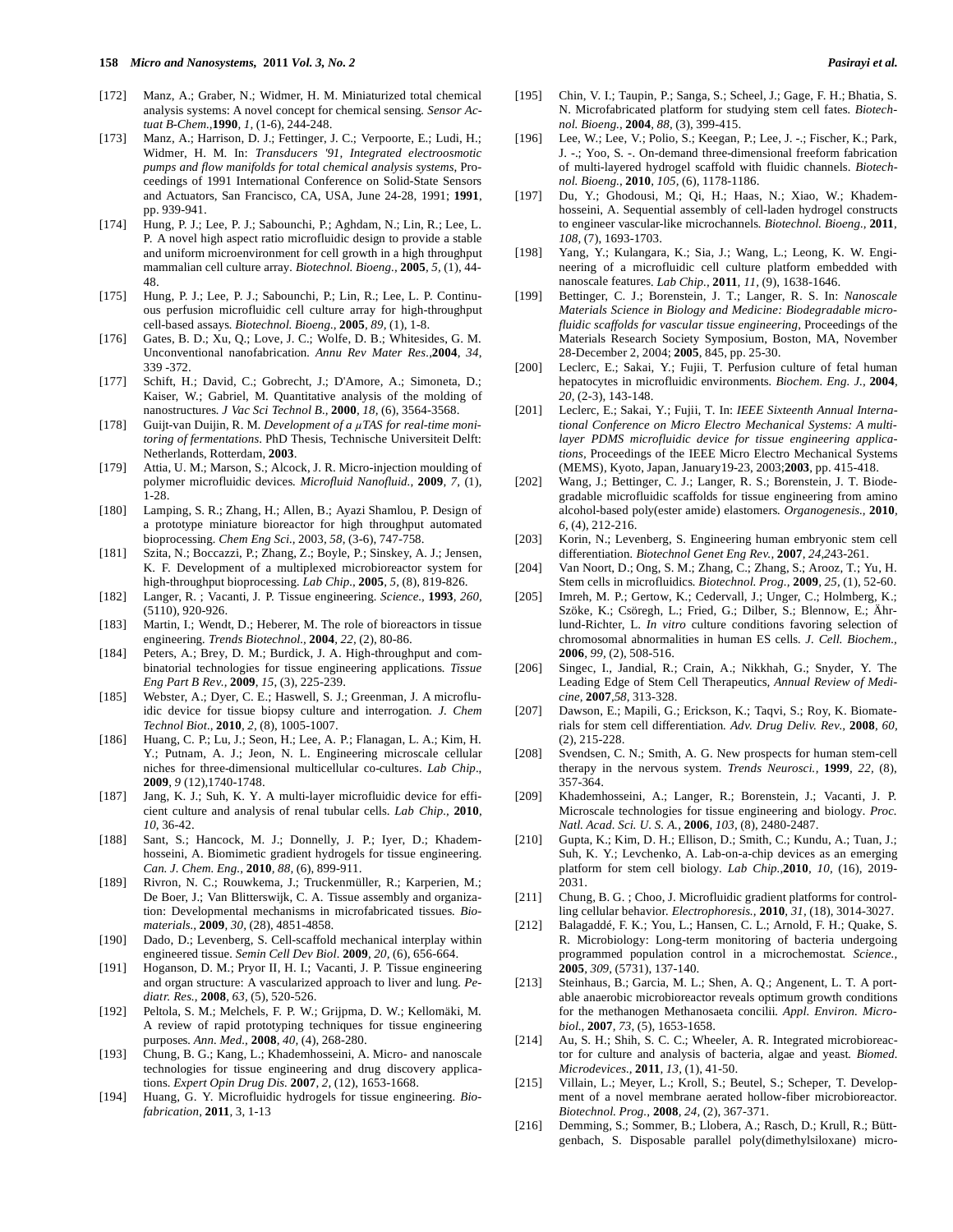bioreactor with integrated readout grid for germination screening of Aspergillus ochraceus*. Biomicrofluidics.,* **2011***, 5,* (1).

- [217] Ingham, C. J.; Sprenkels, A.; Bomer, J.; Molenaar, D.; Van Den Berg, A.; Van Hylckama Vlieg, J. E. T.; De Vos, W. M. The micro-Petri dish, a million-well growth chip for the culture and highthroughput screening of microorganisms*. Proc. Natl. Acad. Sci. U. S. A.,* **2007***, 104,* (46), 18217-18222.
- [218] Chung, B. G.; Flanagan, L. A.; Rhee, S. W.; Schwartz, P. H.; Lee, A. P.; Monuki, E. S.; Jeon, N. L. Human neural stem cell growth and differentiation in a gradient-generating microfluidic device*. Lab Chip.,***2005***, 5,* (4), 401-406.
- [219] Kim, L.; Vahey, M. D.; Lee, H. Y.; Voldman, J. Microfluidic arrays for logarithmically perfused embryonic stem cell culture*. Lab Chip.,* **2006***, 6,* (3), 394-406.
- [220] Park, J. Y.; Kim, S. K.; Woo, D. H.; Lee, E. J.; Kim, J. H.; Lee, S. H. Differentiation of neural progenitor cells in a microfluidic chipgenerated cytokine gradient*. Stem Cells.,* **2009***, 27,* (11), 2646- 2654.
- [221] Korin, N.; Bransky, A.; Dinnar, U.; Levenberg, S. Periodic "flowstop" perfusion microchannel bioreactors for mammalian and human embryonic stem cell long-term culture*. Biomed. Microdevices.,* **2009***, 11,* (1), 87-94.
- [222] Wang, D. Y.; Wu, S. C.; Lin, S. P.; Hsiao, S. H.; Chung, T. W.; Huang, Y. Y. Evaluation of transdifferentiation from mesenchymal stem cells to neuron-like cells using microfluidic patterned coculture system*. Biomed. Microdevices.,* **2011**, 1-10.
- [223] Gómez-Sjöberg, R.; Leyrat, A. A.; Pirone, D. M.; Chen, C. S.; Quake, S. R. Versatile, fully automated, microfluidic cell culture system*. Anal. Chem.,* **2007***, 79,* (22), 8557-8563.
- [224] Wu, H. W.; Lin, X. Z.; Hwang, S. M.; Lee, G. B. In: *Transducers 2009 : Culture and differentiation of amniotic stem cells in a microfluidic system,* Proceedings of the 15th International Conference on Solid-State Sensors, Actuators and Microsystems, Denver, CO, June 21-25, 2009: **2009**, pp. 2381-2384 .
- [225] Kamei, K. ; Guo, S.; Yu, Z. T. F.; Takahashi, H.; Gschweng, E.; Suh, C.; Wang, X.; Tang, J.; McLaughlin, J.; Witte, O. N.; Lee, K.; Tseng, H. An integrated microfluidic culture device for quantitative analysis of human embryonic stem cells*. Lab Chip.,* **2009***, 9,* (4), 555-563.
- [226] Wu, H. W.; Hsu, R. C.; Lin, C. C.; Hwang, S. M.; Lee, G. B. An integrated microfluidic system for isolation, counting, and sorting of hematopoietic stem cells*. Biomicrofluidics.,* **2010***, 4,* (2), 2-12.
- [227] Ruiz, S. A.; Chen, C. S. Emergence of patterned stem cell differentiation within multicellular structures*. Stem Cells.,* **2008***, 26,* (11), 2921-2927.
- [228] Cimetta, E.; Figallo, E.; Cannizzaro, C.; Elvassore, N.; Vunjak-Novakovic, G. Micro-bioreactor arrays for controlling cellular environments: Design principles for human embryonic stem cell applications*. Methods.,* **2009***, 47,* (2), 81-89.
- [229] Kim, C.; Lee, K. S.; Lee, I. H.; Shin, K. S.; Kang, E.; Lee, K. J.; Kang, J. Y. In: *Transducers and Eurosensors '07: Three dimensional perfusion culture of encapsulated embryonic stem cells in microfluidic chip,* Proceedings of the 4th International Conference on Solid-State Sensors, Actuators and Microsystems, Lyon, France, June 10-14, 2007; **2007**, pp. 1333-1334 .
- [230] Zhang, X. ; Yang, S. High-throughput 3-D cell-based proliferation and cytotoxicity assays for drug screening and bioprocess development*. J. Biotechnol.,* **2011***, 151,* (2), 186-193.
- [231] Torisawa, Y. S.; Mosadegh, B.; Luker, G. D.; Morell, M.; O'Shea, K. S.; Takayama, S. Microfluidic hydrodynamic cellular patterning for systematic formation of co-culture spheroids*. Integr Biol (Camb).,* **2009***, 1,* (11-12), 649-654.
- [232] Cui, Z. F.; Xu, X.; Trainor, N.; Triffitt, J. T.; Urban, J. P. G.; Tirlapur, U. K. Application of multiple parallel perfused microbioreactors and three-dimensional stem cell culture for toxicity testing*. Sensors Actuators B: Chem.,* **2007***, 21,* (7), 1318-1324.
- [233] Korin, N.; Branksy, A.; Dinnar, U.; Levenberg, S. In: Biomedical Applications of Micro- and Nanoengineering III: *The culture of human embryonic stem cells in microchannel perfusion bioreactors*, Proceedings of SPIE - the International Society for Optical Engineering, Adelaide; December 11 -13, 2006; 2**007**.
- [234] Tsutsui, H.; Yu, E.; Marquina, S.; Valamehr, B.; Wong, I.; Wu, H.; Ho, C. M. Efficient dielectrophoretic patterning of embryonic stem

cells in energy landscapes defined by hydrogel geometries*. Ann. Biomed. Eng.,* **2010***, 38,* (12), 3777-3788.

- [235] Villa, M.; Pope, S.; Conover, J.; Fan, T. Growth of primary embryo cells in a microculture system*. Biomed. Microdevices.,* **2010***, 12,*  (2), 253-261.
- [236] Wong, K.; Ayuso-Sacido, A.; Ahyow, P.; Darling, A.; Boockvar, J. A.; Wu, M. Assessing neural stem cell motility using an agarose gel-based microfluidic device*. JoVE.,* **2008**(12).
- [237] Lii, J.; Hsu, W. J.; Parsa, H.; Das, A.; Rouse, R.; Sia, S. K. Realtime microfluidic system for studying mammalian cells in 3D microenvironments*. Anal. Chem.,* **2008***, 80,* (10), 3640-3647.
- [238] Peterson, E. T.; Papautsky, I. Microtextured polydimethylsiloxane substrates for culturing mesenchymal stem cells*. Methods Mol. Biol.,* **2006***, 321,* 179-197.
- [239] Kang, E.; Choi, Y. Y.; Jun, Y.; Chung, B. G.; Lee, S. H. Development of a multi-layer microfluidic array chip to culture and replate uniform-sized embryoid bodies without manual cell retrieval*. Lab Chip.,* **2010***, 10,* (20), 2651-2654.
- [240] Wan, C. R.; Chung, S.; Kamm, R. D. Differentiation of Embryonic Stem Cells into Cardiomyocytes in a Compliant Microfluidic System*. Ann. Biomed. Eng.,* **2011**, 1-8.
- [241] Park, J. Y.; Hwang, C. M.; Lee, S. H.; Lee, S. Gradient generation by an osmotic pump and the behavior of human mesenchymal stem cells under the fetal bovine serum concentration gradient*. Lab Chip.,* **2007***, 7,* (12), 1673-1680.
- [242] Selimovic, S.; Piraino, F.; Bae, H.; Rasponi, M.; Redaellic, A.; Khademhosseini, A. Microfabricated polyester conical microwells for cell culture applications. *Lab Chip.,* **2011**, http://pubs. rsc. org/ en/content/articlelanding/2011/LC/C1LC20213H.
- [243] Ni, X. F.; Crozatier, C.; Sensebé, L.; Langonne, A.; Wang, L.; Fan, Y.; He, P. G.; Chen, Y. In*: Microelectronic Engineering, On-chip differentiation of human mesenchymal stem cells into adipocytes,*  Proceedings of the Micro and NanoEngineering 2007 Conference - MNE 2007, Copenhagen, Denmark, September 23-26, 2007; **2008***, 85,* (5-6), pp. 1330-1333.
- [244] Khoury, M.; Bransky, A.; Korin, N.; Konak, L. C.; Enikolopov, G.; Tzchori, I.; Levenberg, S. A microfluidic traps system supporting prolonged culture of human embryonic stem cells aggregates*. Biomed. Microdevices.,* **2010***, 12,* (6), 1001-1008.
- [245] Liu, L.; Luo, C.; Ni, X.; Wang, L.; Yamauchi, K.; Nomura, S. M.; Nakatsuji, N.; Chen, Y. A micro-channel-well system for culture and differentiation of embryonic stem cells on different types of substrate*. Biomed. Microdevices.,* **2010***, 12,* (3), 505-511.
- [246] Wu, M. H.; Huang, S. B.; Lee, G. B. Microfluidic cell culture systems for drug research. *Lab Chip.,* **2010**, *10,* 939-956.
- [247] Baudoin, R.; Griscom, L.; Monge, M.; Legallais, C.; Leclerc, E. Development of a renal microchip for *in vitro* distal tubule models*. Biotechnol. Prog.,* **2007***, 23,* (5), 1245-1253.
- [248] Walker, G. M.; Monteiro-Riviere, N.; Rouse, J.; O'Neill, A. T. A linear dilution microfluidic device for cytotoxicity assays*. Lab Chip.,* **2007***, 7,* (2), 226-232.
- [249] Poulsen, C. R.; Culbertson, C. T.; Jacobson, S. C.; Ramsey, J. M. Static and dynamic acute cytotoxicity assays on microfluidic devices*. Anal. Chem.,* **2005***, 77,* (2), 667-672.
- [250] Lindström, S.; Andersson-Svahn, H. Overview of single-cell analyses: Microdevices and applications*. Lab Chip.,* **2010***, 10,* (24), 3363-3372.
- [251] Baudoin, R.; Griscom, L.; Prot, J. M.; Legallais, C.; Leclerc, E. Behavior of HepG2/C3A cell cultures in a microfluidic bioreactor*. Biochem. Eng. J.,* **2011***, 53,* (2), 172-181.
- [252] Park, T. H.; Shuler, M. L. Integration of cell culture and microfabrication technology*. Biotechnol. Prog.,* **2003***, 19,* (2), 243-253.
- [253] Sweeney, L. M.; Shuler, M. L.; Babish, J. G.; Ghanem, A. A cell culture analogue of rodent physiology: Application to naphthalene toxicology*. Toxicol in Vitro.,* **1995***, 9,* (3), 307-316.
- [254] Shuler, M. L.; Ghanem, A.; Quick, D.; Wong, M. C.; Miller, P. A self-regulating cell culture analog device to mimic animal and human toxicological responses*. Biotechnol. Bioeng.,* **1996***, 52,* (1), 45-60.
- [255] Viravaidya, K.; Sin, A.; Shuler, M. L. Development of a Microscale Cell Culture Analog to Probe Naphthalene Toxicity*. Biotechnol. Prog.,* **2004***, 20,* (1), 316-323.
- [256] Sung, J. H.; Shuler, M. L. A micro cell culture analog ( $\mu CCA$ ) with 3-D hydrogel culture of multiple cell lines to assess metabolism-